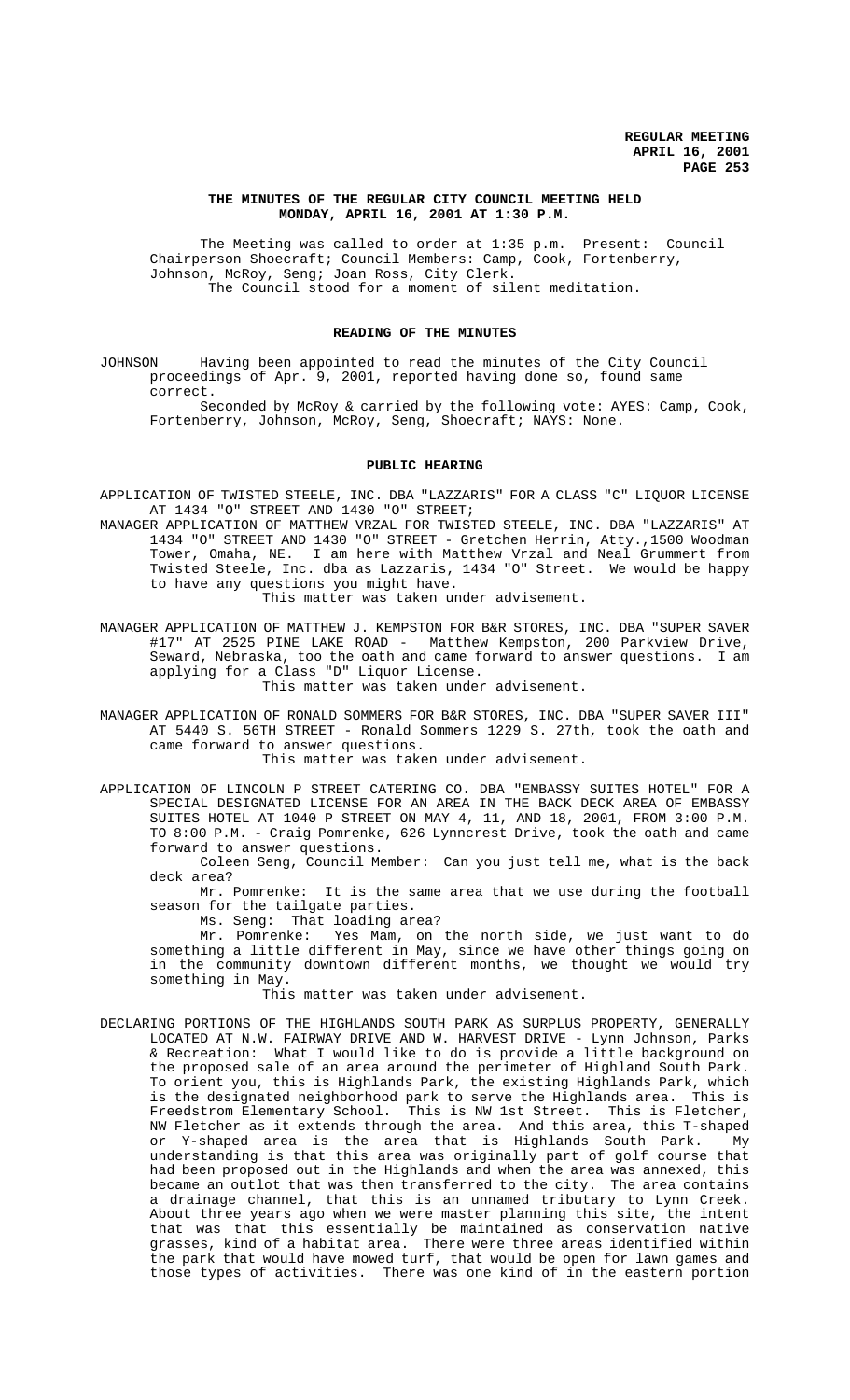> of the park, one more in the western part of the park and then one at the<br>entrance of the park up the fairway. During discussions with the entrance of the park up the fairway. neighbors on development of this, there were several neighbors, particularly on the north side of the park who expressed an interest in acquiring a small area of land behind their lots, essentially to acquire a land area that they had already been using. This gives you some indication of what the uses area. This is the utility pedestal in this location and they extend down through. It appears that over time that when this was privately owned, that a number of the neighbors established uses out on the property before it became city owned and so there are gardens, there are garden sheds, there are play courts, people have established lawns out there. In some cases it appears that the developers graded the lots out when the built the house and then built retaining<br>walls. So in a number of areas there are retaining walls that actually So in a number of areas there are retaining walls that actually extend beyond the property boundary and extend out on to the park site. And the intent on this side of the park, the north side of the park, is to essentially kind of clean up these pre-existing uses that were there at the time it was annexed. And then on the south boundary of the park, and I will show you the area. This is the area that we were talking about being on the north boundary. It is about a 10-15 foot wide area along the north boundary of the park that would be transferred to the adjoining property owners. And then on the south side of the park, this is the drainage channel that extends down through the park. There are a number of areas in this area that slope from the back of the lot lines down into the drainage channel and that are nearly impossible to get in from a maintenance standpoint. And this photograph gives you an idea of what we are talking about. Here's the utility pedestals. That means that the property boundary is about here and the intent is to shift that property boundary here down here into the tree line and then the adjoining property owners would manage this piece of property, it wouldn't have to be managed therefore by the City or Parks and Recreation. So on the north side the intent is to clean up some pre-existing uses that was there before it was annexed and essentially on the south side it's to adjust the property boundary for long-term property management or to ease the property management issues there. I am certainly available for questions.

> Jeff Fortenberry, Council Member: On the south side, what is the approximate number of feet that slope extend, or what you are proposing to declare as surplus down the side of the slope?

> Mr. Johnson: Jeff, it varies from 10 to 15 feet and at the maximum I think it is about 40'. It actually follows kind of the contour as it extends along the drainage channel and it is kind of a wedge shaped piece that starts here on the west end, extends out to a wide point here and then it gets narrow and it touches again here on this end.

> Mr. Fortenberry: Do you consider their opportunity, if this was declared surplus, and private owners were able to purchase it, is there reasonable opportunity for building outbuildings on that area? Are you suggesting the terrain is such that it is unlikely?

> Mr. Johnson: I think that is true. I think it is going to be unlikely that they would build. It appears that several of these property areas in this area have established garden sheds, just inside their property boundary. The folks that we have talked to I think are are interested in extending their lawns and they would essentially mow the area, down that slope to the tree line.

> Mr. Fortenberry: The reason I ask, is that is a very nice asset for the community up there, very nice. I mean it is obviously multipurpose in terms of open space, preservation of the drainage area, with some wild areas left, as well as walk way and over time as you suggest, there will be some manicured area for more organized recreation opportunity. If you are in effect saying that the way it is now, will be preserved because the uses are already taking place on the property, that is one thing. But if it significantly alters the configuration by the cumulative effect of increased usage along the public way there and alters that desired effect that would be more problematic? I guess I am asking your opinion.

> Mr. Johnson: No I understand. One of the commitments that we made during the master planning process, there were residents who were concerned about having native grasses right at their property boundary. We made a commitment to mow a 15' wide or so swath along the area. And the residents in this area pointed out to us that if you are trying to maintain a 15' wide swath, you probably can't even get in there with mowing equipment and that was really how this came up. The tree mess would be retained, the drainage way I don't think we are compromising the integrity of that drainage way or the native area by allowing the property owners to manage that slope essentially.

Mr. Fortenberry: And then on the north side or the west side, it's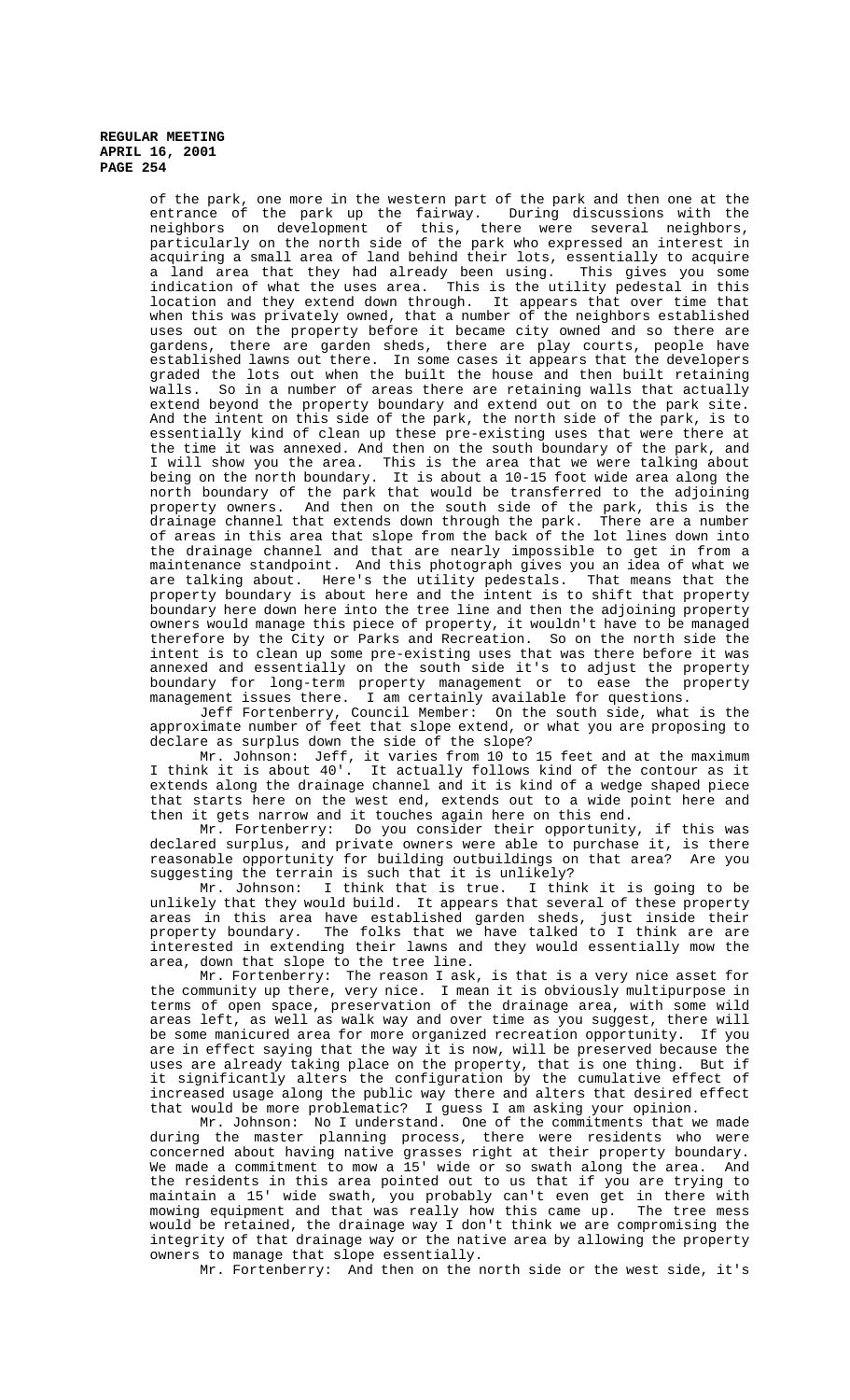already been encroached on so the impact is not going to be any different at what you are suggesting?

Mr. Johnson: That's true. I think for the most part the retaining walls already extend out into the area. A lot of those home owners have established lawns and landscaping out into that area already. As I said there is a play court that is in one location that is there; there are a couple of garden sheds. So again the impact already happened. In fact it happened before the city took ownership.

Cindy Johnson, Council Member: Lynn, this isn't the only people in the community that have encroached into public land. How are we justifying doing this here and then not doing it all across the community?

Mr. Johnson: That is an excellent question and I do understand the question. As we talked about this, I think the difference between this situation and other situations is that a lot of the encroachment occurred before annexation or before City took ownership. So the encroachment took place when it was private property and the City inherited those encroachments if you will, when the property was annexed, and so it is a little different than an existing park site where somebody has moved their fence out onto the property and started gardening out into the park site. Because we are pretty diligent about trying to make sure that we have strong property boundaries established. As part of this action, the neighbors have committed to setting corner posts at each one of the property boundaries where it moves, so that over the long term, we will be able to point to that spot and say, okay, we know where that property boundary is and we will be able to manage that over time.

Peter Cad, a resident of the Highlands: I have been working with this group, for as I look back in my file, three years, to get it to this point. I think Lynn has done an excellent job in laying out what the issues are. Why from the city's perspective it should be viewed as a "win". It improves what is there and follows through on the plans for the Highlands Park and speaking on behalf of all of the adjoining lot owners, I think it is a "win" for them as well. We do have one of the representatives that I have worked with over the last three years here, should there be any questions, should there be any concerns. We have worked very closely with the neighborhood, with all of the effected property owners and if you review your fact sheet, you will note that the Park and Rec Advisory Board have for a long time, deliberating this issue, between raising many of the issues that Councilwoman Johnson and others have raised, decided that this was in the best interest, that this was an exceptional set of circumstances and that this made sense. The planning commission also recommended approval of this and it has now come forward to you. Some of the specific concerns about particular uses are addressed in specific restrictive covenants that have been drafted and reviewed by the City Attorney's Office in terms of placing limitations and restrictions about what can be done in these areas to address the exact concerns that Councilman Fortenberry has raised. With that, just brief comments I would be happy to answer any questions that may be. Thank you. This matter was taken under advisement.

- AMENDING THE CORPORATE LIMITS OF THE CITY BY ANNEXING APPROXIMATELY 135.27 ACRES OF PROPERTY GENERALLY LOCATED AT N.W. 48TH STREET AND WEST ADAMS STREET. (IN CONNECTION W/01-61, 01R-77, 01R-78, 01R-79, 01R-82);
- CHANGE OF ZONE 3248 APPLICATION OF M & S CONSTRUCTION FOR A CHANGE OF ZONE FROM I-2 INDUSTRIAL TO H-4 GENERAL COMMERCIAL, B-2 PLANNED NEIGHBORHOOD BUSINESS AND R-3 RESIDENTIAL ON PROPERTY GENERALLY LOCATED AT N.W. 48TH STREET AND WEST ADAMS STREET. (IN CONNECTION W/01-60, 01R-77, 01R-78, 01R-79, 01R-82);
- COMP. PLAN AMENDMENT 94-52 AMENDING FIGURE 16, LINCOLN'S LAND USE PLAN, OF THE LINCOLN-LANCASTER COUNTY COMPREHENSIVE PLAN, TO CHANGE PROPERTY GENERALLY LOCATED AT N.W. 48TH STREET AND WEST ADAMS STREET FROM INDUSTRIAL TO COMMERCIAL AND RESIDENTIAL;
- SPECIAL PERMIT 1833 APPLICATION OF M & S CONSTRUCTION TO DEVELOP ASHLEY HEIGHTS COMMUNITY FOR 295 DWELLING UNITS ON PROPERTY GENERALLY LOCATED AT N.W. 48TH STREET AND WEST ADAMS STREET;

ACCEPTING AND APPROVING THE PRELIMINARY PLAT OF ASHLEY HEIGHTS WITH WAIVERS TO THE REQUIRED BLOCK LENGTH, PEDESTRIAN WAY EASEMENT, SUBMITTING A USE PERMIT AT THE TIME OF THE PRELIMINARY PLAT, LOT DEPTH TO WIDTH RATIO, ACCESS TO PUBLIC OR PRIVATE STREET, AND ROADWAY APPROACHES TO EXCEED 2%, ON PROPERTY GENERALLY LOCATED AT N.W. 48TH ST. AND W. ADAMS STREET; APPROVING THE ASHLEY HEIGHTS CONDITIONAL ANNEXATION AND ZONING AGREEMENT BETWEEN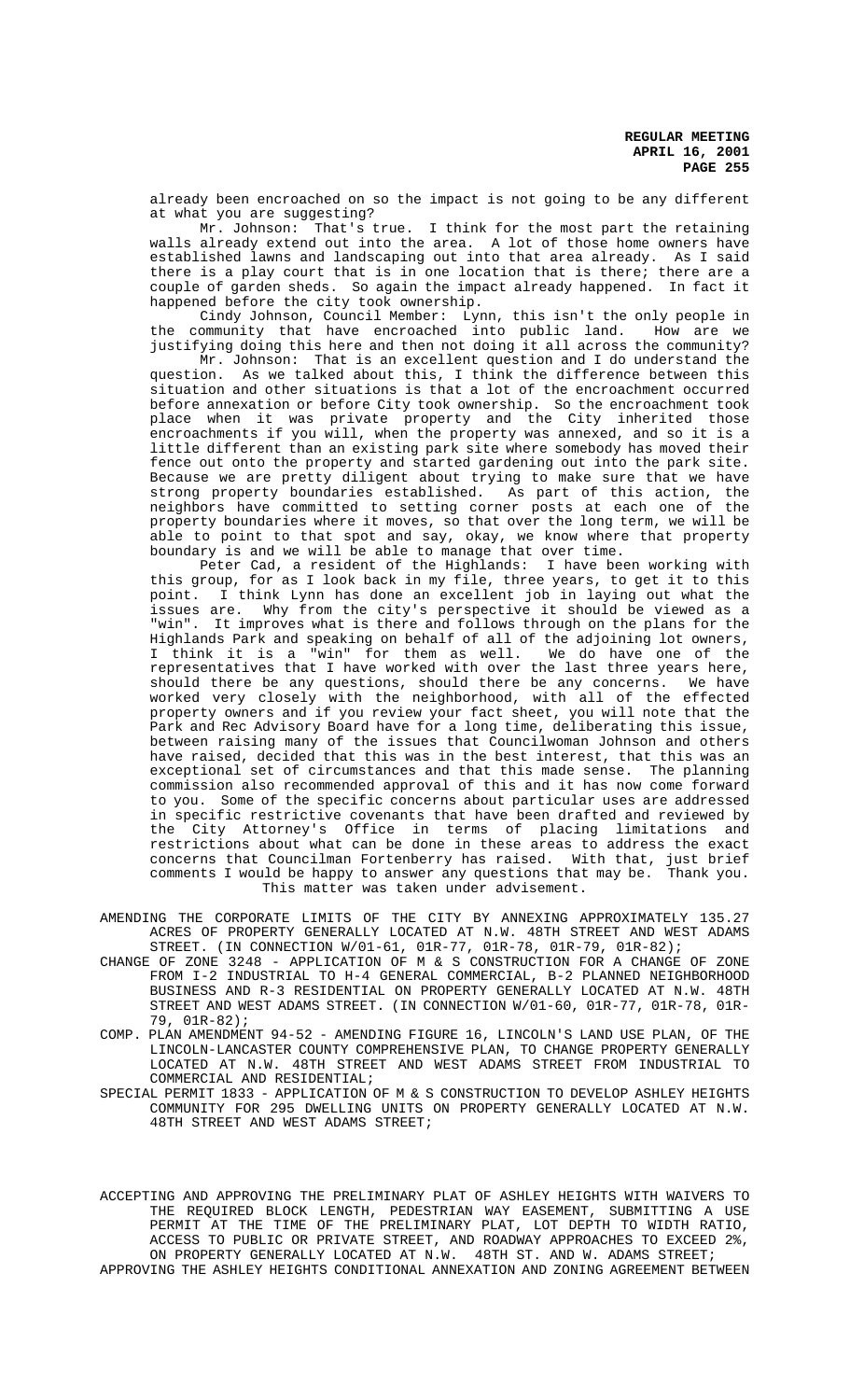THE CITY AND LINCOLN M & S CONSTRUCTION AND ALLA D. AND BETH A. SCHULZ OUTLINING CERTAIN CONDITIONS AND UNDERSTANDINGS WITH REGARD TO THE ANNEXATION OF PROPERTY GENERALLY LOCATED AT N.W. 48TH STREET AND WEST ADAMS STREET - Mark Hunzeker, appearing on behalf of M & S Construction, the developer of this property: We were here some while ago with a similar project and we had some objections from one of our neighbors, which we have since resolved through a series of negotiations. But this is a project that I think a lot of people are very happy to see. This project is about 135 acres that includes all property which is currently zoned industrial. The proposal is to re-zone portion of property to H-4, a portion of the property to B-2 and the balance of the property to R-3 for the community unit plan for 295 dwelling units. We have worked with the neighborhood association in Arnold Heights now for about a year on this project. We have been working on this project for more than that now with the planning staff. After we came to you with this project the first time, we've been back to the RE Meyer Company, the neighbors and the planning staff, the public works staff and so forth and we have made several changes which I think are probably noteworthy. The biggest change is that our previous plan made a connection to what is a platted street, called Northwest 45th Street. That connection is no longer shown in our plat and it will continue to be a dead-end right-of-way, which may or may not ultimately be paved depending on the city's pursuit of obligations that exist for the pavement of that street. We are bringing access from NW 48th Street on Huntington. We have provided for an emergency access both this direction back to Adams Street to serve as a construction access as well as emergency access and an emergency access that will come out on the alignment of west Thatcher. It is our hope that the west Thatcher access will be paved at such time as this project comes forward. We have also agreed to sell the parcel along the south boundary of the RE Meyer property to RE Meyer to facilitate additional expansion space as well as buffering for RE Meyer and a number of other minor adjustments along the way that have taken us quite a little discussion and negotiation. I don't want to belabor those. I think we are in very good shape with the conditions of approval. We agree with all of them. We have submitted our signed annexation agreements with the City. But I do want to take just a minute to individually recognize some people that have been very patient and put a lot of time into helping us with this project. From the neighborhood associations there were four individuals in particular that were involved, Karen Griffin, the President, Karen Kotschwar, Jeff Swebke, and Terry Swimmer, have all been involved in meeting for a very long time and put a lot of their volunteer time into this project and helping us get it to where it is today. Mark Wullschleger from the Urban Development Dept. on behalf of the Mayor's Office, kind of was the ramrod on this deal. He at times felt like he was trying to herd cats, but he got it done and really deserves a great deal of the credit for this thing ultimately coming together. We appreciate the patience and work also of Jennifer Dam in the Planning Dept., Rick Peo, in Law Dept. and Dennis Bartels, who have also spent a lot of time trying to work around the various pitfalls of design standards and city regulations that we needed to work around to get this all resolved. But we are here to say we are happy with the product. We are anxious to proceed. I brought you a letter asking you to act to waive your rules and take action on the ordinances, as well as the resolutions today. We have more than 40 lots sold in this subdivision, residential lots and we are very anxious to proceed so that we can actually see some houses come out of the ground yet this summer. So if there are any questions I will try to answer them. I think there are some other people that have a couple of things they would like to say.

Charlie Humble, representing RE Meyer: First we would like to thank the council for the opportunity to go back and address the concerns that we had in this process and the opportunity to work through the process in to a successful compromise, and in addition to the people that Mark thanked, we would also like to thank the developers, Phil Stetinger and Paul Muff for their attitude and cooperation in helping to get this thing done. As you know at the outset, RE Meyer had huge concerns due to the location of the residential development in such close proximity to its industrial use and the compromise and the ability for us to purchase a strip of land south of the existing plant, the reconfiguration of the development, residential and commercial, has been very helpful. And from our point of view, the elimination of the paving of NW 45th Street adjacent to RE Meyer with its potential to carry conflicting residential traffic has as you know, been a major concern of RE Meyer and the elimination of that paving as we see, is a big help. In connection with the annexation agreement, the proposal is for an 8" sewer to be run down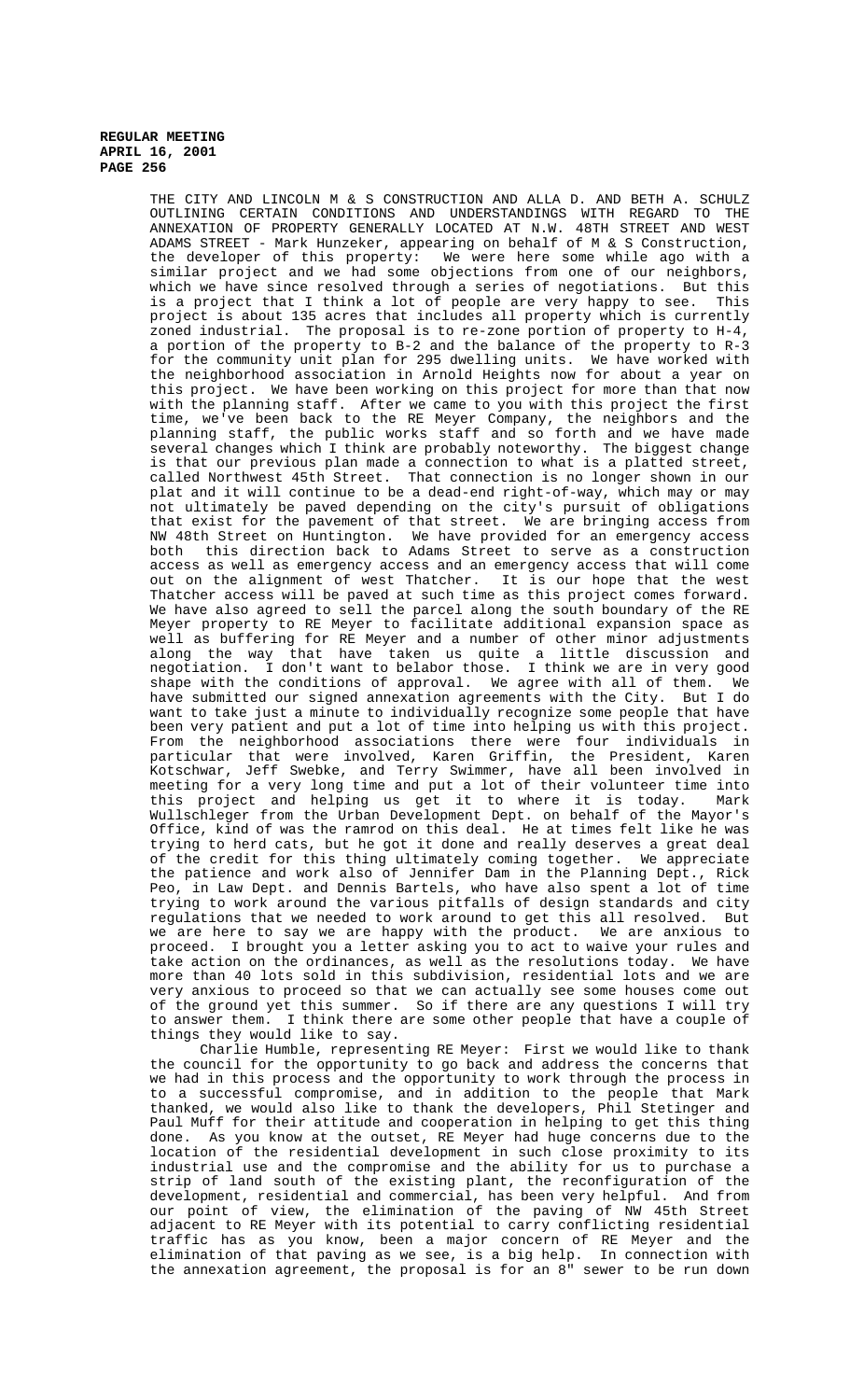the right-of-way of NW 45th Street and we understand from conversations with Rick Peo, that there will be no connection fee or assessment fees proposed against RE Meyer, unless of course RE Meyer at some point in the future would want to use that sewer and then of course under the municipal code there is a provision for payment of fees in that eventuality. But as a result of this, there is not proposal for fees or assessment against RE Meyer. And finally I would conclude by indicating that we have absolutely no difficulty whatsoever with the developer's request to fast-track this. They have been through a long period of time and we would support that and of course if I didn't say it, I'm saying that we are in support then of the various applications that you have before you.

Karen Kotschwar, 5001 West Hughes and Vice President of the Arnold Heights Neighborhood Assoc.: And we are here in support of the Ashley Heights proposal and urge you all to vote in favor it. Many people have put in a lot of effort and time in the past few months to bring this proposal back to you for your consideration and we would also like to thank all the parties involved that have already been mentioned, including the attorneys, Joe Bachmann and Mark Hunzeker and Charlie Humble. We would also like to especially thank Mr. Muff and Mr. Stetinger of M & S Construction for hanging in there for the past two years with no return on their investment this entire time. And we believe that their foresight will prove to be a catalyst that will make our vision for this area a reality. Our vision for the greater Arnold Heights Neighborhoods over the next five to twenty years is this. We envision NW 48th Street as a beautiful 4-lane tree-lined boulevard, maybe similar to Touzalin Ave. Off to the left more new homes are being built south of Olympic Heights and Oak Hills. Residential development continues to the west and off to the right, Ashley Heights homes are complete, homeowners are planting trees, lawns and flowers. The section of land south of Ashley Heights has been nearly filled with new homes and the Ashley Heights shopping center is a thriving area with a grocery store, bank, restaurant, drugstore, hairdresser and other businesses. The small commercial area across NW 48th Street has also been remodeled and updated and more businesses are moving in there. And maybe best of all the residents in the older neighborhoods have seen their property values go up so that they can afford to remodel their homes and stay in the area instead of moving out in order to upgrade. And you can help this vision become a reality by approving this first step of the Ashley Heights Development. Thank you.

Terry Swimmer, 5142 W. Penn Street in Arnold Heights. I am the Treasurer of the Neighborhood Assoc.: Through the many months that have gone by since the Ashley Heights Development was first presented to our Neighborhood Association, I've come to truly appreciate how difficult it must be to sit in anyone of your seats. You are constantly barraged with situations that require tough decisions. Your votes affect the lives of our citizens on a daily basis and very often for the good of the City, you must vote in a way which affects some of our population, in a less than positive way. I am here again today to ask for your support in favor of the Ashley Heights Development proposed by M & S Construction. Since we last met, many things have changed. As you know many hours went into reworking the details of this project. Members of M & S Construction, the RE Meyer Company, the Mayor's Office, Urban Development, Planning Dept., neighborhood leaders and others got together and worked out a true compromise. I apologize to anyone that I may have left out. Unlike many of your tough decisions, I believe that you are now faced with an easy task. Although your vote in favor of this project moving forward is good for the neighborhoods, good for business and good for the city, I don't take your vote for granted. Once again, I ask for your support. Thank you.

Jerry Shoecraft, Council Chair: If we want to have 2nd and 3rd reading, we need to have a vote to do that.

Annette McRoy, Council Member: I move that we suspend the Council rules and have 2nd and 3rd reading.

Jonathan Cook, Council Chair: I just want to say I am opposed to going ahead with this today, not because I think that this isn't a great project in it's final form here. I think that a lot of people put in a lot of hard work and come up with a really good compromise, but I would prefer to be informed by attorneys for the applicant ahead of the day that we are being asked to vote, so that if there are any additional questions that need to be asked, I have time to do some checking and I know that if there are any members of the public, it helps if they know as well. The best thing is if it is on the agenda as a note when the agenda is printed Thursday, that says there is a request for third reading. So while this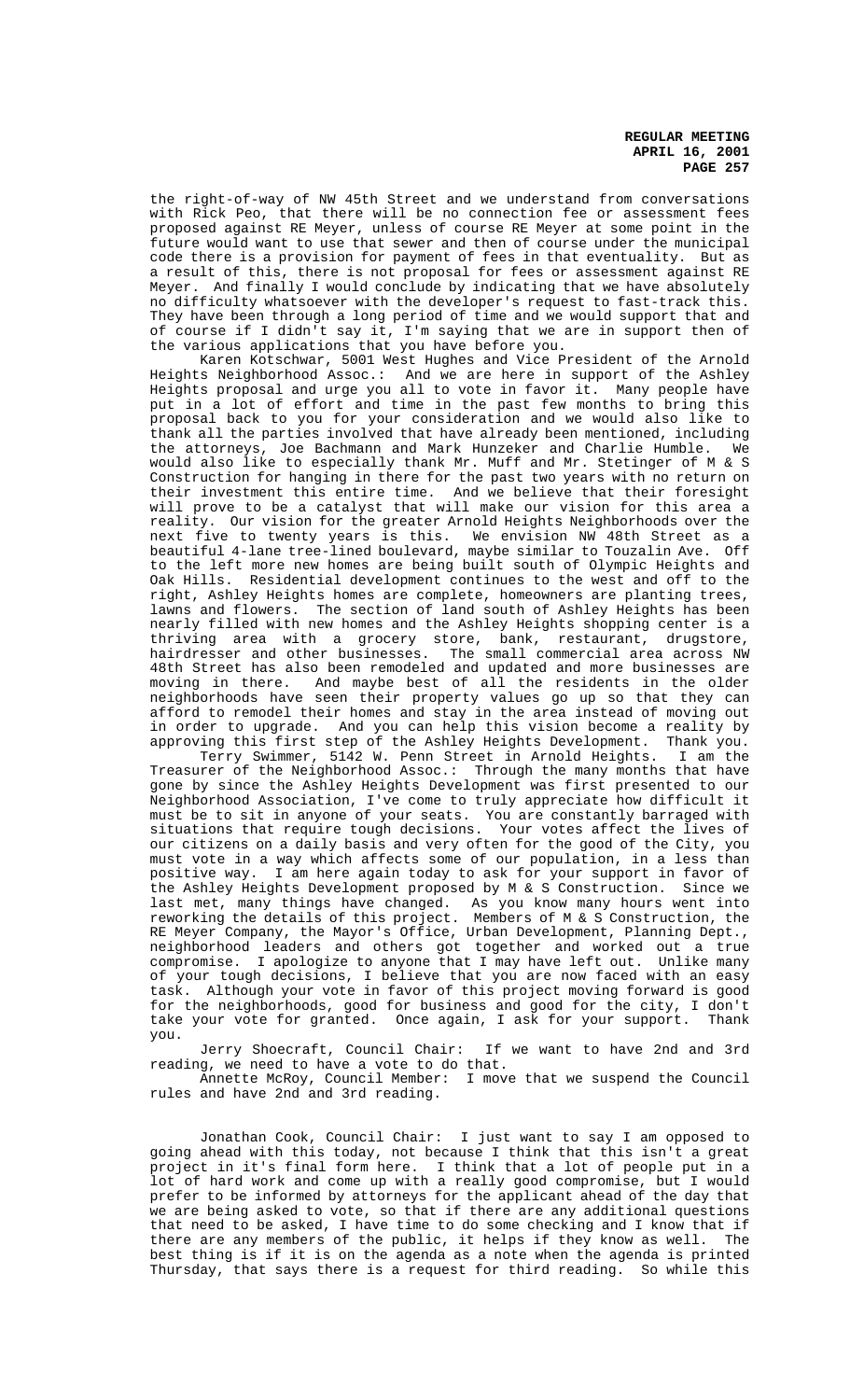does not reflect upon my opinion of this particular project, I will vote no, because I would prefer that we do things in a better order in the future.

Ms. McRoy: I know that I did request the Council earlier today to hold off on doing this, but I spoke with the neighborhood leadership that said they were in agreement and they are okay with it, so I actually concur with Jonathan that we should have more advance warning, but since the people that matter to me are the neighborhood people, that the project moves forward in their benefit and best interest and that's what I look out for and they were okay with it. So ordinarily I would concur, but because

Coleen Seng, Council Member: Can I just talk about the project?

Mr. Shoecraft: Or we can do that at Executive Session.

Ms. Seng: No, I want to do it before they all leave.

Mr. Shoecraft: If they weren't going to stay for the vote, but sure go ahead.

Ms. Seng: It is not often that I call a Director on a Sunday night to ask for help. I sort of don't think that's very good for Council members to be calling Directors on Sunday night. But as I recall on this particular item, I did call and ask Marc Wullschleger to help get this resolved because we had a couple different positions here and they were all good. They need to be brought together. I want to really say thank you to all of you that were involved in this, the neighborhood, Charlie for your representation and Marc and Mark. You really did a good job, Marc Wullschleger, to pull all this together. And I just want to say that I appreciate that. It is not in my district but I just thought we needed to figure out someway to facilitate all of this. I just wanted to say thank you.

Mr. Shoecraft: Call for the vote on the suspending rules so we can have 3rd reading today also, Madam Clerk.

Seconded by Seng & carried by the following vote: AYES: Camp, Fortenberry, Johnson, McRoy, Seng, Shoecraft; NAYS: Cook.

This matter was taken under advisement.

AMENDING THE CORPORATE LIMITS OF THE CITY BY ANNEXING APPROXIMATELY 110 ACRES OF PROPERTY GENERALLY LOCATED AT FLETCHER AVENUE AND TELLURIDE DRIVE. (IN CONNECTION W/01-63, 01R-80, 01R-81);

CHANGE OF ZONE 3260 - APPLICATION OF NORTH CREEK L.L.C. FOR A CHANGE OF ZONE FROM AG AGRICULTURAL TO 5-3 RESIDENTIAL, H-3 HIGHWAY COMMERCIAL, AND H-4 GENERAL COMMERCIAL, AND FROM R-3 RESIDENTIAL TO H-4 GENERAL COMMERCIAL AND H-3 HIGHWAY COMMERCIAL ON PROPERTY GENERALLY LOCATED AT FLETCHER AVENUE AND TELLURIDE DRIVE. (IN CONNECTION W/01-62, 01R-80, 01R-81);

ACCEPTING AND APPROVING THE PRELIMINARY PLAT OF NORTH CREEK TRADE CENTER WITH WAIVERS TO THE REQUIRED BLOCK LENGTHS, SIDEWALKS, STREET NAMES, AND WIDTH OF PRIVATE ROADWAYS, ON PROPERTY GENERALLY LOCATED AT FLETCHER AVENUE AND TELLURIDE DRIVE. (IN CONNECTION W./01R-81, 01-62,AND 01-63);

APPROVING THE NORTH CREEK TRADE CENTER CONDITIONAL ANNEXATION AND ZONING AGREEMENT BETWEEN THE CITY AND LINCOLN NORTH CREEK, L.L.C. OUTLINING CERTAIN CONDITIONS AND UNDERSTANDINGS WITH REGARD TO THE ANNEXATION OF PROPERTY GENERALLY LOCATED AT FLETCHER AVENUE AND TELLURIDE DRIVE. (IN CONNECTION W/01R-80, 01-62 AND 01-63) - Mark Hunzeker, appearing on behalf of Hampton Development Services, the developer of this property: This is an extension of the commercial project which is currently abutting N. 27th<br>Street and Interstate 80. This project was designated in the This project was designated in the comprehensive plan as commercial some two or three years ago, I believe. We have been working with the staff on this now for about a year in bringing forward this project. It is a somewhat difficult parcel in that it lies parallel to Interstate 80 and the proposed future alignment of Fletcher Ave. curves around in such as way as to make some fairly narrow parcels and if I can get this up so you can see where we are here. This<br>is N. 27th Street, Interstate 80. This is the area where the new is N. 27th Street, Interstate 80. automobile dealership area will be with retail abutting N. 27th Street. This area is currently under development and the project that is before you is in this area including the green that is abutting the residential to the South and the drainage ways as you can see have been maintained and held out as green space and abutting the residential project to the south, the parcels that I am referring to as being rather narrow, abut Fletcher and I-80. So we had some interesting design issues that arose there. We have had a lot of discussion about the layout of this plat, about how we would get access, how we limit access to Fletcher. We are providing frontage roads on both sides of Fletcher to serve the properties there. We have had a good deal of discussion about the landscape plan and berming along I-80. We have a set of covenants that is attached to our annexation agreement that deal with signage, landscaping, and design of the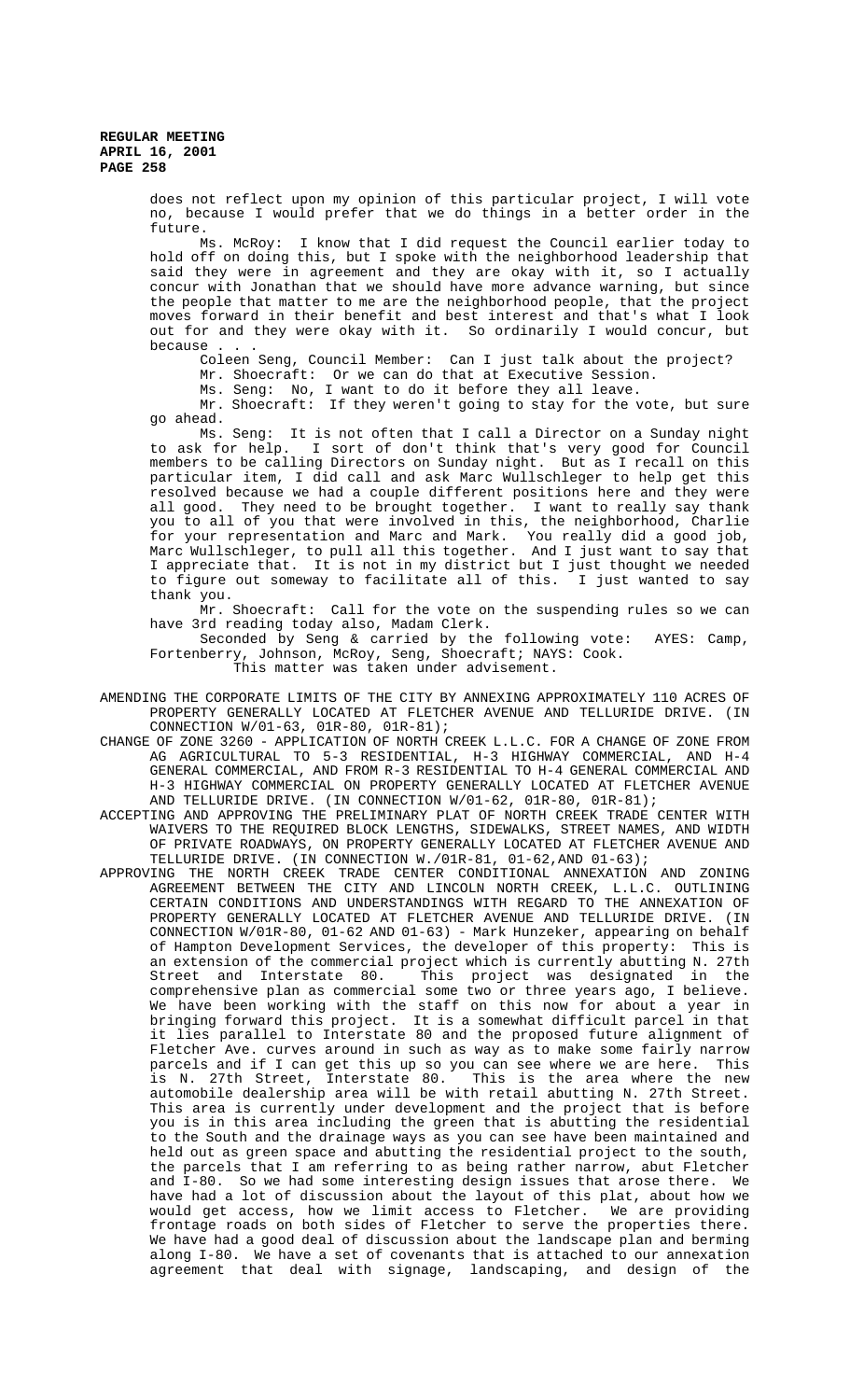structures and we've as I say, we have worked very hard with the staff to<br>reach agreement on those things. We are here before you to ask your We are here before you to ask your approval of an ordinance and conditions of approval that were approved by the Planning Commission, with which I believe there is no disagreement among the staff. It has been an interesting process. We think this is going to be a very nice compliment to the entrance to the city in this area. The same developer is working on the north side on the Centurion project, which we intend to be a very complimentary look, in terms of the landscaping, berming and so forth on the north side. So we think that we are going to have a very very attractive stretch from N. 27th Street, going west to approximately 14th Street as this area develops and we think it is going to be very attractive and beneficial to the north Lincoln. I will try to answer any questions you have about this.

Jonathan Cook, Council Member: I have a question about the sidewalk from Fletcher to your frontage road. So I guess that would mean that there would be no sidewalks along Fletcher and the location where the frontage road is and the area between Fletcher and the frontage road would

just be landscaping?<br>Mr. Hunzeker: I think it is probably easiest if we look at the plat. A little different scale. As you proceed west from N. 27th Street, the Public Works Dept. said they didn't want to really have all these access points off of Fletcher, for each of these lots. So we determined that we would have a frontage road access at this location, one at this location and the standard requirement in the subdivision ordinance.<br>Can you hear me alright? The standard requirement in the subdivi The standard requirement in the subdivision ordinance is that you have sidewalks on both sides of any public or private roadways. Well that would have resulted in a sidewalk between Fletcher and the frontage road on both sides, as well as a sidewalk on the inside of the frontage road on both sides. Effectively requiring double sidewalks on both sides for a distance of about 1,000 feet. It is a pretty substantial distance. And we want to use the area between the curb of Fletcher and the outside of those frontage roads to berm and landscape on both sides of Fletcher. And it is very difficult to accomplish that if you have to put the sidewalks in and these lots begin to get pretty narrow in some places anyway and when you have to put the frontage road in as well as the sidewalk, it makes for a very difficult landscaping solution. So we asked, and as I recall, there was no objection from the staff to amending that condition in front of the planning commission.

Mr. Cook: Right, but the original plan was to put only the sidewalk along Fletcher, not put the one on the business side of the frontage roads, was it not and that was reversed to be put the sidewalk along the business side of the frontage road and eliminated along Fletcher. It seemed to me that the discussion was where does the sidewalk make most sense. Is the sidewalk going to be used by customers of the business or is the sidewalk going to be used by through traffic, people walking or biking along Fletcher, and I guess I don't know the answer? If it is along the frontage road inside the business side, then you will have driveways crossing it at many points from businesses. If it is along Fletcher, it will cross the entrances to the frontage road at two points, but otherwise be unobstructed? Maybe what the Planning Commission decided it was okay but the preference I guess is to have it inside on the business side so you can have more room for landscaping though.

Mr. Hunzeker: That's correct and it is my recollection that that is not the condition that was in the report. My recollection is that the condition would have required sidewalks in both places, and that what was eliminated was just the one along Fletcher.

Jennifer Dam, Planning Dept.: That's my recollection. I would point out that through traffic there is a trail at the south end through the green way, so individuals through biking traffic would be using that trail and not the sidewalks and crossing driveways.

Mr. Cook: That's good to know.<br>Ms. Dam: Staff was agreeable

Staff was agreeable to that condition because it would provide internal circulation between the businesses but the through traffic would be using the trails.

Mr. Cook: So your request is for the waiver, that wasn't in the staff report originally? Your request was to waive the sidewalks either along Fletcher or along the frontage road. The staff report was asking for both initially.

Mr. Hunzeker: That's correct. The design standards read literally, would require both and we requested a waiver of one or the other. Frankly, we didn't even say, we would have done either one. Our preference was to do what the Planning Commission agreed to do because it gives us that space between the sidewalk and the curb or between the frontage road and the curb to put in some nice landscaping.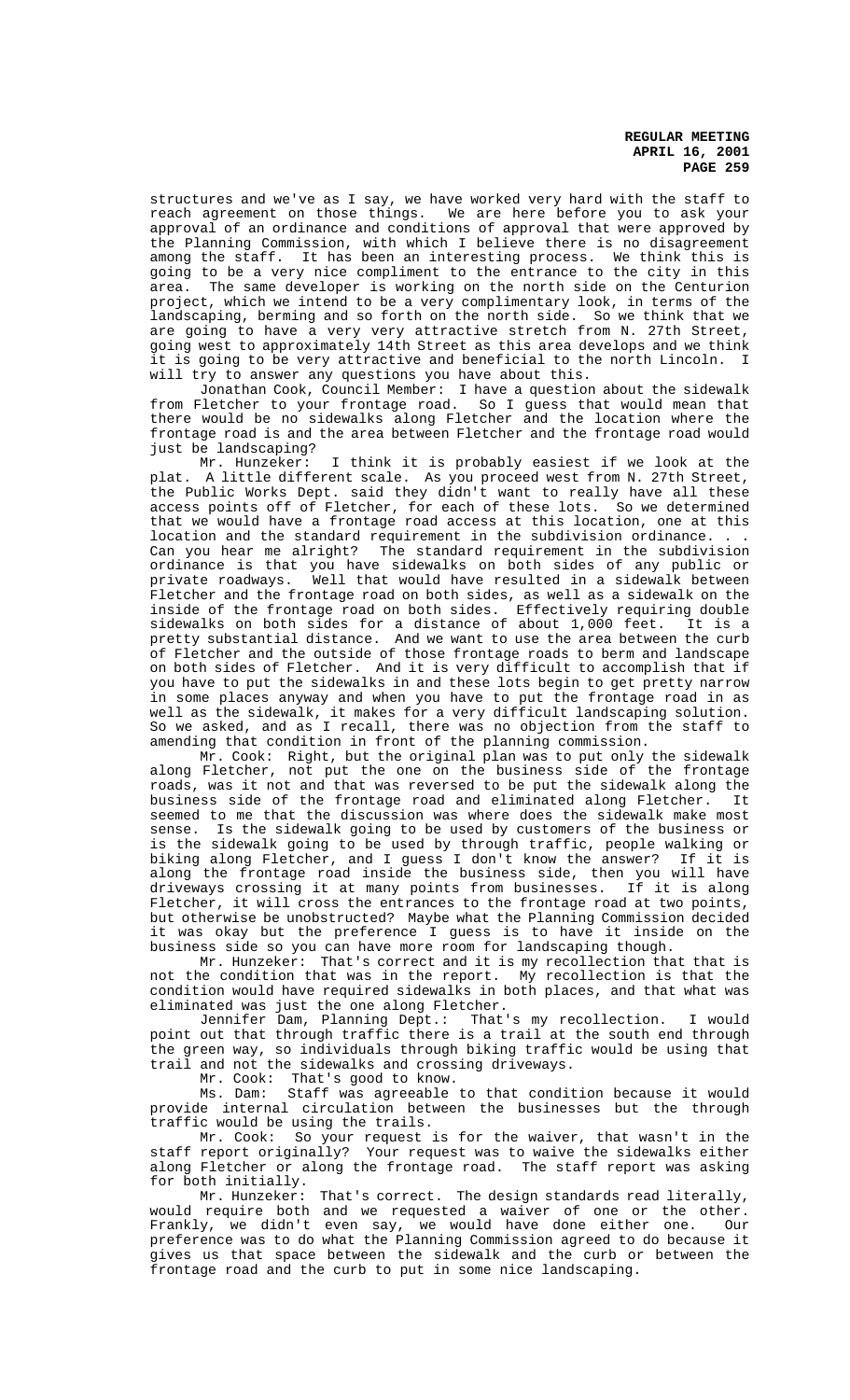Mr. Cook: And given the new information here it makes sense to me that it would be on the business side now, not be necessarily as much the through traffic. So the sidewalk would at no point cross the frontage or even where it enters, where you enter the frontage road, the sidewalk would go out and around and kind of curve back in and follow the frontage road, is that correct?

Mr. Hunzeker: On both sides.

Mr. Cook: Thank you.

Jeff Fortenberry, Council Member: The premise of all these questions is of course the city's interest in seeing this as an attractive entryway into the community because of the nature of the public way corridor and the fact that this development would participate greatly in the potential enhancement or appropriate use of that corridor. So it would be helpful to me if you talk more specifically about the design covenants that you put in place regarding signage, landscaping and then speak specifically to the berming issue along the interstate, where I believe there is some confusion between what the staff recommended and your suggestion the grading plan actually did not remove those berms along the interstate.

Mr. Hunzeker: That's correct. There was a condition originally in the staff report that indicated that we should revise the grading plan to retain the berms that exist there and I think that was simply a misreading of the grading plan. Because what we were showing was a cut on the outside of the right-of-way that would have preserved and matched the grade of the existing hill, so that our parking areas and so forth would be below the grade as it exists today at the property line with the interstate right-of-way. And that was explained, and I think that condition was changed with the acquiescence of the staff. With respect to the design covenants, I'm not exactly sure which one of those you would like me to address. They were attached to your fact sheet related to the annexation agreement. We do have provisions in the covenants, which require a number of things that relate to whether you want to talk about the building standards or you want to talk about landscaping, I'm not sure which, but from the standpoint of the . . .

Mr. Fortenberry: There are really three elements, building standards, building design elements, as well as orientations, signage and then the additional setbacks and landscaping elements that you've proposed.

Mr. Hunzeker: The building standards for example, all exterior finish materials have to meet the standards that are in the covenants. And the street or the street facing elevation has to be brick or colored concrete masonry, could be used, we could use EIFS surfacing or concrete tilt up with colored stain or painted surface. It has to be a minimum of 30% of all those materials. Other elevations shall the architectural quality has to be of such that of top quality and low maintenance material. I-80 facades are encouraged to have openings with glass. Overhead doors are not permitted facing I-80 elevations unless they are screened with landscape material or behind berms, as indicated with these covenants. Ribbed metal siding is permitted, but it can only cover a maximum of 70% of the building elevation. There is a range of colors that is set out in the covenants that is suggested and all of these things are subject to the developers approval prior to issuance of building permits. The roof pitch has to be a minimum of 312, with a 12" overhang or greater required on 50% of the building. The hip style roofs are recommended. Standing seam or metal roofs are permitted. Galvanized metal is specifically excluded from both roofing and wall materials. Air conditioning condensers have to be screened from the parking and street view. We have standards for fencing, accessory structures, lighting, lighting on buildings, lighting on dock areas. We have restrictions on signage that encompass an entire exhibit to the covenants. We have landscaping standards which were drafted by Kim Todd, who drafted the I-80 corridor study. Not sure whether you want me to go on. They are fairly extensive. The covenants themselves are about 10 pages long and several pages of attachments that amplify the sign restrictions and the landscaping requirements.

Mr. Cook: I'll just follow up with Planning.

Mr. Hunzeker: It's a pretty extensive set of restrictions, that will I think, result in a very attractive, first class development.

Mr. Cook: Actually I have a question for Dana regarding the covenants issue. Okay. So they have all of these restrictions in place. But who is the enforcing body, what would be the procedure? What department, what's the process?

Dana Roper, City Attorney's office: I believe that the association or any member of the association could bring an action to enforce the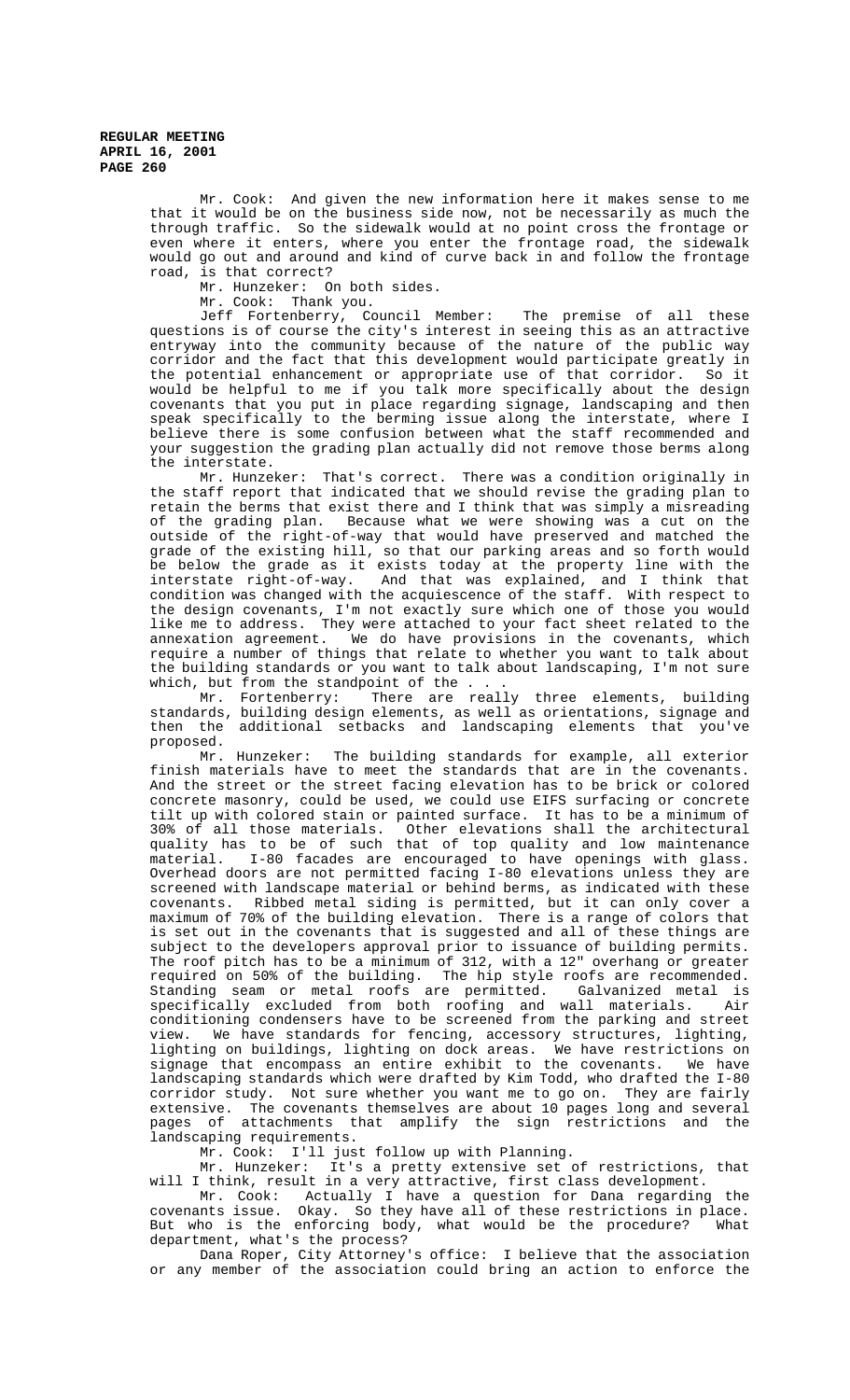covenants. Let me see if I can find the specific language. Mr. Hunzeker: Mr. Chairman, if I could help shed a little bit of light on this.

Mr. Shoecraft: Sure, go ahead.

Mr. Hunzeker: I think that Dana is correct, that the primary enforcer of theses covenants as it is in almost every other case, will be either the developer or the association that is formed in accordance with the covenants. But these covenants are an attachment to the annexation agreement. We have agreed with the city that we would impose these covenants and so my view, what I have understood, all the way along is, that our obligation to put these covenants in place and to enforce these covenants runs back to the city. So I believe that the city would have the opportunity to enforce those covenants if necessary but I think as a practical matter, the primary enforcer will be the developer and the association, as it always is. And this is similar to the situation in Williamsburg, where we have design covenants which require a certain type of design which you have seen develop out there, which are part of, in that case, the use permit or the PUD, as the case may be, by agreement with the City. But I don't think there is anything in the particular covenants that says the city shall have the right to enforce because as a general proposition, the city has said they don't want that.

Mr. Fortenberry: When you say Association, what is the association made up of?<br>Mr. Hunzeker:

Members of the association would be people who own lots within this development.

Mr. Fortenberry: So that would be business owners primarily. I guess my concern there would be that unlike perhaps an environment that is more mixed or a residential homeowners association that there might be some reluctance on the part of businesses to try and enforce restrictive covenant against a neighboring business even if they think there is a clear violation. I don't know that it would make me comfortable to have that be the primary enforcing body, but that is why I am asking what the procedure would be?

Mr. Hunzeker: I don't know why you would think that a business owner would have any less interest enforcing covenants which they have acquired property subject to, than a homeowner would. They would have ever bit to the extent that these covenants require things that are expensive and create a perception of additional value. Business owners will have just as much incentive, if not more to enforce these covenants as homeowners do.

Mr. Fortenberry: Well I guess the issue would be, I think to some extent this would operate in a home owners association as well, where there might be reluctance, certainly on the part of one neighbor to enforce against another complain, because that doesn't make for neighborliness. And I guess that it would, I'm curious about what the procedure would be if someone believed there was a violation of these covenants and the association did not take some steps. This may be a case that won't happen. I don't know. It's just that I'm curious as to how the city would follow up on such a thing if it were necessary to follow up on such a thing. Since you say we do have some say so because it is an attachment to the annexation agreement, what's the procedure? If I'm driving by on the interstate and I see a sign that looks like it is 50' tall, I come talk to you Dana and say . . .

 $Mr.$  Roper: I assume it is like many things that instigate . with the city you complain to the nearest elected official or department and it eventually filters down to the correct person that is going to do

the work. I assume that Building and Safety, Planning, Law, would all be effected and involved, perhaps Public Works, but it's probably going to be a multi-headed monster.

Mr. Fortenberry: And maybe I'm overly concerned about this. It may not be a problem. Do we have other circumstances in town where we basically have this kind of set up but we have never had an enforcement problem that you know of?

Mr. Hunzeker: Williamsburg is the best example I can think of. of having very, very stringent design covenants which have been enforced, as far as I know without exception for quite a few years now. And believe me, the people who have paid the price of having to comply with those restrictions are very very interested, if someone looks as if they are not going to comply. It becomes a perception of not only an expense that represents or could represent a competitive disadvantage to the extent that someone complies with it and somebody else doesn't have to. But also a perception of value which everybody wants to maintain. I really don't think there is any less incentive on the part of commercial owners to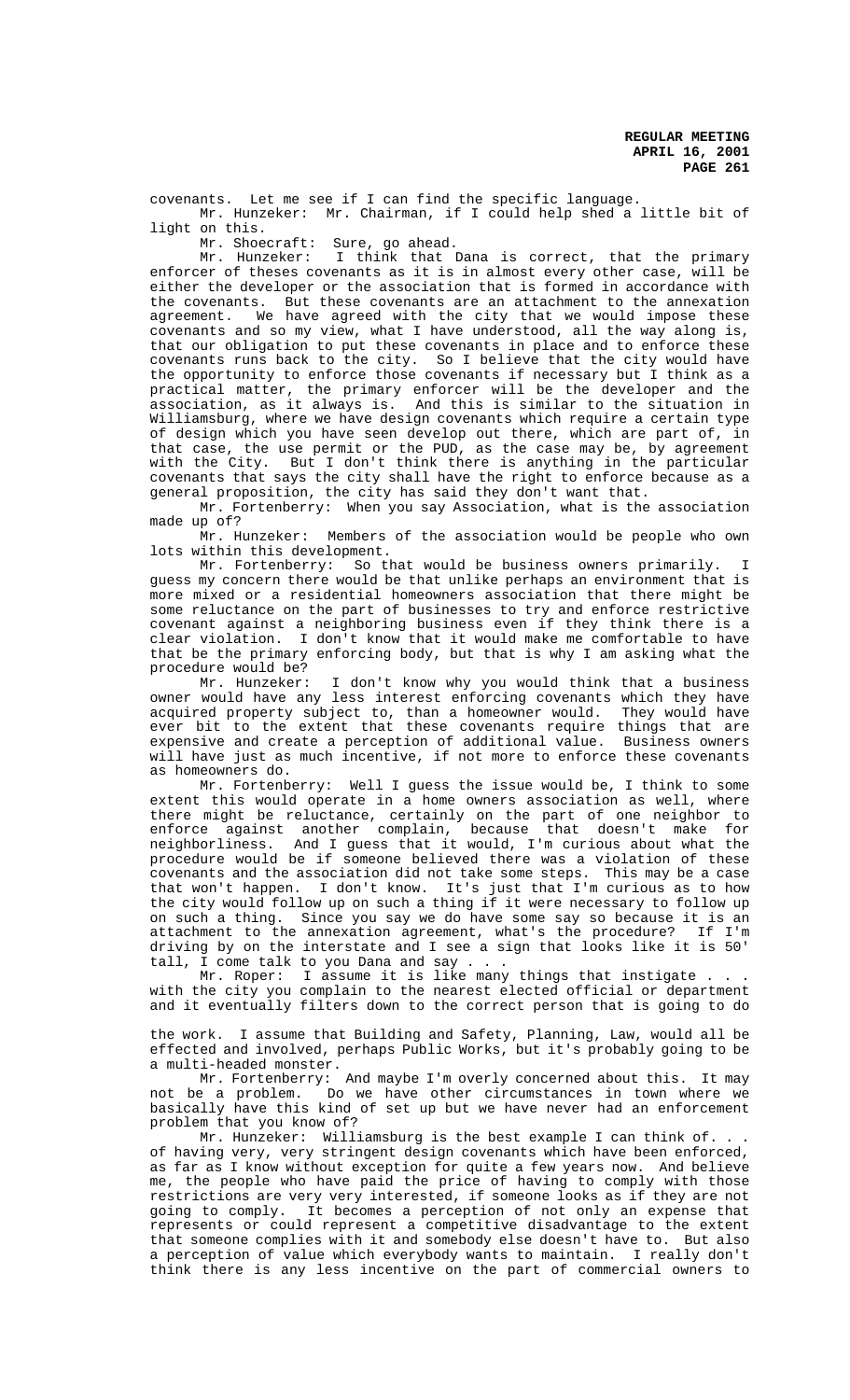enforce these things, than there is on the part of a residential home owner.

Mr. Fortenberry: Okay.<br>Jon Camp, Council Member: I would like to make a comment that I respect what my colleague is asking about on enforcement and so forth. But I think too, to the credit of businesses, neighborhoods, and so forth, that we are in an era now where people do take exceptional pride in their competitive spirit and their appearance and so I guess from our standpoint, I want to see us set the policy and the tone that we encourage well developed areas, well policed areas, maintained areas and so forth. But at the same time we allow those businesses or those ventures, those neighborhoods to proceed so that they can get it done. We can't just bog them down with bureaucratic nightmares and so the challenge is out there. I think Lincoln wants to continue to be a very respectable city, good appearance, but we want to also draw others in, as well as our own citizens?

Mr. Hunzeker: I think it is also necessary to point out here that these covenants go miles beyond what the city could impose as a requirement under any other mechanism. I mean the city does not have the right to impose color restrictions for example, or roofing material restrictions. I mean those things you simply don't have the ability to do. And these covenants go far beyond what the city can do as a practical matter under any existing regulations and frankly I think quite a ways beyond what you would realistically would want to do.

Mr. Roper: We really don't want to be involved in neighborhood squabbles either and so the covenants that we would be seeking, if we ever square the enforce them would be very critical core of the development type restrictions. If somebody painted a beige instead of a light brown, I don't think we are going to get involved.

Mr. Cook: I agree I wouldn't want to get involved color choice, but the signage issues obviously is important and I don't want to send the message here that . .

Mr. Hunzeker: I think the signs are very well covered in this agreement.

Mr. Cook: I agree and I just want to say I appreciate the effort you have gone to on that score because obviously we have the entryway standards under discussion, but we don't have anything right now that is enforceable, or acting under the existing regulations and so I do appreciate the effort you have made to at least try to work in the spirit of those proposed regulations. So thank you.

Mr. Hunzeker: It is my understanding we have agreed this document, we have agreed to substantially more restrictive signage than other property that abuts I-80, let's put it that way.

Annette McRoy, Council Member: Going back to Jonathan's questions, I guess after five years if they decide to terminate this association and the covenants would no longer be in effect, then is that something you was talking about when I presume there would be no enforcement after five years if they terminate, the covenants were terminated, cause in Section 25 or 26, the amendments can be amended, modified, or terminated, so then I guess the whole question is mute, whether the city can enforce this after five years from the date we pass this, they can be terminated.

## **(Inaudible)**

Mr. Hunzeker: Which section are you referring to?

Ms. McRoy: Section 25, it says . . . third sentence.

Mr. Hunzeker: Well there is a short window during which this owner may modify these covenants. Now that does not modify the owners agreement with the city. So to the extent that we have an obligation to the city to record these covenants, in Paragraph 4 of Page 3 of the annexation agreement, it says restrictive covenants relative to building materials and design, shall not be amended without approval of the planning director or the city council of the City of Lincoln.

Ms. McRoy: Look at the back part, because then if we terminate it in five years then, up until then, but they can amend it with the planning department and City Council's approval. But I guess I was talking about what happens after the five years. If they choose to terminate the whole covenant.

Mr. Hunzeker: I believe what you are reading there says that it can be done within five years of the date of the recordation of these covenants by the owner. It says you can modify or terminate these covenants by the title holders of two-thirds of the lots within the properties, at any time, so beyond five years it's two-thirds of the owners of these lots that have to be involved. Before you get to the five year period, the owner, that meaning the developer, can modify those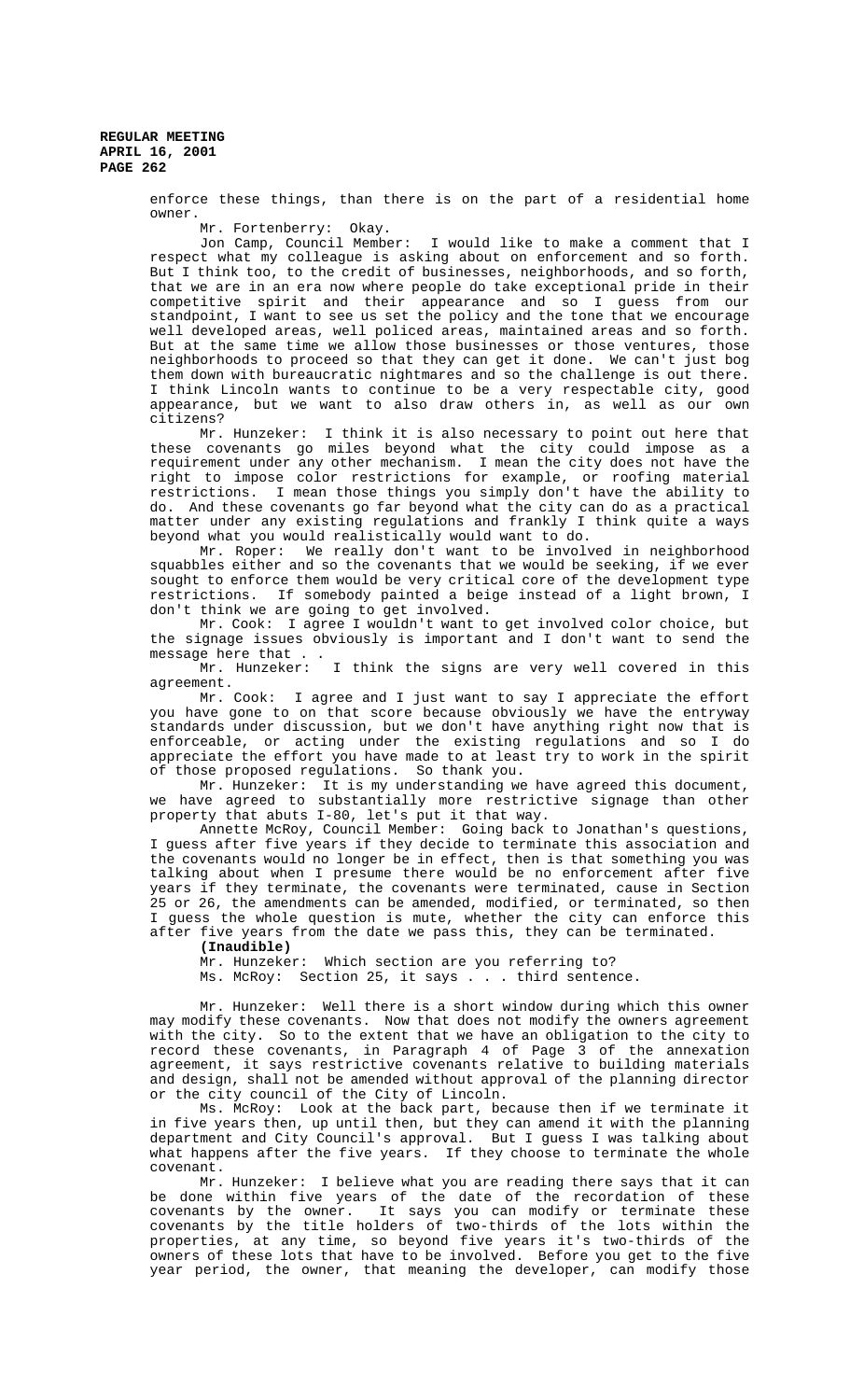covenants without the remainder of the property owners consent. Okay. But, none of the covenants relating to building materials and design may be amended without approval of the planning director or City Council of the City of Lincoln anytime. Okay.

Mr. Cook: To clarify then building materials and design. The twothirds of the property owners could decide to amend say the color scheme and do that on their own?

Mr. Hunzeker: That is in the paragraphs that relate to building design if I remember correctly.

Mr. Cook: And design also covers signage?

Mr. Hunzeker: I believe that signage is under a separate section. Right, well that's what I am looking at. Building standards would include the colors.

Mr. Shoecraft: Is that it you guys?

Mr. Cook: Just getting clarification, what is it then that the twothirds of the property owners can modify without City approval? Anything or is the section that covers . . . or that requires city approval covering all of this? It is just a clarification issue here because it has been .

Mr. Hunzeker: The intent of this as I recall, was that the signage covenants would remain in place and could not be modified as the rest of the covenants are. The restrictive covenants relating to building materials and design were not to be amended without approval. So you have two different in that very paragraph that deals with landscaping, signage and covenants, it says we have to install landscaping pursuant to the landscape plans submitted with the preliminary plat and it requires permanent maintenance of that landscaping. It also says signs shall be restricted as indicated in attachment "A", which is part of the agreement and then it says that covenants relating to building materials and design shall not be amended without the approval of the planning director or City Council of the City of Lincoln. So the implication, my way of thinking, my interpretation and I had a little to do with the drafting of these documents is that we can amend building material and design covenants. We cannot recommend or cannot amend sign covenants. Now can that be amended eventually if you all approve, if the city approves? I mean if the City could agree to tear this whole thing up and throw it away, but it can't be done unilaterally.

Mr. Cook: Thank you. I think that covers it.

Bob Hampton, the developer of North Creek, and I would like to share with you at least a concept of a building that we have in mind that we would like to get started in July. We are looking at precast on the front and a nice architectural standing seam metal roof. This building has a 3 to 412 pitch so it is much steeper than most buildings you see at least out with metal roofs. It is designed where there are garage doors and store fronts, but they are colored so that they are compatible. Because we have people, I'll give you an example, we have a pharmaceutical company that wants to locate in this building and they need to be able to pull their vans in to load up pharmaceutical supplies and they distribute them all over in about a four state region. So some high tech quality businesses do need some garage doors. We have tried to make them look so they do look nice. This building is going to face away from the interstate. All the berms along the interstate are going to stay. Many of these buildings will basically, you won't be able to see because of the berms along the interstate. Mark kind of went over our design guidelines. We really worked hard to try to meet the intent of the 1-80 Corridor Design Guidelines. And as Jennifer has point out several times, we went beyond the recommendations of some of these. The building architectural look, the signage we went above and beyond and the landscaping. There is one thing though that in a lot of situations, you can't have a larger set back. Right now we have 20 feet and the design corridor standards have suggested 100 to 150' and that is not going to work for most people. That is almost an illegal taking of property. So I think our design covenants are really going to help you assure a nice looking entryway into the city. I think this building that we will start and hopefully we will start a couple more later in the year, we certainly have a lot of interest in them, being along the interstate. People like the visibility and accessibility. But I believe we will build a building here that everybody can point to and say, yeah that's my vision along the interstate. And on the north side of the interstate, Stonebridge Creek, where Centurion is going, we are starting to initially design 40 - 50,000 square foot flex space building and it will be built out of all very, the whole building will be built out of pre-cast concrete. When you get into those larger<br>buildings, you can afford to build them out of the concrete. These buildings, you can afford to build them out of the concrete. smaller buildings, pretty costly to build an all concrete or all brick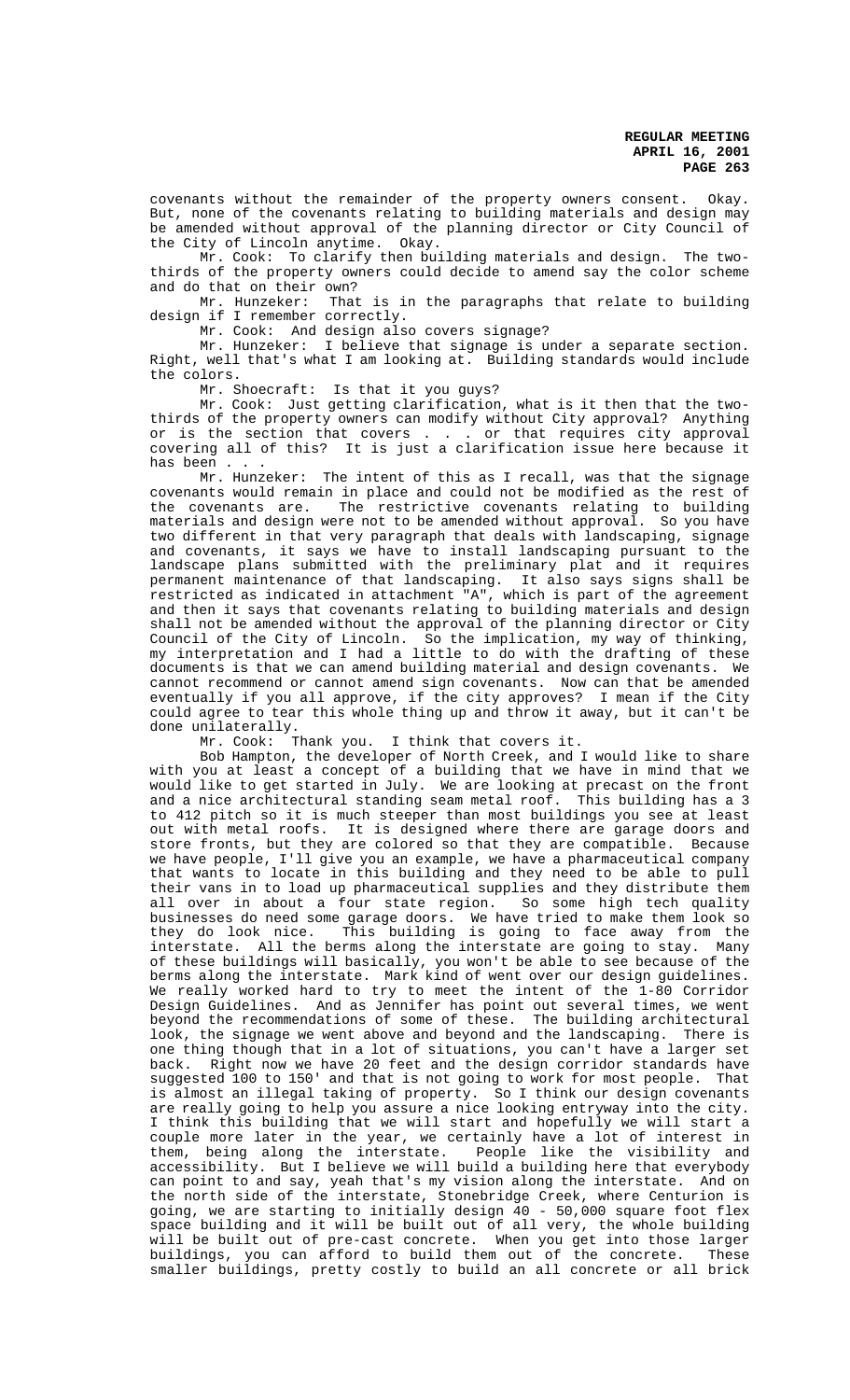> building. But I think you will be real proud of what's going to get built along the interstate. We as developers and certainly all the people that are looking to purchase these buildings, are really looking for the same thing that you are all looking for. The intent that the I-80 corridor design guidelines propose, but I think we have come up with a good "win win" that hopefully everybody will be happy with. I would remind you that the setbacks are probably the biggest issue. There is no issue to have a huge setback if you are behind a big berm, or if you have a lot of landscaping. So there is maybe some instances for a little bit, but I think generally the setbacks from the interstate are already a lot. They give the State room to expand the interstate to six lanes and we still have lots of right-of-way and lots of set backs. So I would be happy to answer any questions.

> Mr. Fortenberry: Bob I appreciate your assessment that you have tried to embrace the spirit of the entryway guidelines and that is what you want to achieve as well, as well as what your customers are potentially demanding. Just that we've got some bad examples where it has not happened and so a coordinated planning effort that is a partnership, hopefully as it evolves between the city, the development community, as well as the businesses that are demanding that their structures be attractive, which is in their best interest, your best interest and all of our best interests, hopefully comes about as we are dealing with multiple property owners along the way. So I do have a question for planning and you will see what I am getting at afterward along the same line.

> Mr. Fortenberry: I'm going to back to my original question as you are aware the city has tried to move in the direction of more aggressively planning for these corridors because they are of such prominence and I believe that we can do that in a way that is responsible and balances obviously business cost and helps business by keeping their property values high and their demands for their properties very high, because of the desirability of the area that was promoted initially from good planning. And here we have a case, where we don't have the regulations in place, we do have a set of covenants have been attached to the annexation agreement. Help us understand how if you are overlaying the basic concepts that have been talked about to this point, which are not law, and the design covenants that have been put in place here, there is some give and take, do they match up real well, or are there certain areas where they are just not compatible, are the design covenants more restrictive in certain cases, than has been suggested than the City could even possibly want to hope for? Comment on that. I think that would help clarify some things for me. It is hard in the abstract to read a set of covenants and then make the mental jump as to what an entire business park

**(INAUDIBLE PORTION OF TAPE)**

Jennifer Dam, Planning Staff: Businesses that would be locating in this area would want the advertisement on Fletcher Street where the traffic will be coming from to find their business instead of along the interstate. However, there might be some signs along the interstate, they are only limited to one sign per lot and the signs would be a maximum of 30' in height. You couldn't see a 30' high sign from a very long distance on the interstate, so it's not going to be the 80' tall pole signs you see in some of those areas, advertising fast food restaurants or hotels.

Mr. Fortenberry: I guess I am just trying to find out the realistic impact of that sign agreement would be, because again given the topography of the land there, they way the site slopes down the large natural berms that you have along the interstate, I don't know if it goes 30' down or 10' down, you would still have 20' sticking up along the interstate in effect or whether or not it effectively forces a business to put it in front along Fletcher instead of the back along the interstate.

Ms. Dam: I think it is a possibility that you could see some signage along the interstate. My guess is that practically you would see more of it along Fletcher. But I don't want to mislead you and say that you wouldn't see any signage along the interstate because the way the agreements and the plats have been written there is the possibility to have some signage in that area.

Mr. Fortenberry: And then one other specific thing regarding the exception for commercial or retail stores with 20,000 sq. feet or more, then you could go back to what you are allowed in the regular highway zoning district?

Ms. Dam: At the time this was originally being proposed, there was a large outlot on the other side of the drainage way there. At that point in time the developer was uncertain whether or not he would be asking for a B-2 district which would include a use permit or H-3 zoning in the future. There are a couple of potential users in that area. I think one of them would have been a large retail outlet. Since that time they have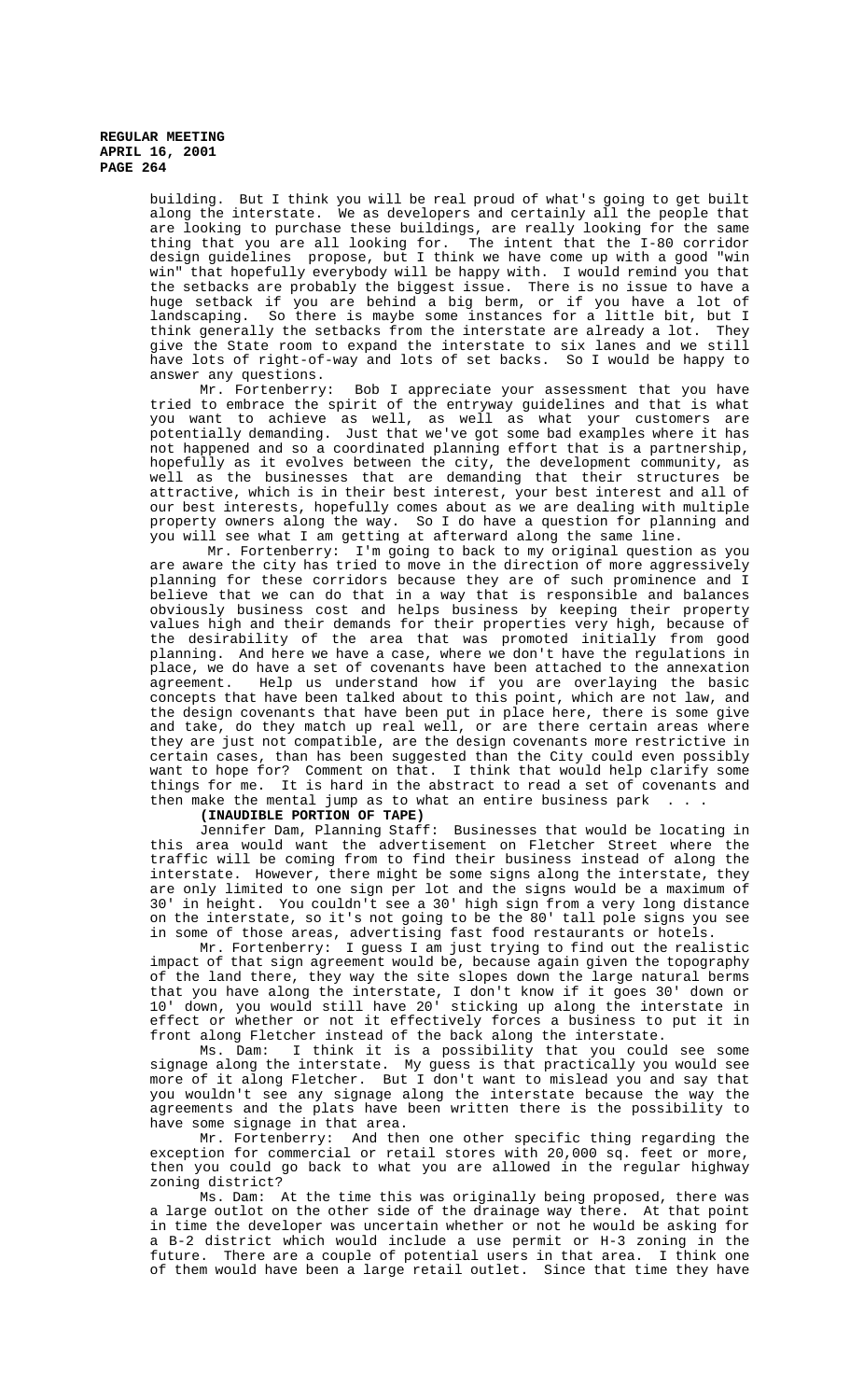submitted a preliminary plat with H-3 zoning, which restricts the size of retail space, so you wouldn't see that situation.

Mr. Fortenberry: So that is just superfluous to the attachment? Ms. Dam: Recent submittals make that superfluous.

Mr. Fortenberry: Thank you.

This matter was taken under advisement.

ACCEPTING THE REPORT OF NEW AND PENDING CLAIMS AGAINST THE CITY AND APPROVING DISPOSITION OF CLAIMS SET FORTH THEREIN FOR THE PERIOD OF MARCH 16 - 31, 2001 - Don Bowman, Attorney for Alan Schroeder, who has filed a claim against the city: Mr. Schroeder owns property at 8101 So. 14th Street, where they recently put in a sanitary sewer. There was a temporary easement that granted and when the heavy construction equipment went over his property, it crushed his lateral system and he now has the inability to use the septic system properly. They also did some damage to his roadway, when they got out of the easement area and partially on the easement area. I won't belabor the facts, I have some estimates here with me that I would like to just leave with the Clerk. I would answer any questions that you might have. Total damages are about \$3,575.00 and about \$2,700.00 to the other damage to his concrete and driveway. He currently has pools of sewage in his back yard because of the wet weather and it won't let his sewage out. So we need to get it fixed as soon as we can. So I would answer any questions that you have.

Jon Camp, Council Member: Don was the city aware that the system was in existence there and it was all properly installed?

Mr. Bowman: Yes. It was just one of those things where the equipment was so heavy that it compacted the land and just did so much damage that now it won't work, but yeah, they were aware of it.

Cindy Johnson, Council Member: I would like to take this off of Item 18, for review for another week.

Mr. Shoecraft, Council Chair: Motion and second to take it off for one week and Dana will just get us some additional information.

Seconded by Camp & carried by the following vote: AYES: Camp, Cook, Fortenberry, Johnson, McRoy, Seng, Shoecraft; NAYS: None.

This matter was taken under advisement.

- AMENDING CHAPTER 6.04 OF THE LINCOLN MUNICIPAL CODE RELATING TO ANIMAL CONTROL REGULATIONS GENERALLY TO AMEND DEFINITIONS; TO INCREASE IMPOUNDMENT FEES; TO MAKE IT UNLAWFUL TO OWN ANIMAL HYBRIDS; TO PROVIDE RESTRICTIONS RELATING TO ACTIVITIES OF PET SHOPS; AMENDING CRUELTY TO ANIMALS TO PROVIDE A SEPARATE SECTION RELATING TO ANIMAL NEGLECT; TO PROVIDE EXCEPTIONS TO VIOLATIONS; AMENDING PROVISIONS REGARDING SELLING OR GIVING AWAY ANIMALS; AND TO PROVIDE ADDITIONAL PENALTIES FOR VIOLATIONS;
- AMENDING CHAPTER 6.04 OF THE LINCOLN MUNICIPAL CODE RELATING TO ANIMAL CONTROL REGULATIONS GENERALLY TO ALLOW THE DIRECTOR OF THE HEALTH DEPARTMENT TO IMPOUND UNUSUAL ANIMALS; TO PROVIDE PERMIT PROVISIONS FOR ANIMAL EXHIBITS OR RIDES; TO MAKE IT UNLAWFUL TO PROVIDE FOR UNUSUAL CARNIVOROUS MAMMALS TO BE RESTRAINED BY THE PUBLIC FOR ENTERTAINMENT PURPOSES; AND TO PROVIDE AN APPEAL PROCESS FOR DENIED, NON-RENEWED AND REVOKED ANIMAL EXHIBIT OR RIDE PERMITS;
- AMENDING CHAPTER 6.12 OF THE LINCOLN MUNICIPAL CODE RELATING TO CATS TO ADD A DEFINITION FOR "CAT HOBBY KENNEL" AND AMENDING THE DEFINITION OF "KENNEL; TO PROVIDE THE WORD "LINCOLN" BE ENGRAVED ON ALL CAT TAGS; TO PROVIDE THAT ALL MONEY RECEIVED BY THE DIRECTOR UNDER CHAPTER 6.12 SHALL BE CREDITED TO THE ANIMAL CONTROL FUND; TO MAKE IT UNLAWFUL FOR CATS THAT ARE NOT SPAYED OR NEUTERED TO RUN AT LARGE; TO REPEAL THE CURRENT PROVISIONS RELATING TO CATS RUNNING AT LARGE WHILE IN HEAT; TO DELETE REFERENCES TO SECTIONS BEING REPEALED; TO MAKE IT UNLAWFUL TO MAINTAIN A CAT KENNEL; TO PROVIDE EXCEPTIONS TO HAVING A CAT KENNEL; TO CREATE A PERMIT PROCESS TO OBTAIN A CAT HOBBY KENNEL; TO PROVIDE RESTRICTIONS RELATING TO A CAT HOBBY KENNEL; TO REPEAL THE CURRENT PROVISIONS RELATING TO HOBBY KENNEL OR CATTERY PERMITS; AND TO INCREASE THE MINIMUM FINE FOR FIRST OFFENSE VIOLATIONS OF CHAPTER 6.12 FROM \$25 TO \$35;
- AMENDING CHAPTER 6.08 OF THE LINCOLN MUNICIPAL CODE RELATING TO DOGS TO ADD A DEFINITION FOR "DOG HOBBY KENNEL" AND TO AMEND THE DEFINITION OF "KENNEL"; TO PROVIDE THE WORD "LINCOLN" BE DIE-STAMPED ON DOG TAGS; TO PROVIDE THAT OWNERS OF DOGS SHALL DISPOSE OF WASTE MATERIAL ACCUMULATING FROM THEIR DOGS AT LEAST ONCE EVERY FIVE DAYS; TO INCLUDE DOG HOBBY KENNEL PERMIT HOLDERS AS EXCEPTIONS TO DOG KENNEL PROHIBITION; TO CREATE AN EXCEPTION TO HAVING A DOG KENNEL FOR PERSONS ON LAND THAT IS ANNEXED BY THE CITY; TO REQUIRE PERMITS FOR DOG HOBBY KENNELS; TO PROVIDE RESTRICTIONS RELATING TO DOG HOBBY KENNELS; TO PROVIDE THAT MONEY RECEIVED PURSUANT TO CHAPTER 6.08 SHALL BE CREDITED TO THE ANIMAL CONTROL FUND; AND TO INCREASE THE MINIMUM FINE FOR FIRST OFFENSE VIOLATIONS OF CHAPTER 6.08 FROM \$25.00 TO \$35.00 -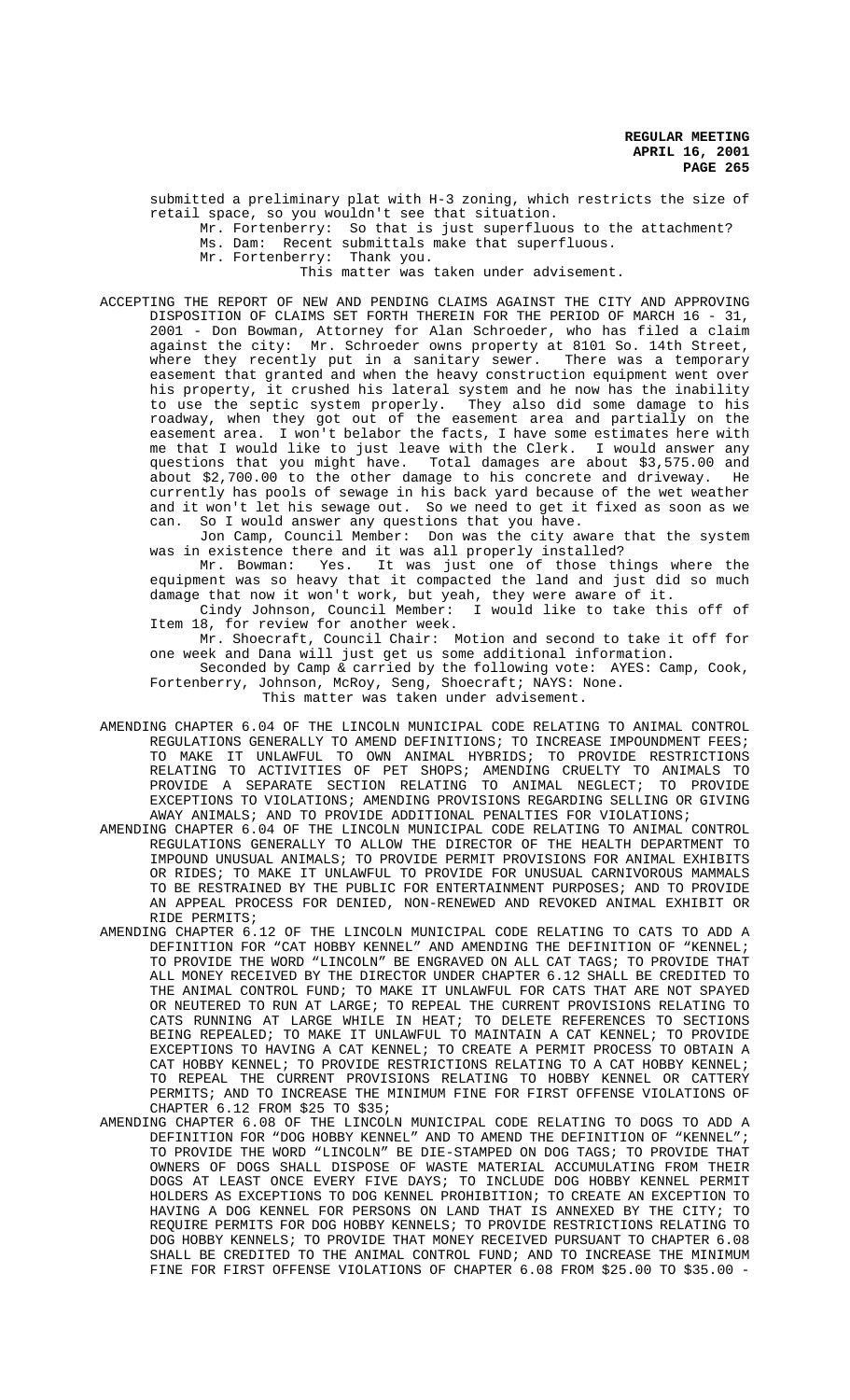> Jerry Shoecraft, Chair: Madam Clerk, we have already had public hearing on this. If the City Attorney or someone wants to clarify what is going on today and if someone wants to testify, as long as it is not redundant, that would be very much appreciated. Whoever is doing it, please?

> Jim Weverka: I just wanted to address the Council regarding Ordinance 6.12.0070, Cats running at large. We made the recommendation of the Animal Co-Advisory Committee that in addition to being licensed and carrying a current license tag, cats also have to be spayed and neutered. And the reasoning for it was that unaltered cats are 20 times more likely to bite than a spayed/neutered cat. Additionally altered cats have a claim rate of 57% vs. unaltered cats of 6%. Of course if cats are running loose that unaltered, they create a petable population, if you want to call it, and we get involved in picking those up again, so there is a reason for it from a public health standpoint. Any other questions?

> Marc Welch, 7040 Starr St.: Good afternoon Ladies and Gentlemen of the Council. Last time I was here I spent my time complaining, now I would like to try to put some things before you that maybe will make things right. You are going with hobby kennels and making special permits for hobby kennels, but the hobby breeder, the person that is creating the overpopulation is still not controlled. There are no checks and balances. I would like to propose that in order to take care of the hobby breeder, that anybody with an unaltered dog charged 300% of the current price. If they want the dog and they want to take the chance of having an overpopulation, let them pay for that privilege. It will help clean up the mess that they leave. There is no other way that anybody has been able to come up with to control that situation. But you are allowing hobby-kennels, both for cats and dogs, you have a very big hobby breeder and anytime anybody has a litter, they can just say I'm a hobby-breeder, that automatically excludes them from a lot of ordinances that they need to comply to, sanitary standards, etc. and so forth. So if they are going to carry unaltered animals, let them pay for that privilege please. The idea of no grandfather clause, except for one year, is still there on the substitute coming before you. What I would like to propose is again, a fourth dog permit, fourth animal permit, however you want to classify it. And that would be 200% of the current unaltered price. But they could pay that for the year and they can decide what dog tag is going to be put on. And that the dog that is to stay with. At such time that dog dies, then they should be in compliance with the ordinances. But they should be able to pay for the right to keep that dog. That's what everybody is arguing about, they don't want to get rid of their dogs. Go ahead and let them buy the more expensive license and let them pay for that privilege to have that dog. If at sometime three years down the road, they decide to give the dog to somebody else, then the situation is over and done with. But it isn't this definite end in one year. Leave the decision to them and how they spend their money and if they can afford it and they want to keep the dog and they have the time for that dog's lifetime, whether it be fifteen years or ten years, they are going to have to buy that extra dog permit. Also it has come to my attention that there is other applicable laws in the city of Lincoln that come to bear on these ordinances for dogs and cats. If there is such ordinances in 1.02 or other areas, I believe it is only fair to the citizens to be able to look at a dog ordinance to see a reference number to another law that pertains to that situation, not assume that they are going to read all of the city ordinances and be informed. They are going to look where a dog or a cat is addressed in the ordinances and everything there. And if the reference number is there and they do not go to the reference, and they misunderstand everything, that's going to be their fault. But if they are lead to believe that everything for a dog or for a cat is in a given section, they read it and it doesn't match up, it doesn't make sense, or they challenge the ordinance; it is<br>the idea that stupidity is not a good reason for not knowing the law. I the idea that stupidity is not a good reason for not knowing the law. would say that the other side was true. You should notify the person in some language just reference number and let them have the opportunity to know that there is another law bearing on that situation or bearing on that ordinance. Any questions?

> Linda Lyman, 2331 N. Main St.: I want to congratulate everyone who worked on redoing these very much. There is only one thing that I would like to see added to it. We have cat hobby kennels, but what about people like me who don't actually have a kennel or a cattery. We rescue the cats, keep them for a time. Some of them end up staying with us for their life. I would like a special designation in there for people in the rescue group who aren't the animal control or the Humane Society, but who use our own money to neuter and spay the animals that we get, we feed them, we care for them, we vet them and this all comes out of our sometimes very meager, income. And to I have at home the list that I was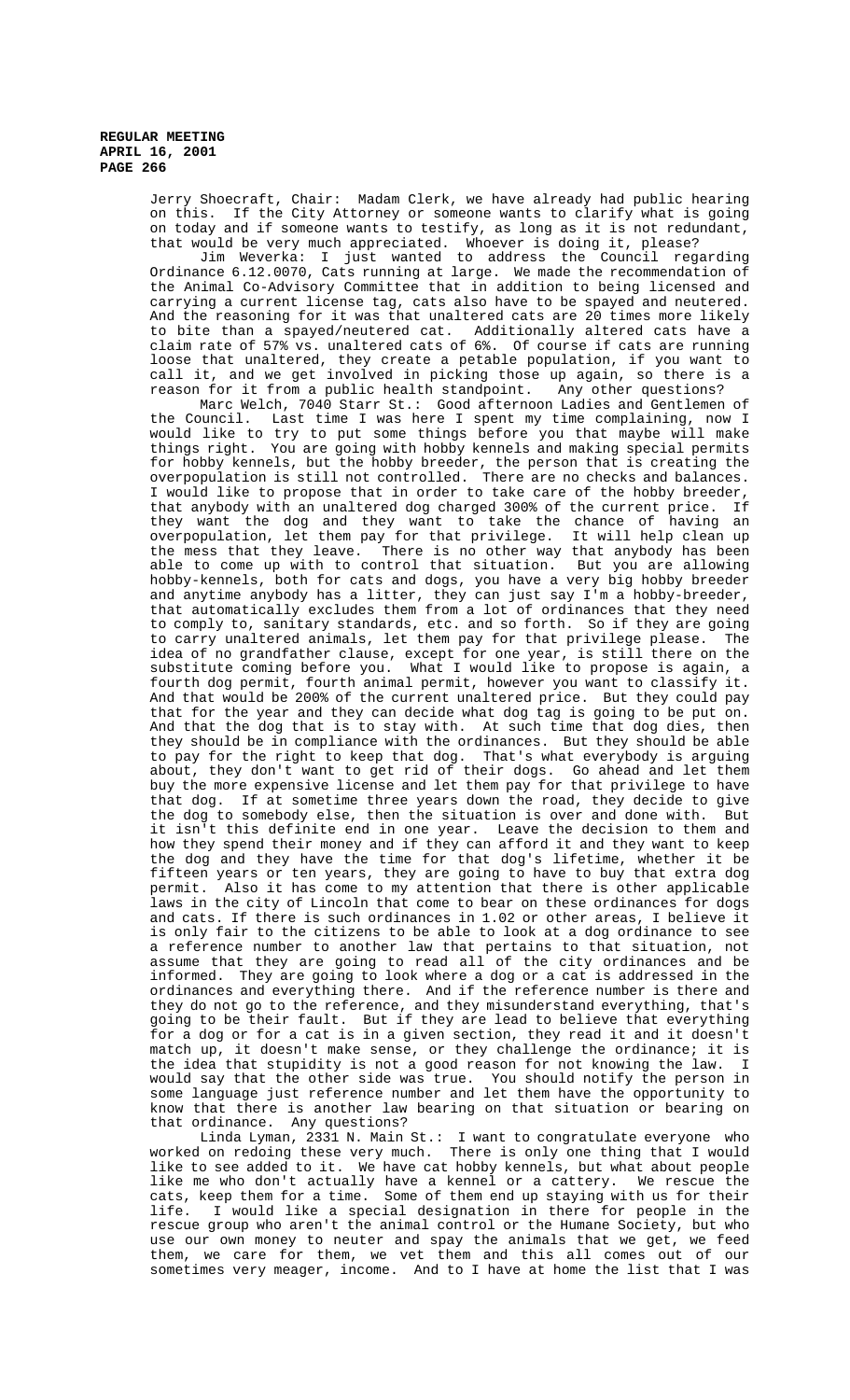sent. It was \$50.00 for the kennel license and then \$12.00 per cat. Well as of last Saturday, I have twenty-one cats that I am taking care of. That prohibits it, because that is almost more than I have coming in in a month. I would like see, I would be willing to pay up to a \$100.00 for a license, if I didn't have to pay additional for each cat in my home. This I could manage, but if we could have a special designation for rescue groups, I would certainly appreciate it. And I want to thank again for what has come out. I just don't think we are being hard enough on the people who abuse animals and cause them to end up at my place, and other places like it. Thank you.

Paul Markeson, 5705 Waverly Road: Good Afternoon Council. I hope you all read my letters that you got by e-mail earlier last week. Our industry is very concerned that Lincoln isn't doing enough to recognize that commercial bordering kennels exist in the County. Five of them are within the three mile limit. Two of them are in real danger of becoming annexed soon. It is a totally new category of business that is not being addressed at all. The State recognizes us as a totally different category of business under their new licensing plan as adverse to pet breeders and everyone else. I understand that there is a new intent to address dog kennels that may be annexed down the road. We are more than that. We kennels that may be annexed down the road. We are more than that. We offer grooming, training, boarding. We offer a whole spectrum of pet care. I host Cornhusker Kennel Club every Tuesday night and what we are afraid of is that we are going to get lumped into just this little dog kennel category when we are so much more. We are also seeking that we gain equal protection under the law and in that vet kennels people, veterinarians who board healthy dogs just like we do, have protections under your current ordinances and under your new ordinances. I understand there is commerce problems with this, there are equal protection problems with that. We do the same thing they do, yet we are not being addressed in the same and equal and fair fashion. We also would like to gain a representative to the Pet Advisory Council. No boarding facility operator has that privilege. Pretty much that is everything I have. Everything else was covered in my letter. Please keep us on your mind. We are not dog kennels. Are there any question?

Jon Camp, Council Member: You mentioned that the State recognizes. Are there so magic phrases that they consider a corporation?

Mr. Markeson: Yes, they call us boarding facilities, as adverse to breeding facilities, puppy mills, whatever you have there. I gave you an address of Mark McFarland's office and number who is the director of that program with the State and he would gladly send you all the new state licensing regulations.

Mr. Camp: How many of the boarding facilities would there be at the Lancaster County area or the greater Lincoln area?

Mr. Markeson: There are five within you three mile limit. One is right on your border, Kennel-Inn, Wilderness Kennels is right down by the new Wilderness Ridge Addition. They are in direct line to be annexed. I am three miles out, so it will be a few years for me. Country Lane Estates, they are on West "O" Street and Paradise Pet Resort, who was over by Kennel Inn. And they are right down by where the new shopping center is going to go and what not. So we think we should be equably treated just like the vet kennels. Specifically Section 6.08.160, 6.08.310, and .311.

Mr. Shoecraft: Thank you

Mr. Markeson: Thank you very much for your time.

Tim Thomas, from Paradise Pet Resort, 6501 So. 176th Street, Walton, NE: I just want to say I support what he said too. I just came down here for his support.

Florafae Shane, 815 W. Stockwell: Good Afternoon, I appeared two weeks ago. I would like to say that there are lot of responsible breeders of dogs and cats. I would like to particularly address the dog issue in that there are breeders that do showing and that can prove that they go to shows and we need a hobby kennel license that would allow the breeder to have more than three dogs. Four would be better than three, because you don't breed the dog and not keep one for showing, most people. So that means you have to give away or sell others and that would encourage also the puppy buyer to come to a reputable breeder and not be buying from puppy mills. So I would like to hope that you would entertain the thought of having hobby breeder as part of the ordinance. I would also like to ask that people who live outside city limits have their animals and they are annexed into the city, to have their animals until that particular animal or animals pass away. They are members of our family. It is pretty hard to do away with them or give them away, when we have had them so long. Any questions?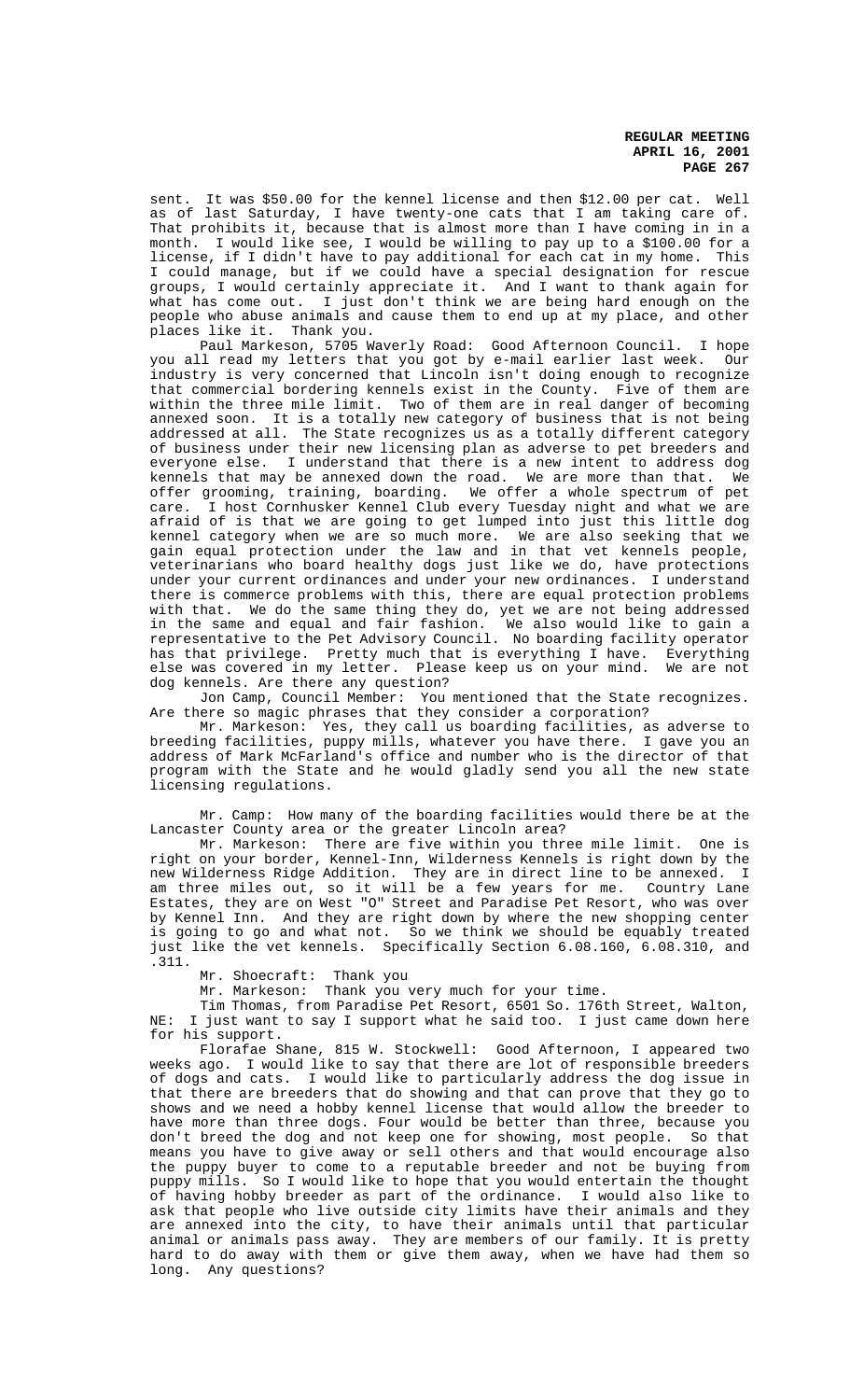Nancy Beck, 10100 Holdrege Street: My husband was here a couple weeks ago and brought forth a couple of issues related to Search Dogs. have a cadaver dog that lives with us and he does searching off a leash and one of the ordinances changed the definition of running at large, and he cannot actively search for missing people if he has to be on a leash that is six feet long or shorter. I was wondering if anything had been changed or if the ordinances still stand as printed. I know he wrote to Mr. Shoecraft and voiced some concerns and also Mr. Vinci, and hasn't heard back. I just got out of school. Are these still the same, or have any changes been made for search dogs.

Mr. Shoecraft: Well first of all in regards to his letter, I brought it up at directors and requested to the Mayor that that representation be included on the advisory board. I think that it is what it is called or committee. And he was receptive to that, and to direct that towards the Health Director also. So I responded to his letter first of all.

Mrs. Beck: Oh, okay.

Mr. Shoecraft: He wanted me to convey that to the council and to advise me that representation needs to be on there and I did that and I agree with that. Okay

Mrs. Beck: But within the ordinance?

Mr. Shoecraft: But within specific ordinance, Conner, I don't think . . .

Mrs. Beck: I mean could search dogs in addition to police dogs be exempt for those two specific areas?

Conner Reuter, City Attorney's Office: I don't recall that the original ordinances changed the definition of running at large for a dog. Only for a cat. And so I don't think that that ever changed from what we just have always had or at least for many years have had. And if that doesn't suite your purposes, that is certainly something I guess if the Council wants somebody to look at, they can do. But I don't think that was ever encompassed in those original ordinances that came forward.

Mr. Shoecraft: I don't think that effects that.

Ms. Reuter: The one I recall him talking about was the exception under cruelty, that I think spoke specifically about treatment of police dogs. Is that one of the concerns?

Mrs. Beck: Right.

Ms. Reuter: That has not, we have not added any language for this draft, as to search dogs having at least to my knowledge, never considered it prior to his bringing it forward at the second reading. So I don't

think that this **(inaudible**) if council wanted to take that up later, but to date the answer is no. There has not been any sort of new language added or removed to accommodate specifically search dogs.

Mrs. Beck: So if this passes, I mean you are going to vote on this today?

Mr. Shoecraft: We don't know yet, probably.

Mrs. Beck: But if this were to pass today and then Jacob and John are out searching and he is not on a leash and somebody gets in his way. He is a herding dog, he may like nip at their ankle to say "you are in my way", that's his herding instinct. And they would feel that that was imminent harm, immediate threat. I don't know what the definition of immediate threat is, I couldn't get that from anybody. That person could then turn around and shoot our dog or somehow injure that because they would feel like they were threatened.

Ms. Reuter: What I can tell you that what's currently before the council, does not change it one bit from what it has been.

Mrs. Beck: Which says, specifically only police dogs are exempt from those.

Ms. Reuter: The State Statute referred only to police dogs. The City Ordinance was silent on it, which meant although not specifically spelled out, we live with the State Statute, which by State Statute, we are bound to do. I don't think this changes in any respect what you all can do with your dogs in terms with on a leash, off a leash, or with respect to what a person can do, who feels confronted or a victim of your dog.

Mrs. Beck: And a search dog doesn't have any special treatment over a "pet dog" who might be out and about.

 Ms. Reuter: Well, I would say no, except that I am not exactly sure that I understand the relationship in all areas. If you are assisting the police, maybe it gets to be police dog for a day, I don't know. The relationship that you have with the police when you help them search, but assuming as you seem to be that it is not a police dog.

Mrs. Beck: No because he is owned by a private citizen, therefore he is not a police dog.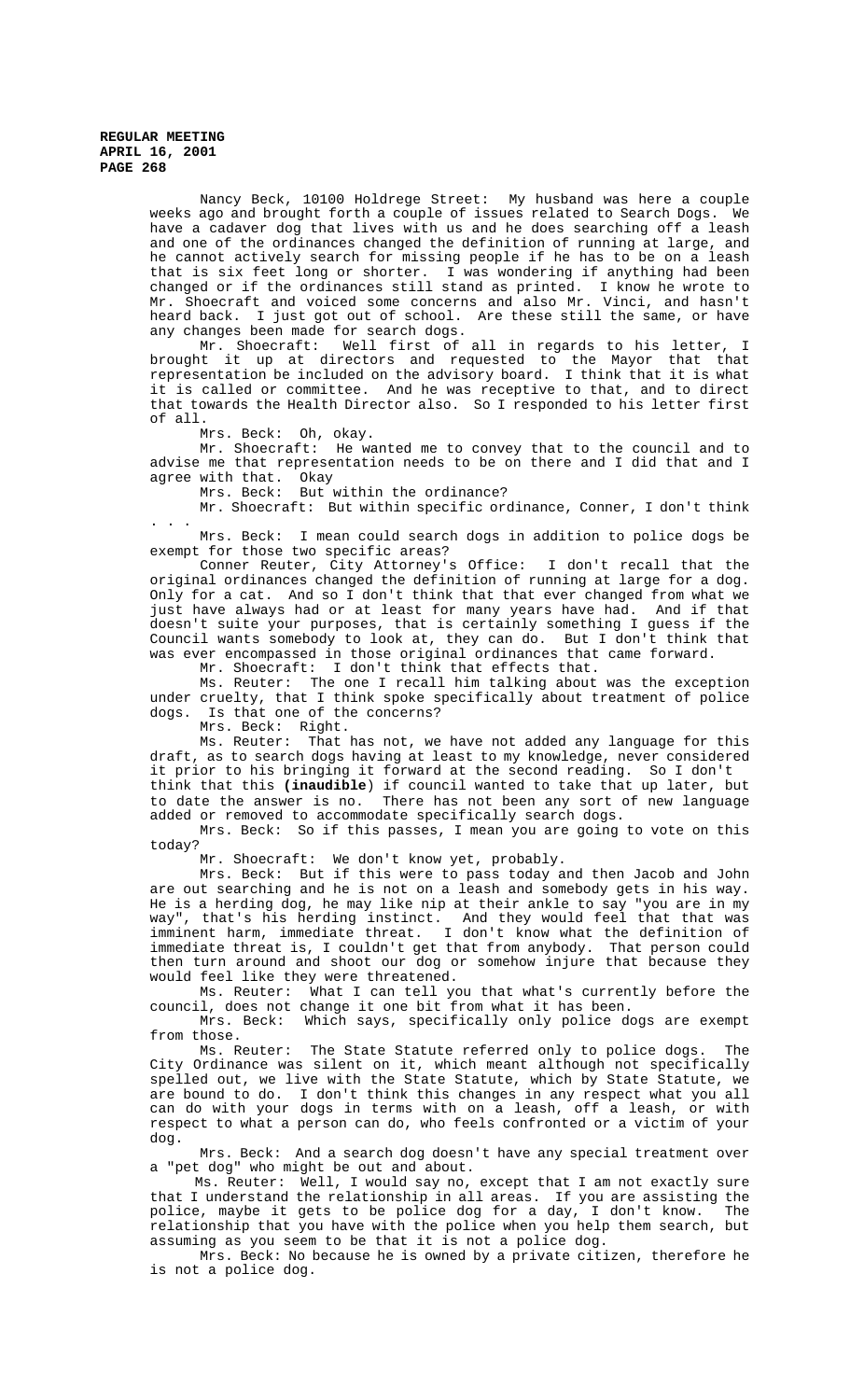Mr. Shoecraft: So they call you for services in search of whatever? And so . . .

Mrs. Beck: A private citizen. Right.

Mr. Shoecraft: A private citizen, a private business, go out and train. The dog is trained to search and rescue.

Mrs. Beck: The North American Search Dog Network. He is certified. Mr. Shoecraft: And so they would go out and they would be off the<br>leash. Would this ordinance specifically effect him from doing that Would this ordinance specifically effect him from doing that Conner?

Ms. Reuter: This ordinance does not. What the ordinance that was on the books and was never touched by any of the packets that have been recently brought forward to the council, might well do that. Jim, do you have a copy of the book with animal codes.

Mr. Shoecraft: So what we are passing today, will not effect them, the rescue dogs?<br>Ms. Reuter:

I don't think that the original ordinance in any way changed the status of these search dogs as to whether or not they are at large as to whether or not they are within the exception for cruelty to animals or subject to any sort of somebody finding them fearful and taking action on them. I think that all the same rules apply as have applied prior to us bringing forth any of these ordinances. So if you want me to, I can take a look at what the dog at large says. I know that there is something about being in voice control and assuming these dogs are trained as I understand them to be, that might be enough. I just need to double check if it's voice control only within one's own yard or voice control always.

Annette McRoy, Council Member: Conner, I was just going to point that out on page 5, 7th sentence, where it says under direct effective voice control. So I assume that would mean that what situation she is talking about, unless your and is speaking in the person's yard property, otherwise the and could be read as and the last phrase of sentence, and in direct effective voice control, so I would assume if your search dog was working a scenario, that you would have it under your voice control.

Mrs. Beck: So the voice control would counter-act that he is not on a leash, that is . . .?

Ms. McRoy: You call your dog and if he is six blocks down the street and you are over here, that would not be effective voice control. But I would assume if he is right in front of you, taking directions, then a reasonable person, I think that is the standard, a reasonable person would assume that you are under control. But I guess we can't write every single scenario that would ever happen for people would have into our ordinance, otherwise the book would be bigger than what it is.

Ms. Reuter: The thing is that running at large.

Ms. McRoy: I would say that you are covered.

Mr. Shoecraft: It doesn't appear that this is going to effect you.

Mrs. Beck: Okay.<br>Ms. Reuter: This is not a new definition. Ms. Reuter: This is not a new definition. It is just simply included because another section within 010 is being amended. This is the same as it has always been and the law would be applied to you as it always has been. Again if you want to try and seek specific language regarding search dogs, I don't think anybody foreclosed us.

Mrs. Beck: And that request has gone on to the Mayor and to the Animal Control Advisory Board?

Mr. Shoecraft: As far as representation on the board? Yes it has this morning.

Mrs. Beck: Oh, just this morning.

Mr. Shoecraft: I brought it up to the Council and Mayor this morning that that representation needs to be on any future or current advisory boards. He thought that was a good idea, so . . .

Mrs. Beck: Alright, so do you think?

Mr. Shoecraft: No I don't think that effects you.

Mrs. Beck: Alright. Thanks.

Henry Sader, representing Wilderness & Saltillo Kennels: I just want to let you know that I wholly support Mr. Markeson with Prairie Winds Kennels on what he stated. I also saw in your agenda on Item 22 about the middle of the paragraph that you state to create an exception to having a dog kennel for persons on land that is annexed by the city. And I would like you to publicly declare your intent there. That we will not be part of the city ordinance, a commercial dog kennel. State that so that everybody is clear that regardless of the fact that we are a kennel and now we are within the three-mile limit or annexed as part of the city, we do not fall under your ordinances here. And the second question I have is during the course of time, somebody is going to become annexed, one of these kennels. Now can the kennel be passed down or sold or grandfather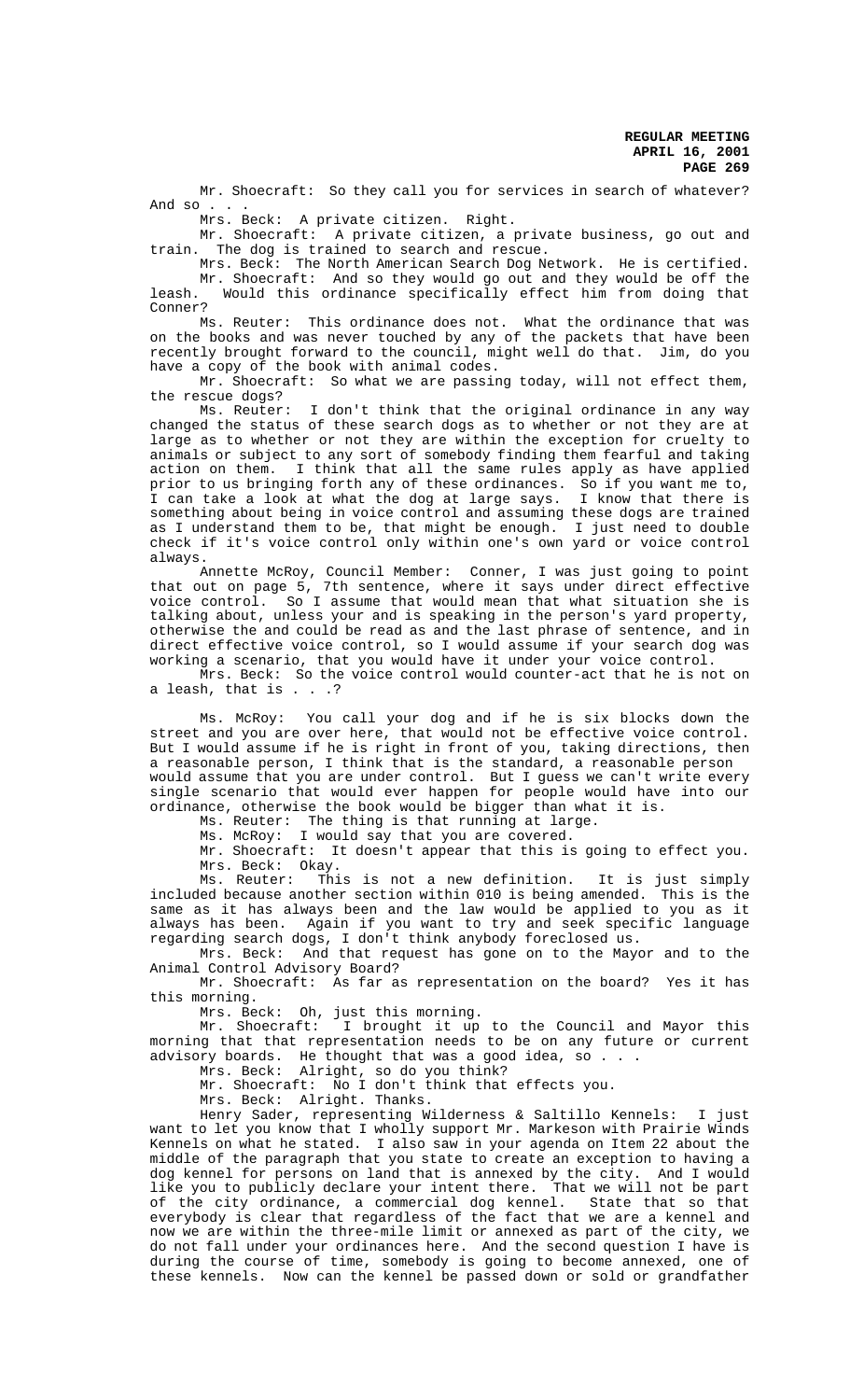> claused in so that it remains a kennel? I don't know, I'm asking you. Does it? At this point Wilderness Kennels . . .

Mr. Shoecraft: Dana where did Conner go? - Oh, she is hiding.

Mr. Sader: . . . which sits on Saltillo Road.

Mr. Shoecraft: Can you answer those two questions please, from a legal standpoint? Can a commercial kennel, if they lie within the threemile limit, or annexed into the city, will these ordinances apply to them. Ms. Reuter: Until they actually in the city limits, these don't

apply. The animal control themselves do not go outside the city limits, even into the three-mile area.

Mr. Shoecraft: After that?

Ms. Reuter: If they are annexed in, we have a lot of options there. I can tell you that what was earlier said was that the State has some kenneling and boarding language, we could try to mirror that. We additionally speak to kenneling animals in some zoning ordinances. We don't right not specifically zone around this. We simply provide in the animal control ordinances pretty much all the regulations that is had. But the mention of kenneling in the zoning ordinances maybe gives another avenue to address this, if you wanted to differentiate between different property owners but by way of zoning, that would seem possible. But essentially it brings us back to the same problem, which is, if having x number of dogs presents a health concern, it is hard to understand how that isn't true for each and every person. And if you want to start getting very very specific in regards to if you are going to have more than the normal maximum x, y and z in terms of housing and things of that nature have to occur, and if you can show rational health concerns being addressed by virtue of those regulations, all of those things can be done. But I think that's essentially why we took out those sorts of differentiations that came forward from animal control task force, because there didn't seem to be that rational basis, at least in the model that was originally given. I don't think they would be out there, but I don't think we had hit on them just yet.

Cindy Johnson, Council Member: How does this effect your business? How many dogs do you have now or the maximum you have had? Is it just the number of dogs that the ordinance effects?

Mr. Sader: Well, we will run over Christmas maybe 150, 160 dogs so if we become part of the city limits, she is saying here, there is no wording for it. We have to deal with it again.

Ms. Johnson: So it takes you down to three dogs, possibly four?

Mr. Sader: Yeah, it takes me down to no business.

Ms. Johnson: But that is the only part of that particular ordinance that effects you?

Jeff Fortenberry: I think the city attorney is also alluding to the fact that this could be dealt with through underlying zoning ordinances. In other words if you annexed into the city and say left as an agricultural district, or whatever you currently are, exceptions would then be potentially provided in that. Because presumably you'd have enough space to take care of the sanitary concerns that are built that an urban environment has.

Mr. Sader: We are just concerned that you could potentially take it away.

Mr. Fortenberry: We probably ought to recommend that this issue be brought up as well, as a part of that ongoing task force that is going to take a look at some of the other issues regarding limitations.

Jon Camp, Council Member: I would like to echo what Jeff just said. We have had some very good points raised here today that weren't addressed fully in this reconsideration and perhaps the procedure to take is to give more emphasis to the ACAC committee and that assuming there is general consensus here, we could proceed with the body that we have and then have those of you with input and all, work through that group. In my estimation that might be a good way to proceed. So far, I don't believe I've heard anyone addressing that has been modified from a negative standpoint. I think it is just further suggestions, that we always welcome.

Mr. Shoecraft: That is something that we can look at in the future also, ongoing work of the task force.

Mr. Fortenberry: We will make sure your names are submitted to the Mayor's office. If the council is in agreement, we can just ask that there be a representative from one of your organizations perhaps, or someone else that is in this business in the nearby vicinity.

Mr. Sader: We would appreciate that. I know this last time we were passed up.

Mr. Shoecraft: Thank you for coming.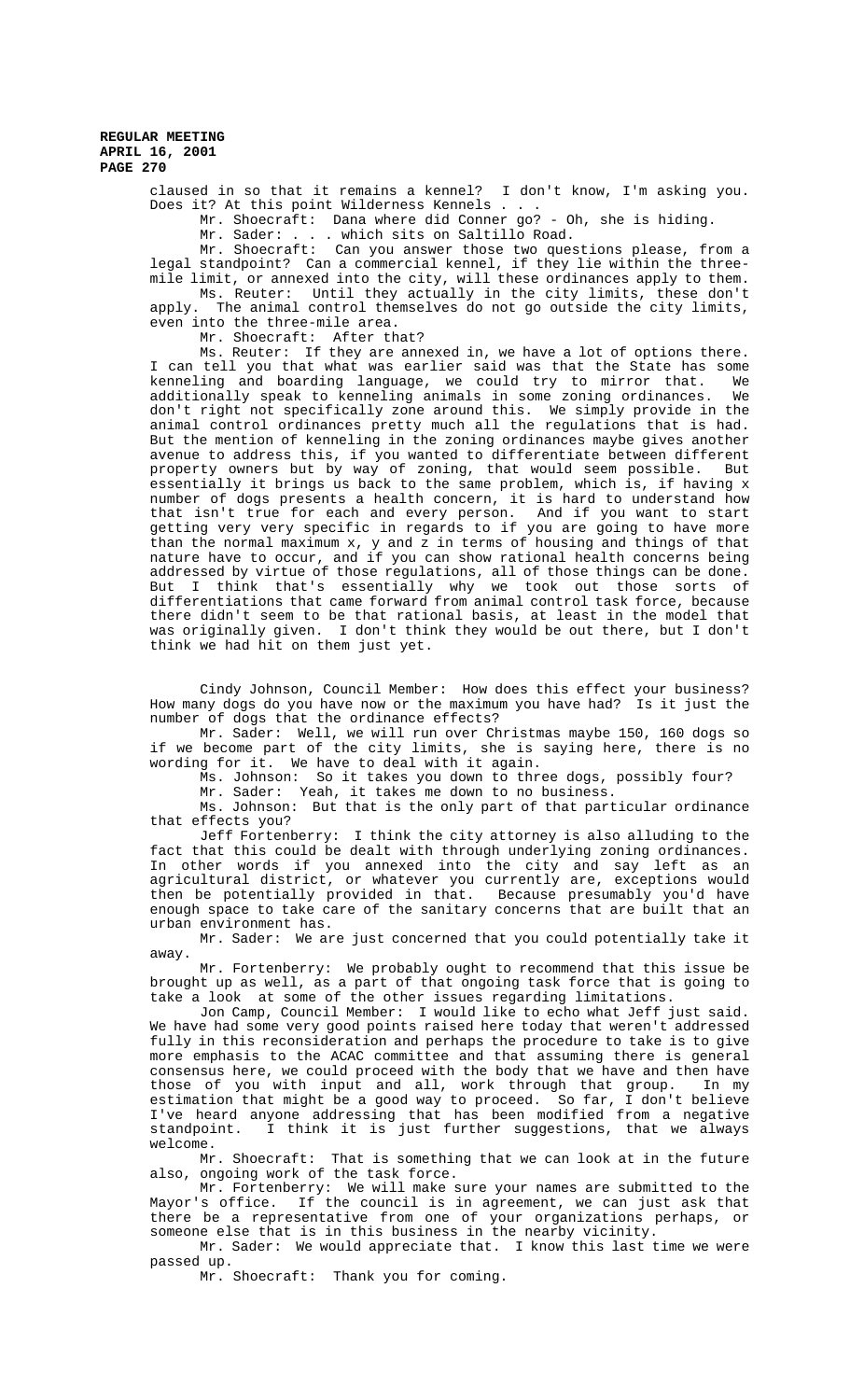David Cygan, 2830 South 44th Street: I am the Vice-Chair of the Animal Control Advisory Committee. First of all I want to reiterate my support for the compromised package that is being placed before you. I think as Councilman Camp has indicated, there has been no adverse comments with regards to the provisions that we are seeking to advance. The number of phone calls I have taken the last two weeks since we have last had a chance to speak, have primarily focused around the support for the ordinance package as it exists, but also some concern with regards to the annexing of kennels and the surrounding areas and I was just going to come up here and say, that ACAC recognizes it is an upcoming issue and that we've been in communication with some of the commercial kennels in the outlying areas and we are looking forward on going forward with working out some sort of solution, hopefully that would be agreeable to everyone and working with the City Attorney on that.

Mr. Camp: David, then you are in full support of what we have before us?

Mr. Cygan: Full support.

Mr. Fortenberry: If I could, the first gentleman who testified had a suggestion and perhaps Jim, if you could make a note of that regarding the summary of the new law that it could reference various. I assume you put a pamphlet together and you will cross reference the various sections that would apply. Thank you.

This matter was taken under advisement.

## **ORDINANCES - 3RD READING**

AMENDING THE CORPORATE LIMITS OF THE CITY BY ANNEXING APPROXIMATELY 135.27 ACRES OF PROPERTY GENERALLY LOCATED AT N.W. 48TH STREET AND WEST ADAMS STREET. (IN CONNECTION W/01-61, 01R-77, 01R-78, 01R-79, 01R-82) - CLERK read an ordinance, introduced by Cindy Johnson, amending Section 2 of Ordinance No. 8730 passed May 17, 1965, as last amended by Section 1 of Ordinance No. 17566 passed November 1, 1999, prescribing and defining the corporate limits of the City of Lincoln and repealing said Section 2 of Ordinance No. 8730 passed May 17, 1965, as last amended by Section 1 of Ordinance No. 17566 passed November 1, 1999, as hitherto existing the third time.

JOHNSON Moved to pass the ordinance as read.

Seconded by Seng & carried by the following vote: AYES: Camp, Cook, Fortenberry, Johnson, McRoy, Seng, Shoecraft; NAYS: None.

The ordinance, being numbered **17820**, is recorded in Ordinance Book 24, Page

CHANGE OF ZONE 3258 - APPLICATION OF ASPEN BUILDERS, INC. FOR A CHANGE OF ZONE FROM AGR AGRICULTURAL RESIDENTIAL TO R-3 RESIDENTIAL ON PROPERTY GENERALLY LOCATED AT S.W. 27TH STREET AND WEST A STREETS - CLERK read an ordinance, introduced by Jeff Fortenberry, amending the Lincoln Zoning District Maps attached to and made a part of Title 27 of th Lincoln Muncipal Code, as provided in Section 27.05.020 of the Lincoln Municipal Code, by changing the boundaries of the districts established, for the third time. FORTENBERRY Moved to pass the ordinance as read.

Seconded by Seng & carried by the following vote: AYES: Camp, Cook, Fortenberry, Johnson, McRoy, Seng, Shoecraft; NAYS: None.

The ordinance, being numbered **17821**, is recorded in Ordinance Book 24, Page

CHANGE OF ZONE 3303 - APPLICATION OF ASPEN BUILDERS, INC. FOR A CHANGE OF ZONE FROM AGR AGRICULTURAL RESIDENTIAL TO R-3 RESIDENTIAL ON PROPERTY GENERALLY LOCATED AT S.W. 27TH STREET AND WEST "A" STREET - CLERK read an ordinance, introduced by Jeff Fortenberry, amending the Lincoln Zoning District Maps attached to and made a part of Title 27 of the Lincoln Municipal Code, as provided by Section 27.05.020 of the Lincoln Municipal Code, by changing Boundaries of the districts established, for the third time. FORTENBERRY Moved to pass the ordinance as read.

Seconded by Seng & carried by the following vote: AYES: Camp, Cook, Fortenberry, Johnson, McRoy, Seng, Shoecraft; NAYS: None.

The ordinance, being numbered **17822**, is recorded in Ordinance Book 24, Page

DECLARING APPROX. 2.04 ACRES OF PROPERTY GENERALLY LOCATED ON THE NORTH SIDE OF PIONEERS BLVD., WEST OF RIDGEVIEW DRIVE, AS SURPLUS & AUTHORIZING THE SALE THEREOF.  $(2/26/01 -$ PLACED ON PENDING) (IN CONNECTION W/01-55) (  $(2/26/01$  - PLACED ON PENDING) (IN CONNECTION W/01-55) ( 4/2/01 - REMOVE FROM PENDING W/PUBLIC HEARING ON 4/9/01) - CLERK read an ordinance, introduced by Cindy Johnson, declaring a tract of City-owned property generally located on the north side of Pioneers Blvd., west of Ridgeview Drive, as surplus and authorizing the sale thereof to Talent +, the third time.

**\*\*VERBATIM TRANSCRIPT OF COUNCIL MEMBER JON CAMP'S COMMENTS\*\***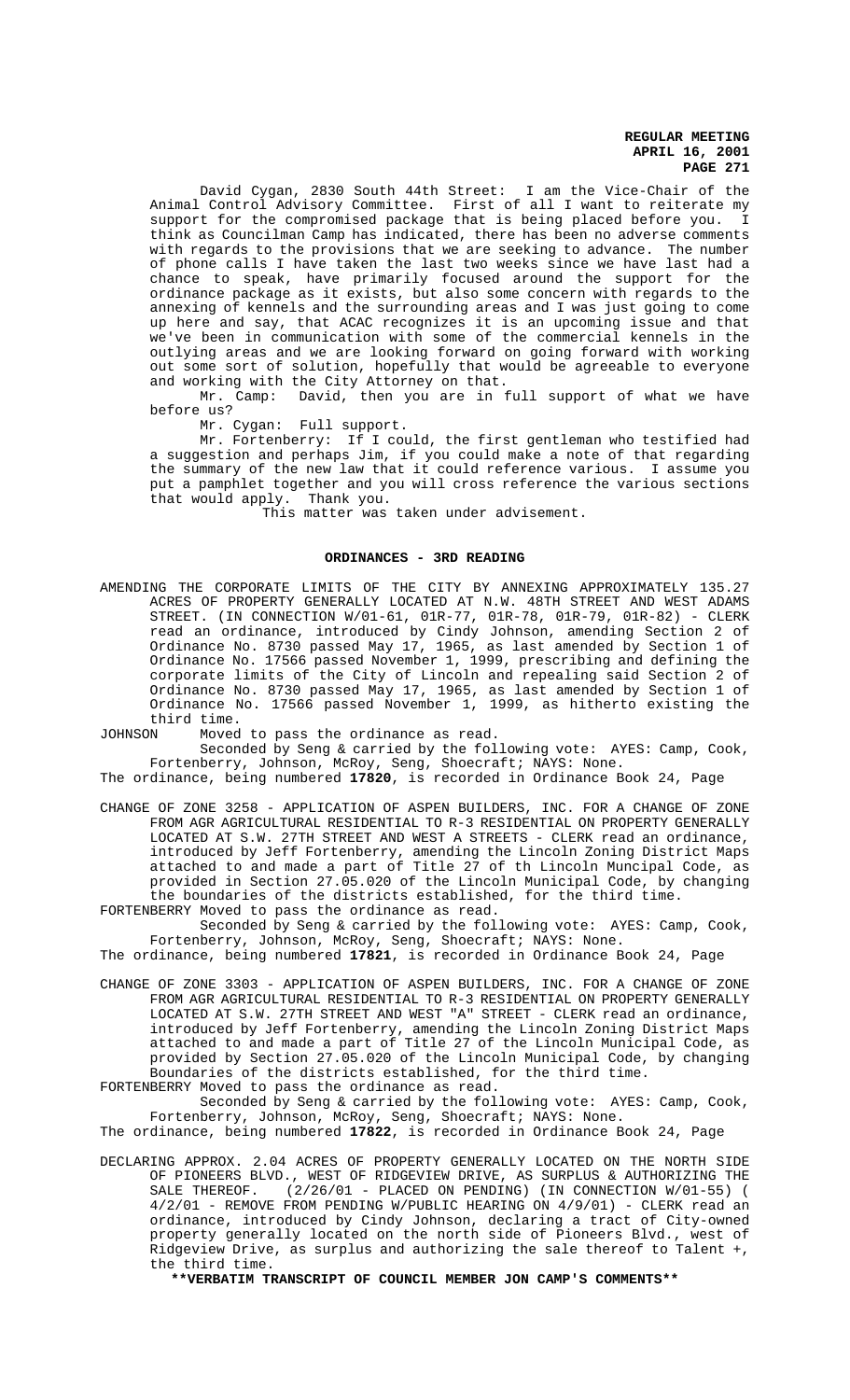Jon Camp, Council Member: Can I have the City Attorney come up, because of questions raised on legalities of this and I think it might help to confirm that it has been investigated? Dana, as I mentioned to you this morning, there have been an number of inquiries by constituents in my district that have raised the question, and I believe there was a gentleman who testified a week ago about some court cases and so forth. Just to make sure we are on the right wave length, would you review where this particular parcel of land is and whether or not these court cases are applicable?

Dana Roper, City Attorney: The general proposition is that if a city acquires property either by purchase or by gift that is restricted exclusively for park purposes, a trust has been created in which the city must abide by the terms of that trust, and if it has been dedicated exclusively for park purposes there is great difficulty, if not impossibility, in trying to convey that. A trust may be created by deed, by statutory dedication, by purchase, by gift. In this instance, as we would understand the facts, the city entered into an agreement with the Army Corp. of Engineers to acquire the property for flood purposes. And this flood purpose was to acquire drainage easements and also to provide incidentally some pools of water for fish and the project was undertaken by the Corp. of Engineers, who acquired the property, who then conveyed the property to the city and we have purchased it then from our understanding with monies from the general fund and advanced real estate acquisition and the trust theory, the dedication would not arise under those circumstances.

Mr. Camp: When you started your statement, you said the trust could be created by purchase or gift? Or did I misunderstand . . .?

Mr. Roper: No excuse me. If we purchased park land with money that was raised for a bond issue for a specific exclusive park purpose, we would have to live with that and the trust would be created. But if we simply purchased it with advance real estate money or from the general fund, that would not be the case.

Mr. Camp: So based upon everything you have investigated, your understanding is this wouldn't apply.

Mr. Roper: From everything we have found, we would be proper in conveying this land under the terms that were investigating. You know we are looking at something that occurred 40 or 50 years ago. We hope that we have found all the documents there are to find. State Title has written a letter saying they are willing to write a Title Policy on this property. So, as far as anything that anyone has found, this would be legally possible.

Mr. Camp: The reason I ask a lot of that is that this area is my district, but more importantly to, is I think all of us on the council are very much inclined to protect the interest of park land, just because of the nature of it. At the same time, where there is an opportunity for the community to have economic growth, we need to look at that too. So it is community to have economic growth, we need to look at that too. a delicate balancing here and I think #1 we want to make sure that the legal pathway has been cleared. So I appreciate your comments on that. If I may Mr. Chair, I would like to make a couple of comments. I have had a lot of input on this. We have had a lot of testimony from citizens who live in the vicinity. This is kind of a tough one being a representative of the district, because I understand the homeowners concerns. I think that initially there was some concerns about whether the right process was followed as well and notification. And it looks like there may be some different representatives from the homeowners that had been involved previously or have moved away, but I guess looking at this and then looking at the proposals by the Talent Plus people and the economic development that they can bring into Lincoln, I've decided to go ahead and support this measure. That is not in any way to say we are not trying to uphold our importance of neighbors, and in fact as has been brought out, this is going to enable us to purchase a substantial amount of park land, which because we are now taking park funds, I assume that that would be, whatever we do with this, would be a very much in the lines of a permanent park with these proceeds.

Mr. Roper: As I would understand it these proceeds would go into advanced real estate acquisition and that would be the same thing as putting it in the general fund and so there would not be necessarily the trust issue would not necessarily follow that. And I would suggest that it would not follow that, unless you take some other steps if that's your desire.

Lynn Johnson, Parks & Rec: Secondarily related to that, there is land and water conservation funding that was used in development of Holmes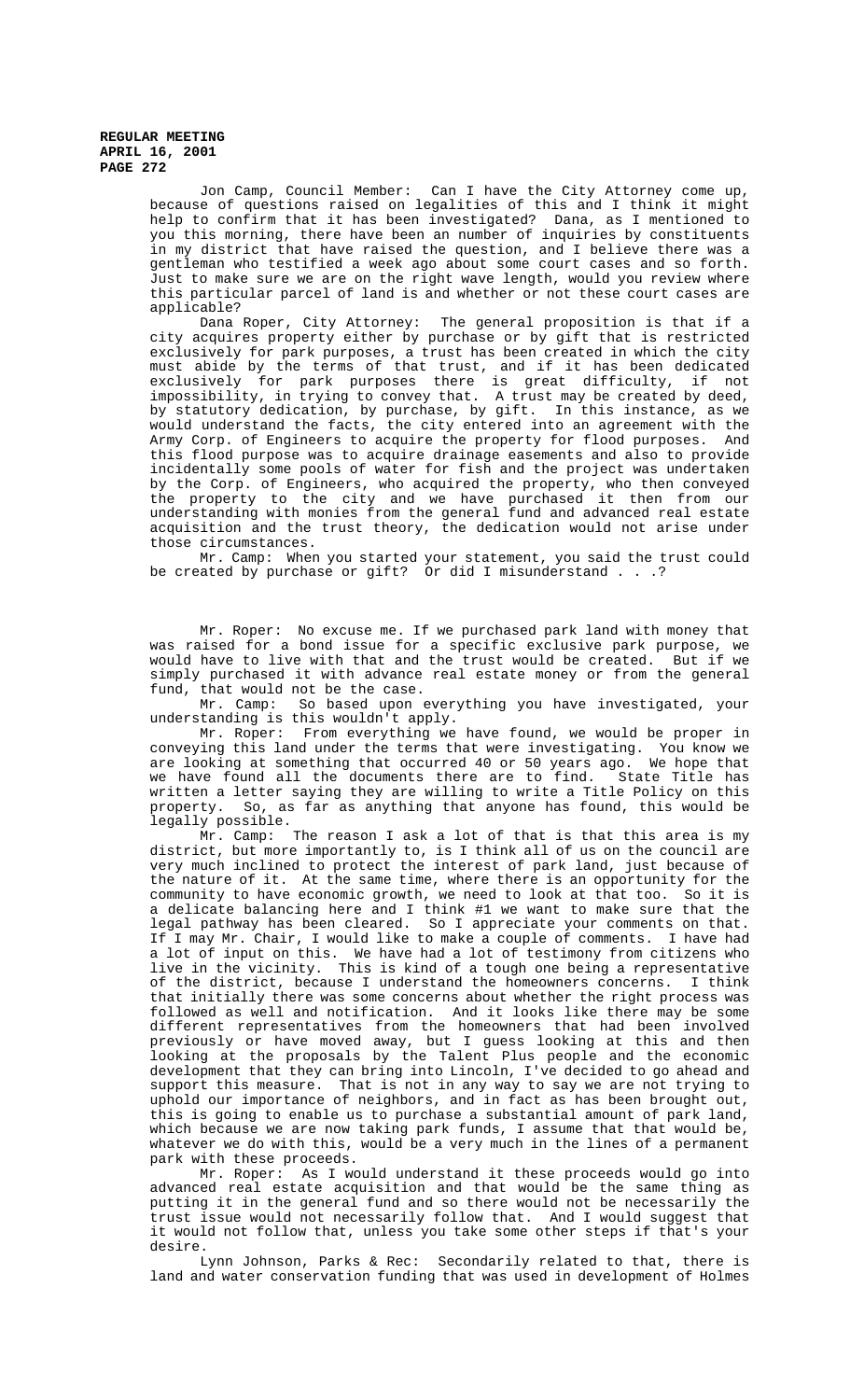Lake Park. Because of the requirements of conversion on that land, any land that is acquired with that money, is also then subject to land and water conversation fund conversion. So it means that if we purchase land now and in the future there is a decision made to surplus that land, it has to go through the same process and that that land would have to be replaced with additional land of equal fair market value. So there is that restriction on it based on the agreement that the city has with the federal government if that makes sense.

Mr. Camp: So essentially we are looking at a price tag of how much now for this 2.3 acres?

Mr. Johnson: About \$665,000.00

Mr. Camp: Plus the maintenance buildings would be moved and I think that is another factor, as I have driven by the property, is that there are some enhancements here that we can achieve on that vista on Pioneer Blvd. and so I too have seen the plans of what the Talent Plus people are going to be constructing, it is a definite improvement in the area. Unfortunately I guess, improvements may entertain a few detriments, but I think in this case it's a balancing and it is going to help the community both from economic and in the future park land that we can purchase. So I hope that whether or not the trust element flows with this \$665.000. that regardless we have an intent here to make sure we continue to provide that adequate parkland.

## **\*\*END OF VERBATIM TRANSCRIPT\*\***

JOHNSON Moved to pass the ordinance as read.

Seconded by Seng & carried by the following vote: AYES: Camp, Cook, Fortenberry, Johnson, McRoy, Seng, Shoecraft; NAYS: None.

The ordinance, being numbered **17823**, is recorded in Ordinance Book 24, Page

CHANGE OF ZONE 3311 - APPLICATION OF THE DIRECTOR OF THE PARKS & RECREATION DEPARTMENT FOR A CHANGE FROM P PUBLIC USE DISTRICT TO O-3 OFFICE PARK DISTRICT ON PROPERTY GENERALLY LOCATED 450 FEET WEST OF RIDGEVIEW DRIVE, ON THE NORTH SIDE OF PIONEERS BLVD. (IN CONNECTION W/01-14) - CLERK read an ordinance, introduced by Jeff Fortenberry, amending the Lincoln Zoning District Maps attached to and made a part of Title 27 of the Lincoln Municipal Code, as provided by Section 27.05.020 of the Lincoln Municipal Code, by changing the boundaries of the districts established and shown thereon, the third time.

FORTENBERRY Moved to pass the ordinance as read.

Seconded by Johnson & carried by the following vote: AYES: Camp, Cook, Fortenberry, Johnson, McRoy, Seng, Shoecraft; NAYS: None.

The ordinance, being numbered **17824**, is recorded in Ordinance Book 24, Page

APPROVING A CONTRACT BETWEEN THE CITY AND THE LINCOLN HAYMARKET DEVELOPMENT CORP. TO OPERATE AND REGULATE A SATURDAY PUBLIC MARKET IN THE HAYMARKET AREA FROM MAY 5, 2001, THROUGH OCTOBER 27, 2001 - CLERK read an ordinance, introduced by Jeff Fortenberry, accepting and approving the Contract between the City of Lincoln, Nebraska, a municipal corporation, and the Lincoln Haymarket Development Corporation for establishment and regulation of a Saturday public market in the Haymarket area from May 5, 2001 through October 27, 2001, the third time.

FORTENBERRY Moved to pass the ordinance as read.

Seconded by Seng & carried by the following vote: AYES: Camp, Cook, Fortenberry, Johnson, McRoy, Seng, Shoecraft; NAYS: None.

The ordinance, being numbered **17825**, is recorded in Ordinance Book 24, Page

APPROVING A CONTRACT BETWEEN THE CITY AND THE DOWNTOWN LINCOLN ASSOCIATION TO OPERATE A MID-WEEK PUBLIC MARKET IN THE MARKETPLACE AREA AT 12TH STREET FROM Q TO R STREET AND FROM 12TH TO 13TH STREETS FROM MAY 15, 2001, THROUGH JULY 31, 2001 - CLERK read an ordinance introduced by Jeff Fortenberry, accepting and approving the Contract between the City of Lincoln, Nebraska and Downtown Lincoln Association for establishment and regulation of a Tuesday public market in the Marketplace area from May 15, 2001 through July 31, 2001, for the third time. FORTENBERRY Moved to pass the ordinance as read.

Seconded by Seng & carried by the following vote: AYES: Camp, Cook, Fortenberry, Johnson, McRoy, Seng, Shoecraft; NAYS: None.

The ordinance, being numbered **17826**, is recorded in Ordinance Book 24, Page

AUTHORIZING THE ISSUANCE OF NOT TO EXCEED \$1,600,000 OF THE CITY'S Q, O, P, R/NORTH HAYMARKET REDEVELOPMENT PROJECT TAX ALLOCATION AND REFUNDING BONDS - CLERK read an ordinance, introduced by Jeff Fortenberry, authorizing and providing for the issuance of not to exceed \$1,600,000 City of Lincoln, Nebraska, Q, O, P, R/North Haymarket redevelopment project tax allocation and refunding bonds, series 2001, for the purpose of (1) paying all or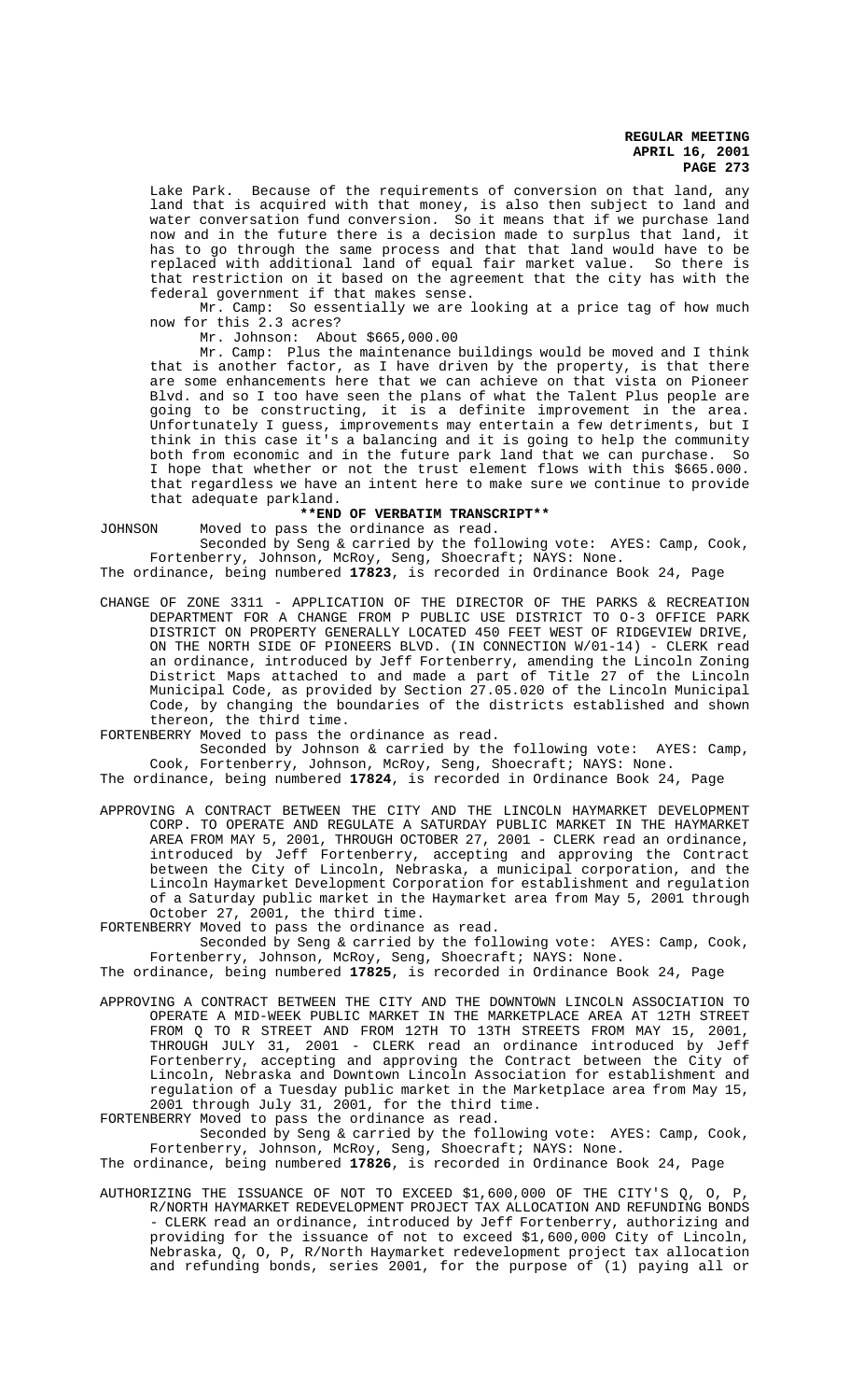part of the costs of acquiring, purchasing, constructing, reconstructing, improving, extending, rehabilitating, installing, equipping, furnishing and completing certain public improvements within the city's Q, O, P, R/North Haymarket Redevelopment project inclusive of any acquisition of real estate and/or interests in real estate in connection therewith, (2) providing for the payment and redemption of all of the city's presenting outstanding Q, O, P, R/North Haymarket Redevelopment project tax allocation bonds, series 1995; prescribing the form and certain of the details of the bonds; pledging certain tax allocation and other tax revenues to payment of the principal of an interest on the bonds as the same become due and to carry out all other covenants of this ordinance; limiting payment of the bonds to said tax allocation and other tax revenues; creating; establishing funds and accounts; authorizing the public or private sale and delivery of the bonds; delegating, authorizing and directing the finance director to exercise his own independent discretion and judgment in determining and finalizing the terms and provisions with respect to the bonds not specified herein; providing for application of the proceeds of the bonds; providing for payment of the principal of and interest on the bonds; taking other action and making other covenants and agreements in connection with the foregoing; and related matters, for the third time.

FORTENBERRY Moved to pass the ordinance as read.

Seconded by Johnson & carried by the following vote: AYES: Camp, Cook, Fortenberry, Johnson, McRoy, Seng, Shoecraft; NAYS: None.

The ordinance, being numbered **17827**, is recorded in Ordinance Book 24, Page

AMENDING SECTION 9.44.040 OF THE LINCOLN MUNICIPAL CODE RELATING TO FIREWORKS TO PROVIDE FOR THE ASSESSMENT OF A LATE FEE ON ALL APPLICATIONS FOR A LICENSE AS A FIREWORKS RETAILER POSTMARKED OR RECEIVED BY THE CHIEF OF THE BUREAU OF FIRE PREVENTION AFTER JUNE 23, TO INCREASE THE LICENSE FEE TO \$75,00, TO AMEND THE PROVISION REGARDING ISSUANCE OF A LICENSE, AND REPEALING SECTION 9.44.085 RELATING TO THE SALE AND USE OF FIREWORKS FROM DECEMBER 30, 1999 TO JANUARY 1, 2000 - CLERK read an ordinance, introduced by Jeff Fortenberry, amending Chapter 9.44 of the Lincoln Municipal Code relating to fireworks by amending Section 9.44.040 to provide for the assessment of a late fee on all applications for a license as a fireworks retailer postmarked or received by the Chief of the Bureau of Fire Prevention after June 23, to increase the license fee to \$75.00, and to amend the provision regarding issuance of a license; repealing Section 9.44.085 relating to sale and use of fireworks from December 30, 199 to January 1, 2000; and repealing Section 9.44.040 of the Lincoln Municipal Code, for the third time.

FORTENBERRY Moved to pass the ordinance as read.

Seconded by Johnson & carried by the following vote: AYES: Camp, Cook, Fortenberry, Johnson, McRoy, Seng, Shoecraft; NAYS: None. The ordinance, being numbered **17828**, is recorded in Ordinance Book 24, Page

- CHANGE OF ZONE 3134B APPLICATION OF CHRISTIAN RETIREMENT HOMES, INC. D/B/A EASTMONT TOWERS, TO ADD AND OPERATE A SIX BED HEALTH CARE FACILITY IN THE WILLOW SPRINGS FINAL PLANNED UNIT DEVELOPMENT ON PROPERTY GENERALLY LOCATED AT SOUTH 78TH STREET AND PIONEERS BLVD - CLERK read an ordinance, introduced by Jeff Fortenberry, approving Amendment No. 2 to the Development Plan and Agreement for the willow Springs Planned Unit Development to add a six bed health care facility on Lots, 7, 8, and 9, Block 4, Willow Springs Addition, for the third time.
- FORTENBERRY Moved to pass the ordinance as read. Seconded by Seng & carried by the following vote: AYES: Camp, Cook, Fortenberry, Johnson, McRoy, Seng, Shoecraft; NAYS: None.

The ordinance, being numbered **17829**, is recorded in Ordinance Book 24, Page

CHANGE OF ZONE 3307 - AMENDING SECTION 27.69.044 OF THE LINCOLN MUNICIPAL CODE RELATING TO PERMITTED SIGNS IN THE 0-1, 0-2, AND 0-3 ZONING DISTRICTS TO ADJUST THE PERMITTED SIGN REGULATIONS IN THE 0-3 OFFICE PARK DISTRICT TO BETTER REFLECT A TRANSITIONAL DISTRICT - CLERK read an ordinance, introduced by Jeff Fortenberry, amending Section 27.69.044 of the Lincoln Municipal Code relating to permitted signs in the 0-1, 02-, and 0-3 zoning districts to adjust the permitted sign regulations in the 0-3 Office Park District to better reflect a transitional district; and repealing Section 27.69.044 of the Lincoln Municipal Code, for the third time.

COOK Moved to delay action for one week to 4/23/01.

Seconded by Fortenberry & carried by the following vote: AYES: Camp, Cook, Fortenberry, Johnson, McRoy, Seng, Shoecraft; NAYS: None.

CHANGE OF ZONE 3310 - DESIGNATING THE HAYMARKET PARK SIGN DISTRICT AS A OVERLAY SPECIAL SIGN DISTRICT FOR THE LINCOLN BASEBALL STADIUM ON PROPERTY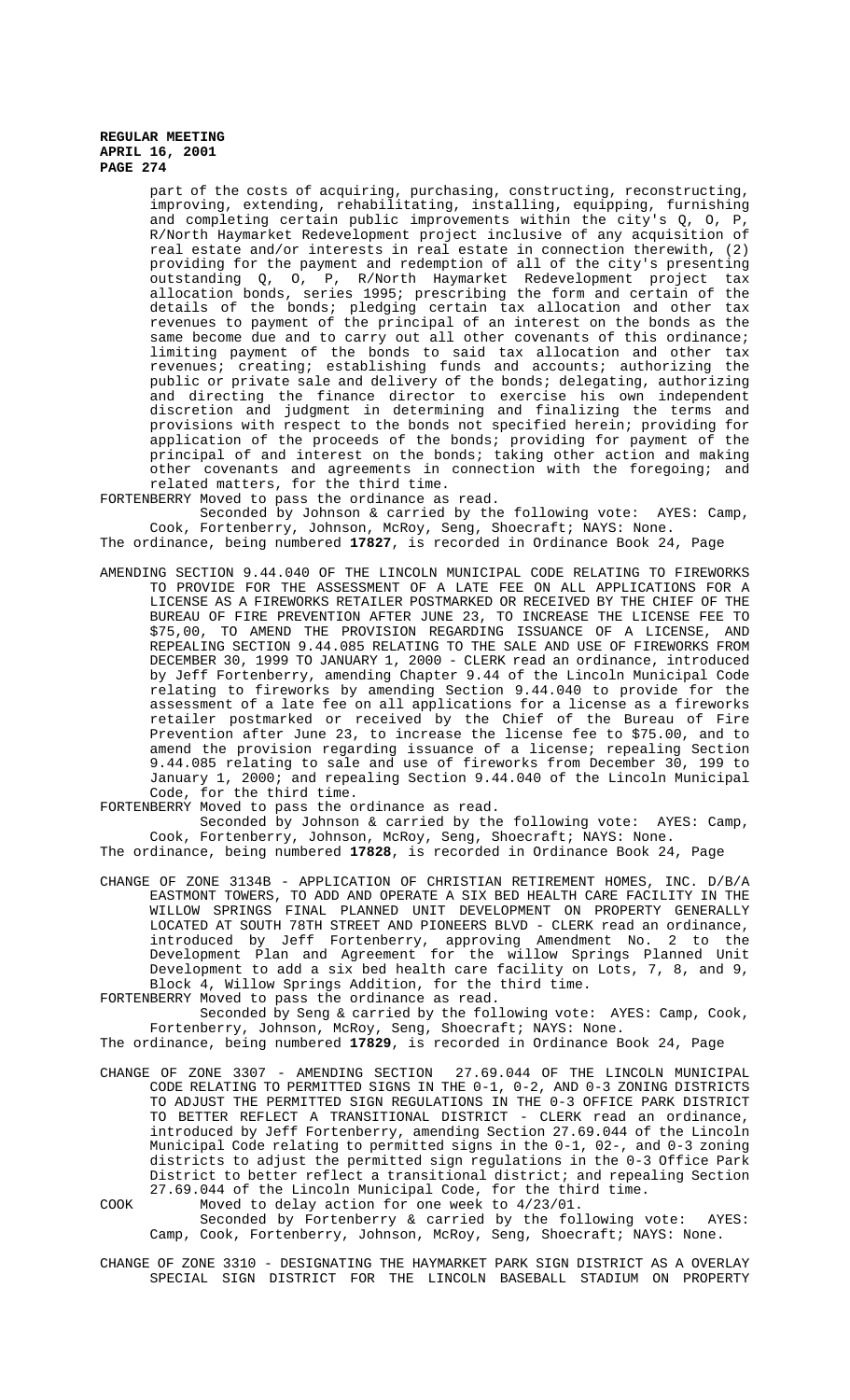GENERALLY LOCATED AT NORTH 6TH STREET AND CHARLESTON STREET, BETWEEN I-180 AND SUN VALLEY BOULEVARD - CLERK read an ordinance, introduced by Jeff Fortenberry, designating the Haymarket Park Sign District as an overlay special sign district for the Lincoln Baseball Stadium on property generally located at North 6th Street and Charleston Street, between I-180 and Sun Valley Blvd., in accordance with the provisions of 27.69.300 of the Lincoln Municipal Code and adopting special criteria for signs in said district, for the third time.

FORTENBERRY Moved to pass the ordinance as read.

Seconded by Seng & carried by the following vote: AYES: Camp, Cook, Fortenberry, Johnson, McRoy, Seng, Shoecraft; NAYS: None.

The ordinance, being numbered **17830**, is recorded in Ordinance Book 24, Page

VACATING A PORTION OF THE SOUTH 16TH STREET RIGHT-OF-WAY, A PORTION OF THE SOUTH 19TH STREET RIGHT-OF-WAY AND SOUTHPARK ROAD - CLERK read the ordinance, introduced by Jeff Fortenberry, whereas Southpark Road, 16th Street and 19th Street were dedicated to the City of Lincoln in the final plat of Lincoln Industrial Park, for the third time.

FORTENBERRY Moved to pass the ordinance as read.

Seconded by Camp & carried by the following vote: AYES: Camp, Cook, Fortenberry, Johnson, McRoy, Seng, Shoecraft; NAYS: None.

The ordinance, being numbered **17831**, is recorded in Ordinance Book 24, Page

VACATING THE SOUTH 40' OF X ST. ADJACENT TO LOT 1, BLOCK 6, NORTH LINCOLN ADD., GENERALLY LOCATED AT N. 9TH & X STS. - CLERK read an ordinance, introduced by Jon Camp vacating the south 40' of X Street adjacent to Lot 1, Block 6, North Lincoln Addition, generally located at N. 9th & X Streets, and retaining title thereto in the City of Lincoln, Lancaster County, Nebraska, for the third time.

JOHNSON Moved to Amend Bill No. 01-39 in the following manner:

- On line 1, delete the number 40 and insert in lieu thereof the number 34.
- 2) One line 5, delve the number 40 and insert in lieu thereof the number 34.

Seconded by Cook & **LOST** by the following vote: AYES: Cook, Fortenberry, Johnson; NAYS: Camp, McRoy, Seng, Shoecraft.

SENG Moved to delay Bill 01-39 for no longer than 3 months (7/16/01).

- Seconded by Cook & carried by the following vote: AYES: Camp, Cook, Fortenberry, Johnson, Seng; NAYS: McRoy, Shoecraft.
- AMENDING CHAPTER 6.04 OF THE LINCOLN MUNICIPAL CODE RELATING TO ANIMAL CONTROL REGULATIONS GENERALLY TO AMEND DEFINITIONS; TO INCREASE IMPOUNDMENT FEES; TO MAKE IT UNLAWFUL TO OWN ANIMAL HYBRIDS; TO PROVIDE RESTRICTIONS RELATING TO ACTIVITIES OF PET SHOPS; AMENDING CRUELTY TO ANIMALS TO PROVIDE A SEPARATE SECTION RELATING TO ANIMAL NEGLECT; TO PROVIDE EXCEPTIONS TO VIOLATIONS; AMENDING PROVISIONS REGARDING SELLING OR GIVING AWAY ANIMALS; AND TO PROVIDE ADDITIONAL PENALTIES FOR VIOLATIONS - PRIOR to reading:

CAMP Moved to accept substitute ordinance.

Seconded by Seng & carried by the following vote: AYES: Camp, Cook, Fortenberry, Johnson, McRoy, Seng, Shoecraft; NAYS: None.

CLERK Read an Ordinance, introduced by Jon Camp, amending Chapter 6.04 of the Lincoln Municipal Code relating to Animal Control Regulations Generally by amending Section 6.04.010 to add definitions for "adequate shelter," "animal exhibit," "boarding," "exotic animal," "hybrid," "shade" and "wild animal" and to amend the definitions of "large animal" and "unusual animal"; amending Section 6.04.150 to increase impoundment fees; adding a new Section 6.04.155 to make it unlawful to own animal hybrids; adding a new Section 6.04.165 to provide restrictions relating to activities of pet shops; amending Section 6.04.310 relating to cruelty to animals; adding a new section numbered 6.04.313 to provide exceptions to the violations set forth in Section 6.04.310; adding a new Section 6.04.315 to provide a separate section relating to animal neglect by amending provisions previously contained 6.04.310, Cruelty to Animals; amending Section 6.04.350 regarding selling or giving away animals; amending Section 6.04.440 to provide additional penalties for violations of Chapter 6.04 of the Lincoln Municipal Code; and repealing Sections 6.04.010, 6.04.150, 6.04.310, 6.04.350, and 6.04.440 of the Lincoln Municipal Code as hitherto existing, the third time.

CAMP Moved to pass the ordinance as read.

Seconded by Seng & carried by the following vote: AYES: Camp, Cook, Fortenberry, Johnson, McRoy, Seng, Shoecraft; NAYS: None.

The ordinance, being numbered **17832**, is recorded in Ordinance Book 24, Page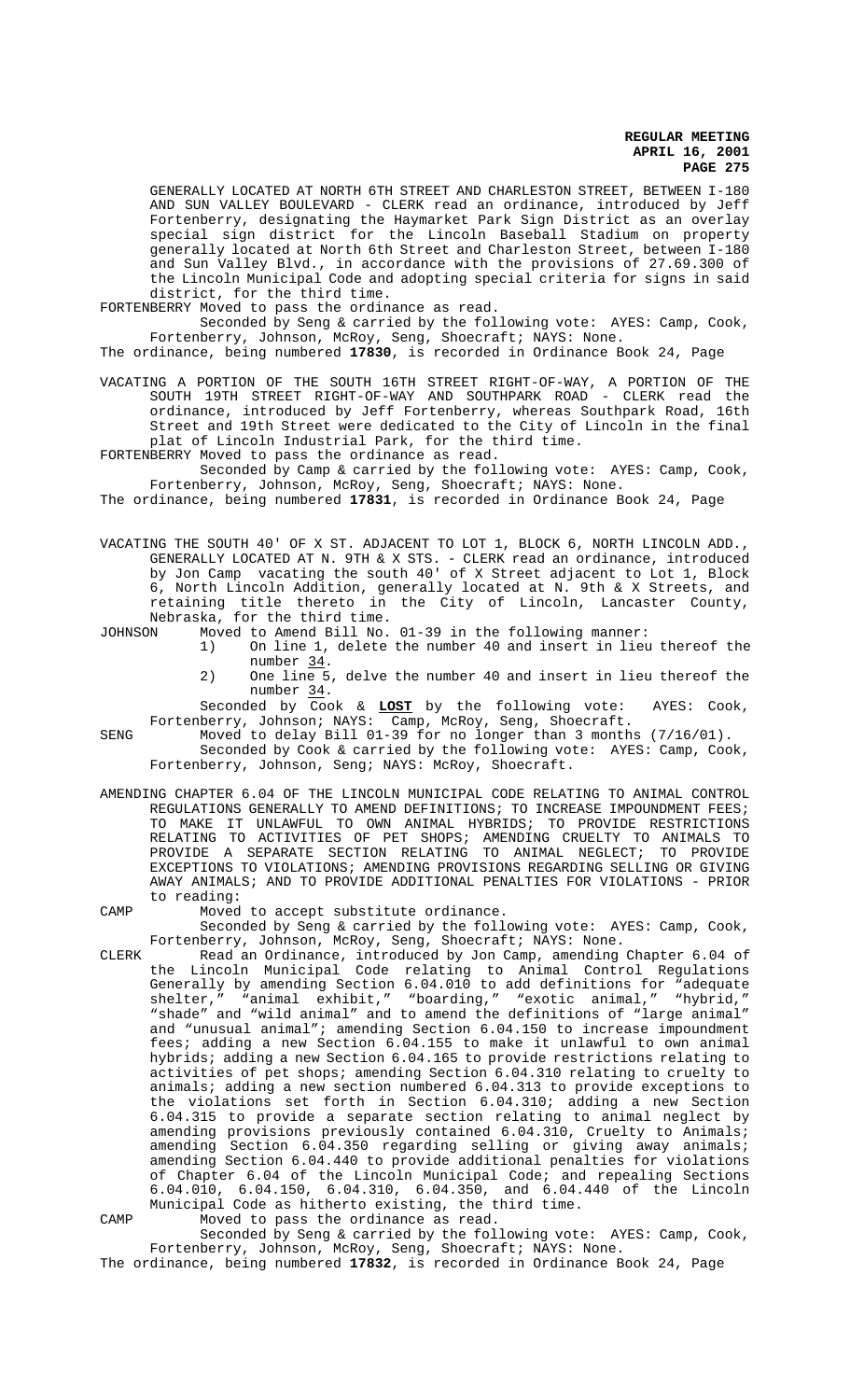AMENDING CHAPTER 6.04 OF THE LINCOLN MUNICIPAL CODE RELATING TO ANIMAL CONTROL REGULATIONS GENERALLY TO ALLOW THE DIRECTOR OF THE HEALTH DEPARTMENT TO IMPOUND UNUSUAL ANIMALS; TO PROVIDE PERMIT PROVISIONS FOR ANIMAL EXHIBITS OR RIDES; TO MAKE IT UNLAWFUL TO PROVIDE FOR UNUSUAL CARNIVOROUS MAMMALS TO BE RESTRAINED BY THE PUBLIC FOR ENTERTAINMENT PURPOSES; AND TO PROVIDE AN APPEAL PROCESS FOR DENIED, NON-RENEWED AND REVOKED ANIMAL EXHIBIT OR RIDE PERMITS - PRIOR to reading:

CAMP Moved to blend 01-42 in with the Substitute Ordinance for Bill 01- 47, Ordinance #17832.

Seconded by Seng & carried by the following vote: AYES: Camp, Cook, Fortenberry, Johnson, McRoy, Seng, Shoecraft; NAYS: None.

- CLERK Read an ordinance, introduced by Jonathan Cook, amending Chapter 6.04 of the Lincoln Municipal Code relating to Animal Control Regulations - Generally by amending Section 6.04.020 to allow the Director of the Health Department to impound unusual animals; amending Section 6.04.210 to provide permit provisions for animal exhibits or rides; adding a new section numbered 6.04.215 to make it unlawful to provide for young unusual carnivorous mammals to be held by the public for entertainment purposes; adding a new section numbered 6.04.225 to provide an appeal process for denied, non-renewed and revoked animal exhibit or ride permits; and repealing Sections 6.04.020 and 6.04.210 of the Lincoln Municipal Code as hitherto existing, the third time.
- AMENDING CHAPTER 6.12 OF THE LINCOLN MUNICIPAL CODE RELATING TO CATS TO ADD A DEFINITION FOR "CAT HOBBY KENNEL" AND AMENDING THE DEFINITION OF "KENNEL; TO PROVIDE THE WORD "LINCOLN" BE ENGRAVED ON ALL CAT TAGS; TO PROVIDE THAT ALL MONEY RECEIVED BY THE DIRECTOR UNDER CHAPTER 6.12 SHALL BE CREDITED TO THE ANIMAL CONTROL FUND; TO MAKE IT UNLAWFUL FOR CATS THAT ARE NOT SPAYED OR NEUTERED TO RUN AT LARGE; TO REPEAL THE CURRENT PROVISIONS RELATING TO CATS RUNNING AT LARGE WHILE IN HEAT; TO DELETE REFERENCES TO SECTIONS BEING REPEALED; TO MAKE IT UNLAWFUL TO MAINTAIN A CAT KENNEL; TO PROVIDE EXCEPTIONS TO HAVING A CAT KENNEL; TO CREATE A PERMIT PROCESS TO OBTAIN A CAT HOBBY KENNEL; TO PROVIDE RESTRICTIONS RELATING TO A CAT HOBBY KENNEL; TO REPEAL THE CURRENT PROVISIONS RELATING TO HOBBY KENNEL OR CATTERY PERMITS; AND TO INCREASE THE MINIMUM FINE FOR FIRST OFFENSE VIOLATIONS OF CHAPTER 6.12 FROM \$25 TO \$35 - PRIOR to reading:

CAMP Moved to accept substitute ordinance.

Seconded by Seng & carried by the following vote: AYES: Camp, Cook, Fortenberry, Johnson, McRoy, Seng, Shoecraft; NAYS: None.

CLERK Read an ordinance, introduced by Jon Camp, an Ordinance amending Chapter 6.12 of the Lincoln Municipal Code relating to Cats by amending Section 6.12.050 to provide the word "Lincoln" be engraved on all cat tags; adding a new section 6.12.055 to provide that all money received by the Director under Chapter 6.12 shall be credited to the Animal Control Fund; amending Section 6.12.070 to make it unlawful for cats that are not spayed or neutered to run at large; repealing Section 6.12.080 relating to cats running at large while in heat; amending Section 6.12.100 to delete a reference to Section 6.12.080 which is being repealed; and amending Section 6.12.290 to increase the minimum fine for first offense violations of Chapter 6.12 from \$25.00 to \$35.00; and repealing Sections 6.12.050, 6.12.070, 6.12.100, and 6.12.290 of the Lincoln Municipal Code as hitherto existing, the third time.

CAMP Moved to pass the ordinance as read.

Seconded by Seng & carried by the following vote: AYES: Camp, Cook, Fortenberry, Johnson, McRoy, Seng, Shoecraft; NAYS: None.

The ordinance, being numbered **17833**, is recorded in Ordinance Book 24, Page

AMENDING CHAPTER 6.08 OF THE LINCOLN MUNICIPAL CODE RELATING TO DOGS TO ADD A DEFINITION FOR "DOG HOBBY KENNEL" AND TO AMEND THE DEFINITION OF "KENNEL"; TO PROVIDE THE WORD "LINCOLN" BE DIE-STAMPED ON DOG TAGS; TO PROVIDE THAT OWNERS OF DOGS SHALL DISPOSE OF WASTE MATERIAL ACCUMULATING FROM THEIR DOGS AT LEAST ONCE EVERY FIVE DAYS; TO INCLUDE DOG HOBBY KENNEL PERMIT HOLDERS AS EXCEPTIONS TO DOG KENNEL PROHIBITION; TO CREATE AN EXCEPTION TO HAVING A DOG KENNEL FOR PERSONS ON LAND THAT IS ANNEXED BY THE CITY; TO REQUIRE PERMITS FOR DOG HOBBY KENNELS; TO PROVIDE RESTRICTIONS RELATING TO DOG HOBBY KENNELS; TO PROVIDE THAT MONEY RECEIVED PURSUANT TO CHAPTER 6.08 SHALL BE CREDITED TO THE ANIMAL CONTROL FUND; AND TO INCREASE THE MINIMUM FINE FOR FIRST OFFENSE VIOLATIONS OF CHAPTER 6.08 FROM \$25.00 TO \$35.00 -PRIOR to reading:

CAMP Moved to accept substitute ordinance.

Seconded by Seng & carried by the following vote: AYES: Camp, Cook, Fortenberry, Johnson, McRoy, Seng, Shoecraft; NAYS: None.

CLERK Read an ordinance, introduced by Jon Camp, amending Chapter 6.08 of the Lincoln Municipal Code relating to Dogs by amending Section 6.08.010 to amend the definition of "kennel"; amending Section 6.08.040 to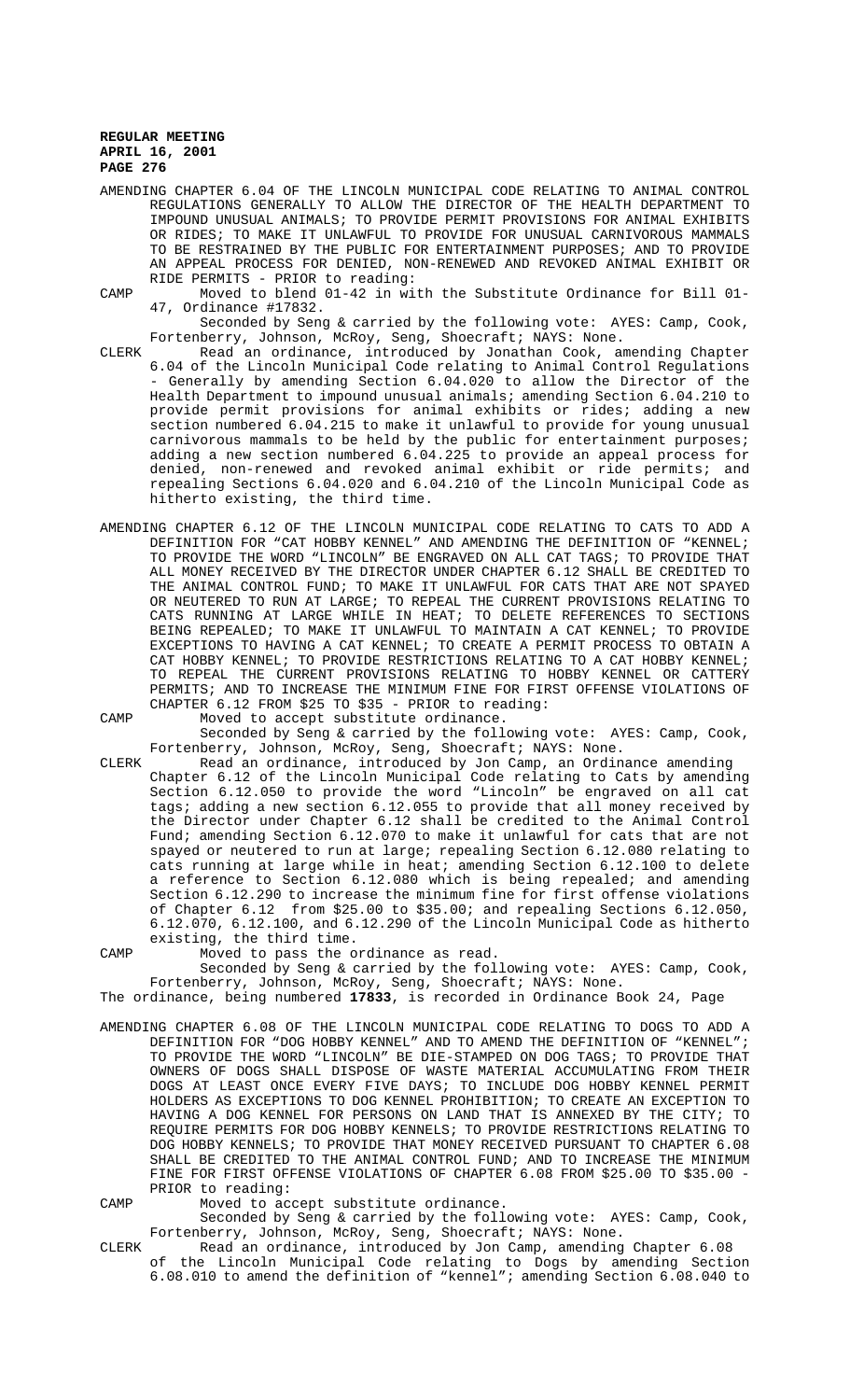provide the word "Lincoln" be die-stamped on dog tags; amending Section 6.08.150 to provide that owners of dogs shall dispose of waste material accumulating from their dogs at least once every five days; amending Section 6.08.310 to provide that costs of impoundment be borne by the person convicted of an offense; adding a new Section 6.08.317 to provide that money received pursuant to Chapter 6.08 shall be credited to the Animal Control Fund; amending Section 6.08.350 to increase the minimum fine for first offense violations of Chapter 6.08 from \$25.00 to \$35.00; and repealing Sections 6.08.010, 6.08.040, 6.08.150, 6.08.310, and 6.08.350 of the Lincoln Municipal Code as hitherto existing, the third time.

CAMP Moved to pass the ordinance as read.

Seconded by Seng & carried by the following vote: AYES: Camp, Cook, Fortenberry, Johnson, McRoy, Seng, Shoecraft; NAYS: None.

The ordinance, being numbered **17834**, is recorded in Ordinance Book 24, Page

- CHANGE OF ZONE 3248 APPLICATION OF M & S CONSTRUCTION FOR A CHANGE OF ZONE FROM I-2 INDUSTRIAL TO H-4 GENERAL COMMERCIAL, B-2 PLANNED NEIGHBORHOOD BUSINESS AND R-3 RESIDENTIAL ON PROPERTY GENERALLY LOCATED AT N.W. 48TH STREET AND WEST ADAMS STREET. (IN CONNECTION W/01-60, 01R-77, 01R-78, 01R-79, 01R-82) - CLERK read an ordinance, introduced by Cindy Johnson, amending the Lincoln Zoning District Maps attached to and made a part of Title 27 of the Lincoln Municipal Code, as provided by Section 27.05.020 of the Lincoln Municipal Code, by changing the boundaries of the districts established and shown thereon, the third time.<br>JOHNSON Moved to pass the ordinance as read. Moved to pass the ordinance as read.
- Seconded by Seng & carried by the following vote: AYES: Camp, Cook, Fortenberry, Johnson, McRoy, Seng, Shoecraft; NAYS: None.

The ordinance, being numbered **17835**, is recorded in Ordinance Book 24, Page

#### **SPECIAL PERMITS, USE PERMITS**, **PRELIMINARY PLATS**

SPECIAL PERMIT 1833 - APPLICATION OF M & S CONSTRUCTION TO DEVELOP ASHLEY HEIGHTS COMMUNITY FOR 295 DWELLING UNITS ON PROPERTY GENERALLY LOCATED AT N.W. 48TH STREET AND WEST ADAMS STREET - CLERK read the following resolution, introduced by Annette McRoy, who moved its adoption:

A-80786 WHEREAS, M & S Construction has submitted an application designated as Special Permit No. 1833 for authority to develop Ashley Heights Community Unit Plan for 295 dwelling units on property located at N.W. 48th Street and West Adams Street, and legally described to wit:

A TRACT OF LAND COMPOSED OF A PORTION OF LOT 26 I.T., AND A PORTION OF LOT 27 I.T., ALL LOCATED IN THE NORTHEAST QUARTER OF SECTION 18, TOWNSHIP 10 NORTH, RANGE 6 EAST OF THE  $6^{TH}$  P.M., LANCASTER COUNTY, NEBRASKA, AND MORE PARTICULARLY DESCRIBED AS FOLLOWS:

COMMENCING AT THE SOUTHWEST CORNER OF SAID LOT 27 I.T., SAID POINT BEING THE TRUE POINT OF BEGINNING; THENCE ON AN ASSUMED BEARING OF NORTH 00 DEGREES 46 MINUTES 42 SECONDS WEST ALONG THE WEST LINE OF SAID LOT 27 I.T., A DISTANCE OF 596.50 FEET TO A POINT OF DEFLECTION, THENCE NORTH 89 DEGREES 13 MINUTES 18 SECONDS EAST ALONG A NORTH LINE OF SAID LOT 27 I.T., A DISTANCE OF 11.00 FEET TO A POINT OF DEFLECTION, THENCE NORTH 00 DEGREES 28 MINUTES 16 SECONDS WEST ALONG THE WEST LINE OF SAID LOT 27 I.T., A DISTANCE OF 426.76 FEET TO A POINT, THENCE NORTH 89 DEGREES 13 MINUTES 18 SECONDS EAST, A DISTANCE OF 150.16 FEET TO A POINT OF CURVATURE, THENCE ALONG A CURVE IN A COUNTER CLOCKWISE DIRECTION HAVING A RADIUS OF 450.00 FEET, ARC LENGTH OF 248.90 FEET, DELTA ANGLE OF 31 DEGREES 41 MINUTES 28 SECONDS, A CHORD BEARING OF NORTH 73 DEGREES 22 MINUTES 34 SECONDS EAST, AND A CHORD LENGTH OF 245.74 FEET TO A POINT OF REVERSE CURVATURE, THENCE ALONG A CURVE IN A CLOCKWISE DIRECTION HAVING A RADIUS OF 500.00 FEET, ARC LENGTH OF 275.92 FEET, DELTA ANGLE OF 31 DEGREES 37 MINUTES 05 SECONDS, A CHORD BEARING OF NORTH 73 DEGREES 20 MINUTES 23 SECONDS EAST, AND A CHORD LENGTH OF 272.43 FEET TO A POINT OF TANGENCY, THENCE NORTH 89 DEGREES 08 MINUTES 55 SECONDS EAST, A DISTANCE OF 249.86 FEET TO A POINT, THENCE NORTH 00 DEGREES 51 MINUTES 05 SECONDS WEST, A DISTANCE OF 240.42 FEET TO A POINT, THENCE NORTH 45 DEGREES 00 MINUTES 00 SECONDS EAST, A DISTANCE OF 78.18 FEET TO A POINT, THENCE NORTH 88 DEGREES 51 MINUTES 10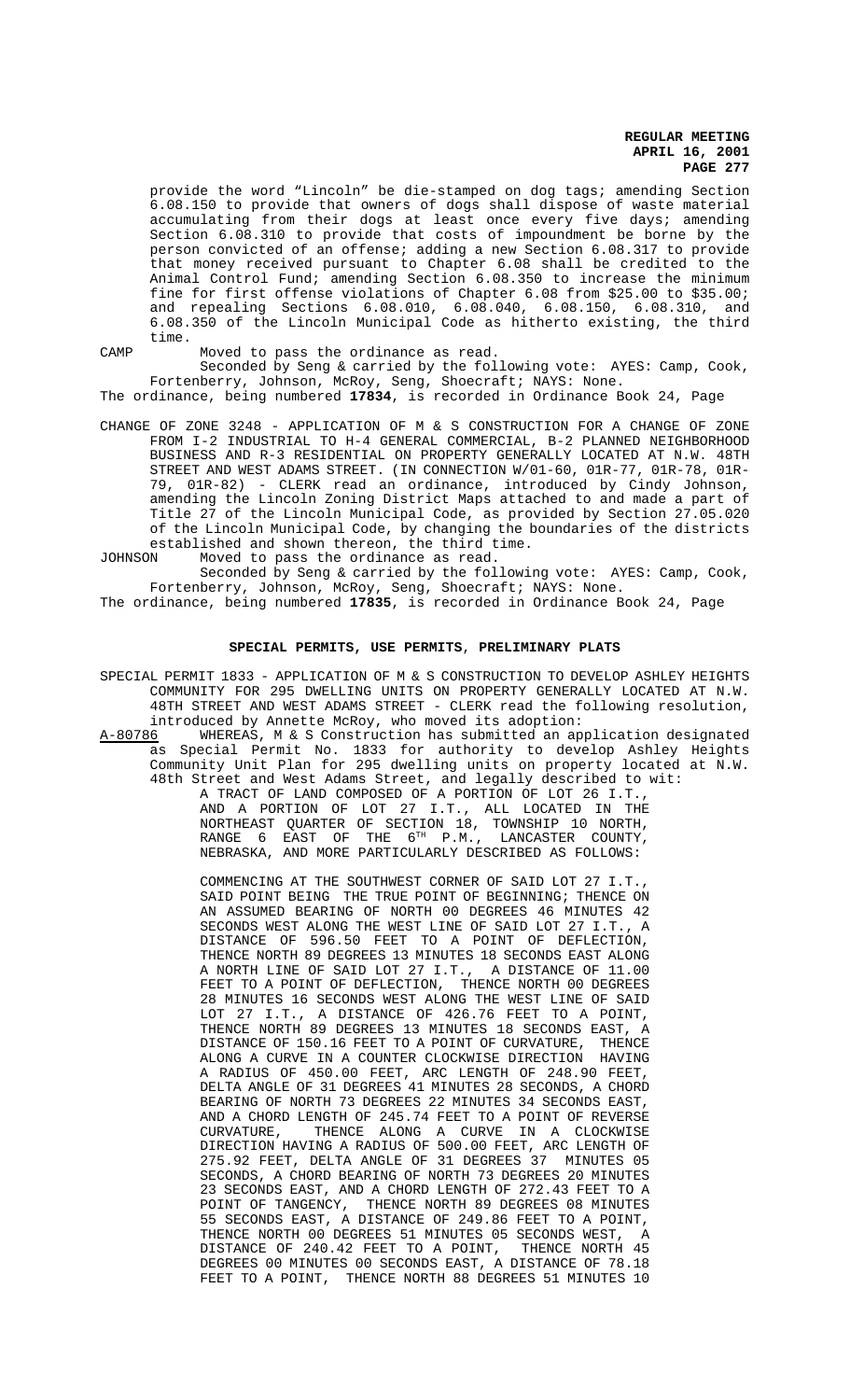SECONDS EAST, A DISTANCE OF 120.00 FEET TO A POINT, THENCE SOUTH 01 DEGREES 08 MINUTES 50 SECONDS EAST, A DISTANCE OF 61.63 FEET TO A POINT, THENCE SOUTH 52 DEGREES 20 MINUTES 26 SECONDS EAST, A DISTANCE OF 38.32 FEET TO A POINT OF INTERSECTION WITH THE NORTH LINE OF SAID LOT 27 I.T., THENCE NORTH 89 DEGREES 08 MINUTES 55 SECONDS EAST ALONG THE NORTH LINE OF SAID LOT 27 I.T., A DISTANCE OF 1486.44 FEET TO THE NORTHEAST CORNER OF SAID LOT 27 I.T., THENCE SOUTH 00 DEGREES 51 MINUTES 05 SECONDS EAST ALONG THE EAST LINE OF SAID LOT 27 I.T., A DISTANCE OF 1359.50 FEET TO THE SOUTHEAST CORNER OF SAID LOT 27 I.T., THENCE SOUTH 88 DEGREES 49 MINUTES 42 SECONDS WEST ALONG THE SOUTH LINE OF SAID LOT 27 I.T., A DISTANCE OF 2606.12 FEET TO THE TRUE POINT OF BEGINNING, SAID TRACT CONTAINS A CALCULATED AREA OF 76.22 ACRES, OR 3,320,377.37 SQUARE FEET MORE OR LESS;

WHEREAS, the real property adjacent to the area included within the site plan for this community unit plan will not be adversely affected; and

WHEREAS, said site plan together with the terms and conditions hereinafter set forth are consistent with the intent and purpose of Title 27 of the Lincoln Municipal Code to promote the public health, safety, and general welfare.

NOW, THEREFORE, BE IT RESOLVED by the City Council of the City of Lincoln, Nebraska:

That the application of M & S Construction, hereinafter referred to as "Permittee", to develop Ashley Heights Community Unit Plan for 295 dwelling units, on the property legally described above, be and the same is hereby granted under the provisions of Section 27.63.320 and Chapter 27.65 of the Lincoln Municipal Code upon condition that construction and operation of said community unit plan be in strict compliance with said application, the site plan, and the following additional express terms, conditions, and requirements:<br>1. This permit appro

This permit approves a community unit plan consisting of 295 dwelling units.<br>2. The

2. The City Council must approve Comprehensive Plan Amendment #94- 52, Annexation No. 00001, Change of Zone 3248, and Preliminary Plat 00005.

3. Before receiving building permits:

- a. The Permittee must submit a revised and reproducible plan.
- b. The construction plans must conform to the approved plans.
- c. Final plats within the area of this special permit must be approved by the City.

4. Before occupying the dwelling units, all development and construction must be completed in conformance with the approved plans.

5. All privately-owned improvements must be permanently maintained by the Permittee or an appropriately established homeowners association approved by the City Attorney.

6. The site plan approved by this permit shall be the basis for all interpretations of setbacks, yards, locations of buildings, location of parking and circulation elements, and similar matters.

7. The terms, conditions, and requirements of this resolution shall be binding and obligatory upon the Permittee, its successors, and assigns. The building official shall report violations to the City Council which may revoke the special permit or take such other action as may be necessary to gain compliance.<br>8. The Permittee shall sig

The Permittee shall sign and return the City's letter of acceptance to the City Clerk within 30 days following approval of the special permit, provided, however, said 30-day period may be extended up to six months by administrative amendment. The City Clerk shall file a copy of the resolution approving the special permit and the letter of acceptance with the Register of Deeds, filing fees therefor to be paid in advance by the Permittee.

Introduced by Annette McRoy

Seconded by Cook & carried by the following vote: AYES: Camp, Cook, Fortenberry, Johnson, McRoy, Seng, Shoecraft; NAYS: None.

ACCEPTING AND APPROVING THE PRELIMINARY PLAT OF ASHLEY HEIGHTS WITH WAIVERS TO THE REQUIRED BLOCK LENGTH, PEDESTRIAN WAY EASEMENT, SUBMITTING A USE PERMIT AT THE TIME OF THE PRELIMINARY PLAT, LOT DEPTH TO WIDTH RATIO, ACCESS TO PUBLIC OR PRIVATE STREET, AND ROADWAY APPROACHES TO EXCEED 2%, ON PROPERTY GENERALLY LOCATED AT N.W. 48TH ST. AND W. ADAMS STREET - CLERK read the following resolution, introduced by Annette McRoy, who moved its adoption: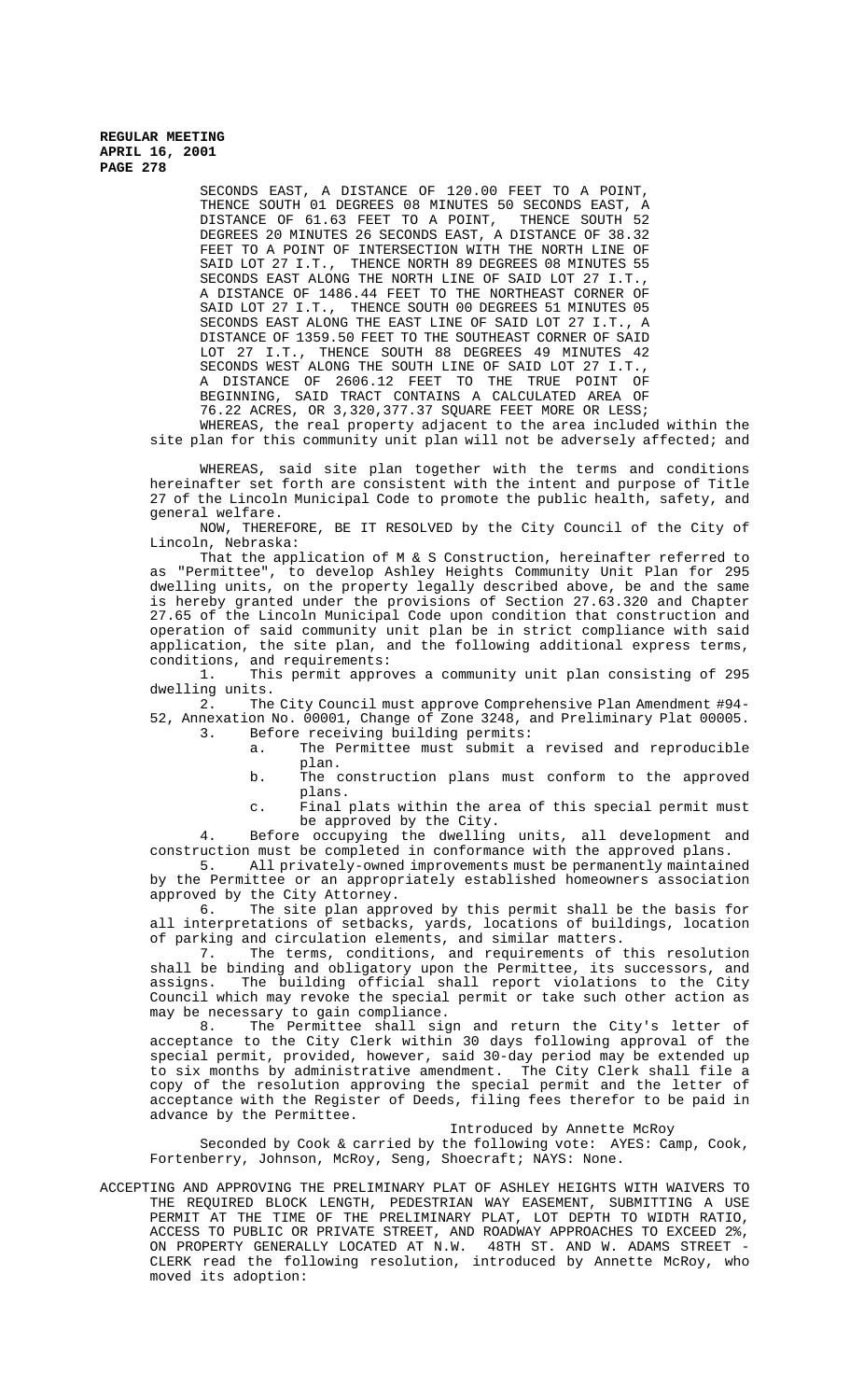A-80787 WHEREAS, M & S Construction has submitted the preliminary plat of ASHLEY HEIGHTS for acceptance and approval; and

WHEREAS, the Lincoln City - Lancaster County Planning Commission has reviewed said preliminary plat and made recommendations as contained in the letter dated February 23, 2001, which is attached hereto as Exhibit "A".

NOW, THEREFORE, BE IT RESOLVED by the City Council of the City of Lincoln, Nebraska:

That the preliminary plat of ASHLEY HEIGHTS, located as submitted by M & S Construction is hereby accepted and approved, subject to the terms and conditions set forth in Exhibit "A", which is attached hereto and made a part of this resolution as though fully set forth verbatim.

BE IT FURTHER RESOLVED that the City Council finds that the tract to be subdivided is surrounded by such development or unusual conditions that strict application of the subdivision requirements would result in actual difficulties or substantial hardship and the following modifications to the subdivision requirements are therefore approved:

1. The requirement of the Design Standards for roadway platform approaches to not exceed a 2% slope is hereby waived.<br>2. The requirement of Section 26.23.130 of the

The requirement of Section 26.23.130 of the Lincoln Municipal Code that block lengths shall not exceed 1,320 feet between cross streets is waived in Block 8 to the east and north.<br>3. The requirement of Section 26.23

The requirement of Section 26.23.125 of the Lincoln Municipal Code that a pedestrian way shall be provided when a block exceeds  $1,000$ feet is waived for Block 1 and Block 8.

4. The requirement of Section 26.15.030(b) of the Lincoln Municipal Code requiring a use permit to be submitted at the time of the preliminary plat is hereby waived.

5. The requirement of Section 26.15.140(a) prohibiting a lot to have a depth that exceeds five times its width is hereby waived.

6. The requirement of Section 26.15.140(g) requiring lots to front upon and take access to a public or private street is hereby waived for Lot 54, Block 7, provided that it is shown as an outlot.

Introduced by Annette McRoy

Seconded by Seng & carried by the following vote: AYES: Camp, Cook, Fortenberry, Johnson, McRoy, Seng, Shoecraft; NAYS: None.

ACCEPTING AND APPROVING THE PRELIMINARY PLAT OF NORTH CREEK TRADE CENTER WITH WAIVERS TO THE REQUIRED BLOCK LENGTHS, SIDEWALKS, STREET NAMES, AND WIDTH OF PRIVATE ROADWAYS, ON PROPERTY GENERALLY LOCATED AT FLETCHER AVENUE AND TELLURIDE DRIVE - PRIOR to reading:

FORTENBERRY Moved to delay action on Bill 01R-80 for one week to 4/23/01.

Seconded by Seng & carried by the following vote: AYES: Camp, Cook, Fortenberry, Johnson, McRoy, Seng, Shoecraft; NAYS: None.

ACCEPTING AN APPROVING THE PRELIMINARY PLAT OF ASPEN RIDGE AND WAIVING BLOCK LENGTH, MINIMUM LOT DEPTH, AND PEDESTRIAN WAY EASEMENT, ON PROPERTY GENERALLY LOCATED AT S.W. 27TH STREET AND WEST A STREET - CLERK read the following resolution, introduced by Cynthia Johnson, who moved its adoption:<br>A-80790 WHE

A-80790 MHEREAS, Aspen Builders, Inc. has submitted the preliminary plat of ASPEN RIDGE for acceptance and approval; and

WHEREAS, the Lincoln City - Lancaster County Planning Commission has reviewed said preliminary plat and made recommendations as contained in the letter dated February 8,2001, which is attached hereto as Exhibit "A". NOW, THEREFORE, BE IT RESOLVED by the City Council of the City of

Lincoln, Nebraska:

That the preliminary plat of ASPEN RIDGE, located generally at S.W. 27th Street and West A Street as submitted by Aspen Builders, Inc. is hereby accepted and approved, subject to the terms and conditions set forth in Exhibit "A", which is attached hereto and made a part of this resolution as though fully set forth verbatim.

BE IT FURTHER RESOLVED that the City Council finds that the tract to be subdivided is surrounded by such development or unusual conditions that strict application of the subdivision requirements would result in actual difficulties or substantial hardship and the following modifications to the subdivision requirements are therefore approved:

1. The requirement of Section 26.23.130(a) of the Lincoln Municipal Code that block length not exceed 1,320 feet between cross streets is waived for the north side of W. Washington Street.

2. The requirement of Section 26.23.140(a) of the Lincoln Municipal Code that residential lots have a minimum depth of ninety feet is waived to allow a minimum lot depth of less than 90 feet for Lots 1 and 2, Block 4.

3. The requirement of Section 26.23.125 of the Lincoln Municipal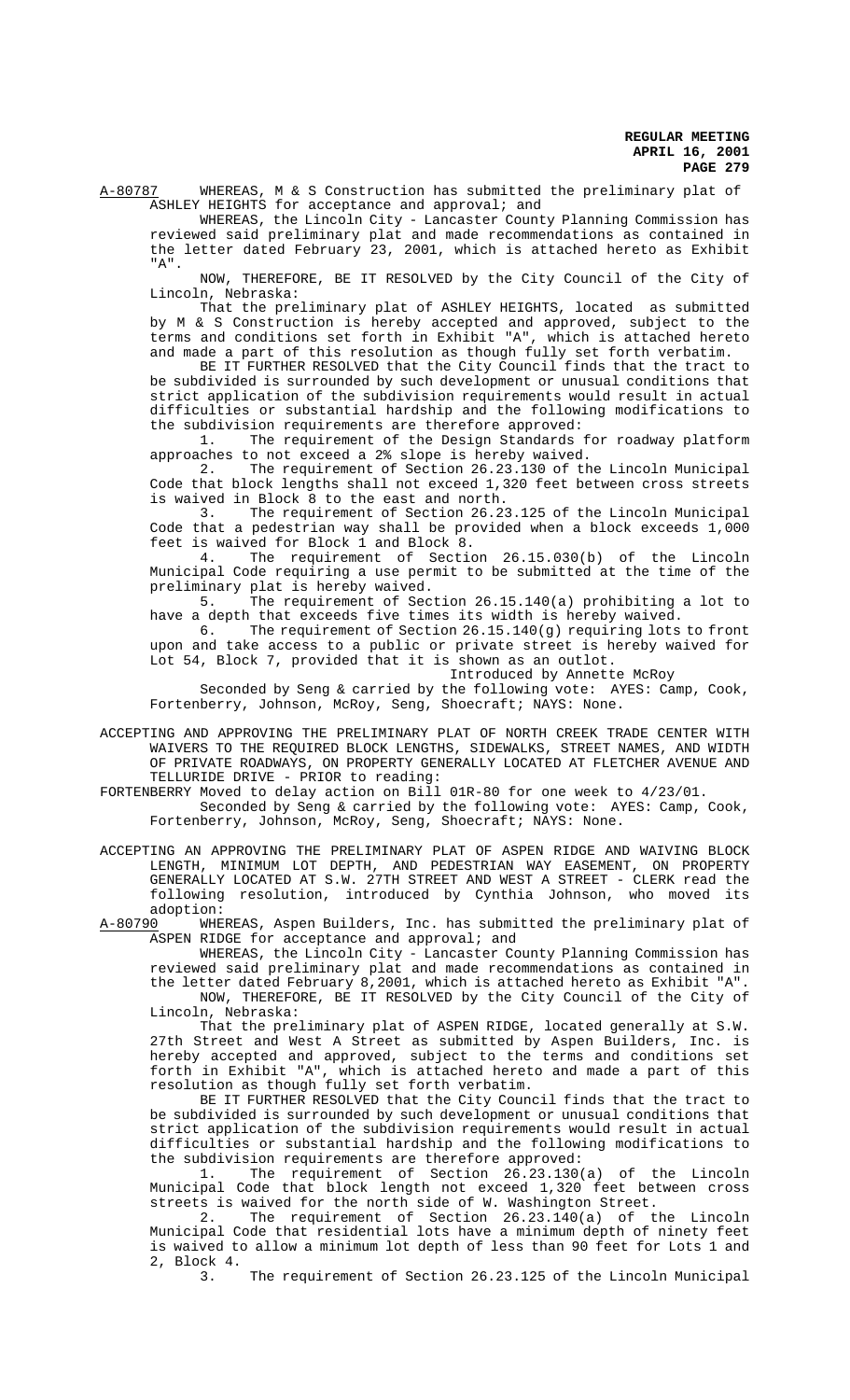> Code requiring pedestrian ways in blocks that exceed 1,000 feet is waived for Block 4.

Introduced by Cynthia Johnson Seconded by Seng & carried by the following vote: AYES: Camp, Cook,

Fortenberry, Johnson, McRoy, Seng, Shoecraft; NAYS: None.

### **PETITIONS & COMMUNICATIONS**

FORMAL PAVING PETITION FOR ALLEY PAVING DISTRICT 359, SUBMITTED BY BYRON AND JANE YURTH - CLERK presented said petition which was referred to the Law Dept.

PETITION TO VACATE PUBLIC WAY ALL THAT PORTION OF COTNER BLVD. LYING SOUTH OF ANTELOPE CREEK ROAD BY DARRELL & CHARLOTTE MCCAVE - CLERK presented said petition which was referred to the Law Dept.

PETITION TO VACATE PUBLIC WAY ALL THAT PORTION OF COTNER BLVD. LYING SOUTH OF ANTELOPE CREEK BY ROBERT WATTON - CLERK presented said petition which was referred to the Law Dept.

REPORT OF UNL MICROBIOLOGIST FOR WATER TESTING FOR THE MONTH OF MARCH, 2001. **(35-01)**

#### **REPORTS OF CITY OFFICERS**

CLERK'S LETTER & MAYOR'S APPROVAL OF ORDINANCES & RESOLUTIONS PASSED ON April 9, 2001 - CLERK presented said report which was placed on file in the Office of the City Clerk.

INVESTMENT OF FUNDS - CLERK read the following resolution, introduced by Cindy Johnson, who moved its adoption:

A-80789 BE IT HEREBY RESOLVED BY THE CITY COUNCIL of the City of Lincoln, Nebraska:

That the attached list of investments be confirmed and approved, and the City Treasurer is hereby directed to hold said investments until maturity unless otherwise directed by the City Council. (Investments from March 24 to 31, 2001.)

Introduced by Annette McRoy

Seconded by Seng & carried by the following vote: AYES: Camp, Cook, Fortenberry, Johnson, McRoy, Seng, Shoecraft; NAYS: None.

2000 ANNUAL REPORT OF LINCOLN FIRE & RESCUE - CLERK presented said report which was placed on file in the Office of the City Clerk. **(3)**

ACCEPTING THE REPORT OF NEW AND PENDING CLAIMS AGAINST THE CITY AND APPROVING DISPOSITION OF CLAIMS SET FORTH THEREIN FOR THE PERIOD OF MARCH 16 -31, 2001 - PRIOR to reading:<br>JOHNSON Moved to remove the

Moved to remove the claim of Alan Schroeder for further consideration for one week.

Seconded by Seng & carried by the following vote: AYES: Camp, Cook, Fortenberry, Johnson, McRoy, Seng, Shoecraft; NAYS: None.

CLERK Read the following resolution, introduced by Jon Camp, who moved its adoption:<br>: A-80794 BE

BE IT RESOLVED by the City Council of the City of Lincoln, Nebraska: That the claims listed in the attached report, marked as Exhibit "A", dated April 2, 2001, of various new and pending tort claims filed against the City of Lincoln with the Office of the City Attorney or the Office of the City Clerk, as well as claims which have been disposed of, are hereby received as required by <u>Neb. Rev. Stat.</u> § 13-905 (Reissue 1997). The dispositions of claims by the Office of the City Attorney, as shown by the attached report, are hereby approved:

| DENIED                      |                        | ALLOWED                       |          |
|-----------------------------|------------------------|-------------------------------|----------|
| George Jackson Jr.          | NAS*                   | Dixie Munson & Alonzo Wiggs   |          |
| Jonathan D. Cannon          | NAS*                   | on their behalf and on behalf |          |
| Phillip Mark Mitchell       | 62.00                  | of their minor daughter,      |          |
| <del>Alan Schroeder</del>   | <del>\$50,000.00</del> | Ashley Munson)                | 2,000.00 |
| Kristin Grosskopf           | 300.00                 | Margaret A. Warner            | 9,900.00 |
| Tex Richters & Judy Garlock | 500.00                 | Joseph Rinke, Jr.             | 2,825.00 |
| Ada Tuttle                  | NAS*                   | Country Club Apts.            | 500.00   |
|                             |                        | Shawna McGinn                 | 76.00    |
|                             |                        | Kelly L. Vanek                | 1,706.50 |
|                             |                        | Adam Herron                   | 45.00    |
| * No Amount Specified       |                        |                               |          |

The City Attorney is hereby directed to mail to the various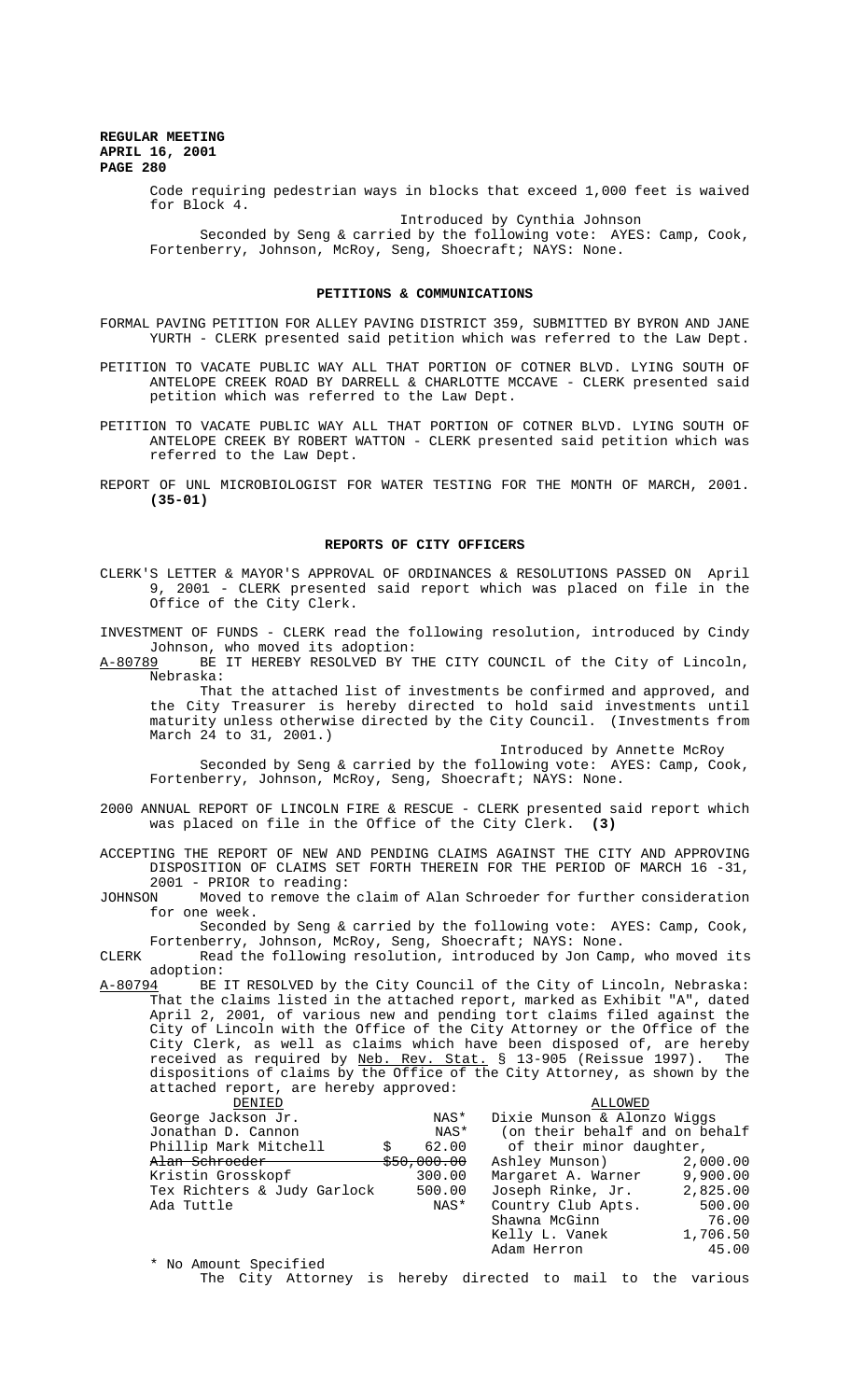claimants listed herein a copy of this resolution which shows the final disposition of their claim.

 Introduced by Annette McRoy Seconded by Cook & carried by the following vote: AYES: Camp, Cook, Fortenberry, Johnson, McRoy, Seng, Shoecraft; NAYS: None.

#### **OTHER RESOLUTIONS**

APPLICATION OF TWISTED STEELE, INC. DBA "LAZZARIS" FOR A CLASS "C" LIQUOR LICENSE AT 1434 "O" STREET AND 1430 "O" STREET - CLERK read the following resolution, introduced by Annette McRoy, who moved its adoption:

A-80780 BE IT RESOLVED by the City Council of the City of Lincoln, Nebraska: That after hearing duly had as required by law, consideration of the facts of this application, the Nebraska Liquor Control Act, and the pertinent City ordinances, the City Council recommends that the application of Twisted Steele, Inc. dba "Lazzaris" for a Class "C" liquor license at 1434 and 1430 "O" Street, Lincoln, Nebraska, for the license period ending October 31, 2001, be approved with the condition that the premise complies in every respect with all city and state regulations. The City Clerk is directed to transmit a copy of this resolution to the Nebraska Liquor Control Commission.

Introduced by Annette McRoy Seconded by Seng & carried by the following vote: AYES: Camp, Cook, Fortenberry, Johnson, McRoy, Seng, Shoecraft; NAYS: None.

MANAGER APPLICATION OF MATTHEW VRZAL FOR TWISTED STEELE, INC. DBA "LAZZARIS" at 1434 "O" STREET AND 1430 "O" STREET - CLERK read the following resolution, introduced by Annette McRoy, who moved its adoption:

A-80781 WHEREAS, Twisted Steele, Inc. dba "Lazzaris" located at 1434 and

1430 "O" Street, Lincoln, Nebraska has been approved for a Retail Class "C" liquor license, and now requests that Matthew Vrzal be named manager; WHEREAS, Matthew Vrzal appears to be a fit and proper person to manage said business.

NOW, THEREFORE, BE IT RESOLVED by the City Council of the City of Lincoln, Nebraska:

That after hearing duly had as required by law, consideration of the facts of this application, the Nebraska Liquor Control Act, and the pertinent City ordinances, the City Council recommends that Matthew Vrzal be approved as manager of this business for said licensee. The City Clerk is directed to transmit a copy of this resolution to the Nebraska Liquor Control Commission.

Introduced by Annette McRoy Seconded by Seng & carried by the following vote: AYES: Camp, Cook, Fortenberry, Johnson, McRoy, Seng, Shoecraft; NAYS: None.

MANAGER APPLICATION OF MATTHEW J. KEMPSTON FOR B & R STORES, INC., DBA "SUPER SAVER #17" AT 2525 PINE LAKE ROAD - CLERK read the following resolution,

introduced by Annette McRoy, who moved its adoption:<br>A-80782 WHEREAS, B&R Stores, Inc. dba "Super Saver #17 WHEREAS, B&R Stores, Inc. dba "Super Saver #17" located

at 2525 Pine Lake Road, Lincoln, Nebraska has been approved for a Retail Class "D" liquor license, and now requests that Matthew J. Kempston be named manager;

WHEREAS, Matthew J. Kempston appears to be a fit and proper person to manage said business.

NOW, THEREFORE, BE IT RESOLVED by the City Council of the City of Lincoln, Nebraska:

That after hearing duly had as required by law, consideration of the facts of this application, the Nebraska Liquor Control Act, and the pertinent City ordinances, the City Council recommends that Matthew J.<br>Kempston be approved as manager of this business for said licensee. The Kempston be approved as manager of this business for said licensee. City Clerk is directed to transmit a copy of this resolution to the Nebraska Liquor Control Commission.

Introduced by Annette McRoy

Seconded by Seng & carried by the following vote: AYES: Camp, Cook, Fortenberry, Johnson, McRoy, Seng, Shoecraft; NAYS: None.

MANAGER APPLICATION OF RONALD SOMMERS FOR B&R STORES, INC. DBA "SUPER SAVER III" AT 5440 S. 56TH STREET - CLERK read the following resolution, introduced by Annette McRoy, who moved its adoption:

A-80783 WHEREAS, B & R Stores Inc. dba "Super Saver III" located at 5440 S. A-80783 WHEREAS, B & R Stores Inc. dba "Super Saver III" located at 5440 S.<br>56th Street, Lincoln, Nebraska has been approved for a Retail Class "D/K" liquor license, and now requests that Ronald Sommers be named manager;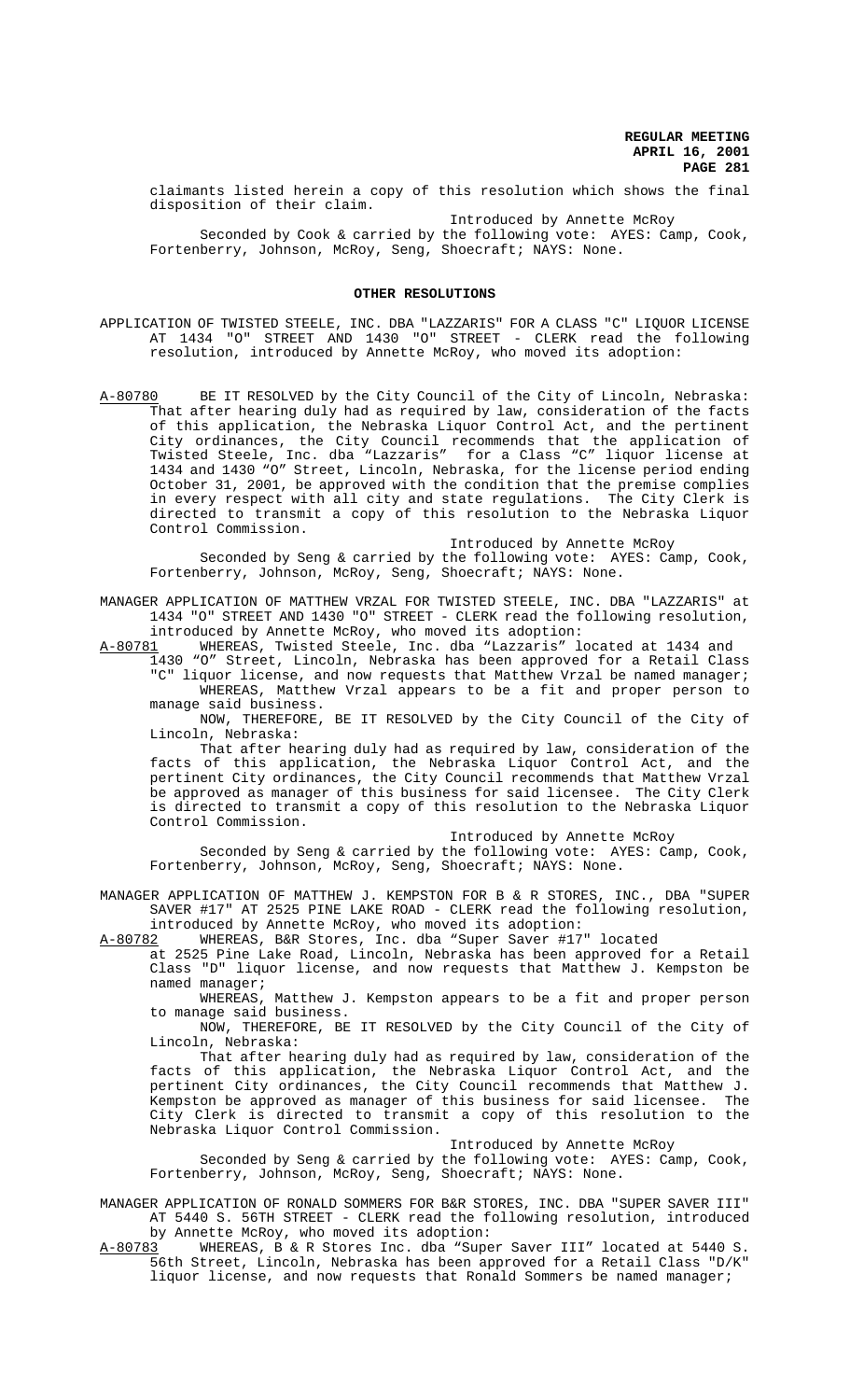WHEREAS, Ronald Sommers appears to be a fit and proper person to manage said business.

NOW, THEREFORE, BE IT RESOLVED by the City Council of the City of Lincoln, Nebraska:

That after hearing duly had as required by law, consideration of the facts of this application, the Nebraska Liquor Control Act, and the pertinent City ordinances, the City Council recommends that Ronald Sommers be approved as manager of this business for said licensee. The City Clerk is directed to transmit a copy of this resolution to the Nebraska Liquor Control Commission.

### Introduced by Annette McRoy

Seconded by Seng & carried by the following vote: AYES: Camp, Cook, Fortenberry, Johnson, McRoy, Seng, Shoecraft; NAYS: None.

APPLICATION OF LINCOLN P STREET CATERING CO. DBA 'EMBASSY SUITES HOTEL" FOR A SPECIAL DESIGNATED LICENSE FOR AN AREA IN THE BACK DECK AREA OF EMBASSY SUITES HOTEL AT 1040 P STREET ON MAY 4, 11, AND 18, 2001, FROM 3:00 P.M. TO 8:00 P.M. - CLERK read the following resolution, introduced by Annette McRoy, who moved its adoption for approval:<br>A-80784 BE IT RESOLVED by the City Council of t

BE IT RESOLVED by the City Council of the City of Lincoln, Nebraska: That after hearing duly had as required by law, consideration of the facts of this application, the Nebraska Liquor Control Act, and the pertinent City ordinances, the City Council recommends that the application of Lincoln P Street Catering Co. d/b/a Embassy Suites Hotel for a Special Designated License to cover an outdoor area in the back deck area at 1040 P Street, Lincoln, Nebraska, on May 4, 11, and 18, 2001, between the hours of 3:00 p.m. and 8:00 p.m., be approved with the condition that the premise complies in every respect with all City and State regulations and with the following requirements:

1. Identification to be checked, wristbands required on all parties wishing to consume alcohol.

- 2. Adequate security shall be provided for the event.
- 3. The area requested for the permit shall be separated from the public by a fence or other means.
- 4. Responsible alcohol service practices shall be followed.

BE IT FURTHER RESOLVED the City Clerk is directed to transmit a copy of this resolution to the Nebraska Liquor Control Commission.

### Introduced by Annette McRoy

Seconded by Seng & carried by the following vote: AYES: Camp, Cook, Fortenberry, Johnson, McRoy, Seng, Shoecraft; NAYS: None.

APPROVING A WAIVER OF DESIGN STANDARDS FOR CONSTRUCTION OF TWO DRIVEWAYS ALONG FRONTAGE OF COMMERCIAL BUSINESS LOCATED AT 2001 SOUTH 1ST STREET - PRIOR to reading:<br>JOHNSON Moved

Moved to delay action on Bill 01R-76 for one week to 04/23/01.

Seconded by Seng & carried by the following vote: AYES: Camp, Cook, Fortenberry, Johnson, McRoy, Seng, Shoecraft; NAYS: None.

COMP. PLAN AMENDMENT 94-52 - AMENDING FIGURE 16, LINCOLN'S LAND USE PLAN, OF THE LINCOLN-LANCASTER COUNTY COMPREHENSIVE PLAN, TO CHANGE PROPERTY GENERALLY LOCATED AT N.W. 48TH STREET AND WEST ADAMS STREET FROM INDUSTRIAL TO COMMERCIAL AND RESIDENTIAL - CLERK read the following resolution, introduced by McRoy, who moved its adoption:

A-80785 WHEREAS, the Planning Director has made application to amend the

1994 Lincoln City-Lancaster County Comprehensive Plan to change property generally located at N.W. 48th and West Adams Streets from Industrial to Commercial and from Industrial to Residential; and

WHEREAS, the Lincoln City-Lancaster County Planning Commission has made recommendations on said proposed change and has recommended approval of said proposed change.

NOW, THEREFORE, BE IT RESOLVED by the City Council of the City of Lincoln, Nebraska:

That Figure 16 (Lincoln's Land Use Plan) of the 1994 Lincoln City-Lancaster County Comprehensive Plan be and the same is hereby revised to change property located at approximately N.W. 48th Street and West Adams Street from Industrial to Commercial and from Industrial to Residential as shown on Attachment "A" which is attached hereto and made a part hereof by reference.

BE IT FURTHER RESOLVED that any other references in said plan which may be affected by the above-specified amendments be, and they hereby are amended to conform to such specific amendments.

Introduced by Annette McRoy

Seconded by Johnson & carried by the following vote: AYES: Camp, Cook, Fortenberry, Johnson, McRoy, Seng, Shoecraft; NAYS: None.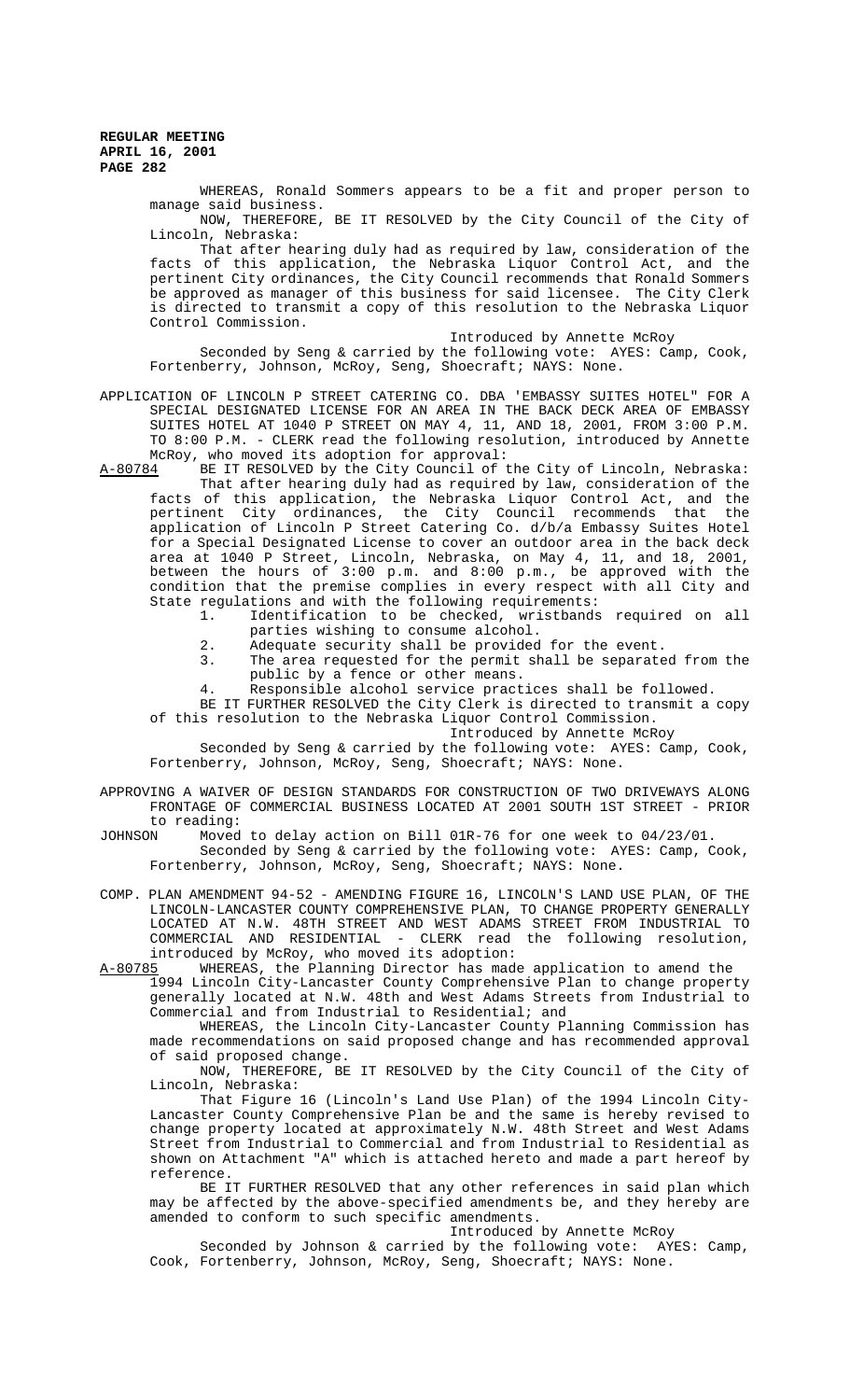APPROVING THE ASHLEY HEIGHTS CONDITIONAL ANNEXATION AND ZONING AGREEMENT BETWEEN THE CITY AND LINCOLN M & S CONSTRUCTION AND ALLA D. AND BETH A. SCHULZ OUTLINING CERTAIN CONDITIONS AND UNDERSTANDINGS WITH REGARD TO THE ANNEXATION OF PROPERTY GENERALLY LOCATED AT N.W. 48TH STREET AND WEST

ADAMS STREET - CLERK read the following resolution, introduced by Annette McRoy, who moved its adoption:<br>A-80788 BE IT RESOLVED by the Cit

A-80788 BE IT RESOLVED by the City Council of the City of Lincoln, Nebraska: That the agreement titled Ashley Heights Conditional Annexation and Zoning Agreement ("Annexation Agreement"), which is attached hereto, marked as Attachment "A" and made a part hereof by reference, between the City of Lincoln and M & S Construction and Allan D. and Beth A. Schulz (Owner) outlining certain conditions and understandings between the City and said Owners relating to the annexation of land generally located at N.W. 48th Street and West Adams Street is approved.

BE IT FURTHER RESOLVED that the Mayor is authorized to execute the Annexation Agreement on behalf of the City.

BE IT FURTHER RESOLVED that the City Clerk is directed to return one fully executed copy of this Agreement to Rick Peo, Chief Assistant City Attorney, for distribution to the Owner.

BE IT FURTHER RESOLVED that the City Clerk is directed to record the Annexation Agreement with the Register of Deeds, filing fees to be paid by the Owner.

Introduced by Annette McRoy

Seconded by Camp & carried by the following vote: AYES: Camp, Cook, Fortenberry, Johnson, McRoy, Seng, Shoecraft; NAYS: None.

- APPROVING THE NORTH CREEK TRADE CENTER CONDITIONAL ANNEXATION AND ZONING AGREEMENT BETWEEN THE CITY AND LINCOLN NORTH CREEK, L.L.C. OUTLINING CERTAIN CONDITIONS AND UNDERSTANDINGS WITH REGARD TO THE ANNEXATION OF PROPERTY GENERALLY LOCATED AT FLETCHER AVENUE AND TELLURIDE DRIVE - PRIOR to reading:<br>FORTENBERRY
- Moved to delay action on Bill 01R-82 for one week to 04/23/01. Seconded by Seng & carried by the following vote: AYES: Camp, Cook, Fortenberry, Johnson, McRoy, Seng, Shoecraft; NAYS: None.
- SETTING HEARING DATE OF MAY 7, 2001 AT 1:30 P.M. ON THE APPLICATION OF TWISTED STEELE, DBA THE BAR FOR AND OUTDOOR ADDITION TO THEIR CURRENT PREMISE AT 1644 "P" STREET - CLERK read the following resolution, introduced by Annette McRoy, who moved its adoption:<br>A-80791 BE IT RESOLVED by the City Counc.
- A-80791 BE IT RESOLVED by the City Council, of the City of Lincoln, that a hearing date is hereby fixed for Mon., May 7, 2001 at 1:30 p.m. or as soon thereafter as possible in the City Council Chambers, County-City Building, 555 S. 10th St., Lincoln, NE, for the purpose of considering the App. of Twisted Steele, Inc., dba The Bar at 1644 "P" Street requesting an outdoor addition to their current premise.

Introduced by Annette McRoy

Seconded by Camp & carried by the following vote: AYES: Camp, Cook, Fortenberry, Johnson, McRoy, Seng, Shoecraft; NAYS: None.

- SETTING HEARING DATE OF MAY 7, 2001 AT 1:30 P.M. ON THE APPLICATION OF BDLS, INC., DBA J. FINNEGAN'S AT 201 N. 7TH ST. FOR A CLASS "C" LIQUOR LICENSE CLERK read the following resolution, introduced by Annette McRoy, who moved its adoption:<br>A-80792 BE IT RESOLVE
- BE IT RESOLVED by the City Council, of the City of Lincoln, that a hearing date is hereby fixed for Mon., May 7, 2001 at 1:30 p.m. or as soon thereafter as possible in the City Council Chambers, County-City Building, 555 S. 10th St., Lincoln, NE, for the purpose of considering the App. of BDLS, Inc., dba J. Finnegan's at 201 N. 7th St. for a Class "C" Liquor License.

Introduced by Annette McRoy

Seconded by Camp & carried by the following vote: AYES: Camp, Cook, Fortenberry, Johnson, McRoy, Seng, Shoecraft; NAYS: None.

- SETTING HEARING DATE OF MONDAY, MAY 7, 2001 AT 1:30 P.M. ON THE MAN. APP. OF GENE R. BIRKETT FOR LA SOCIETE DES 40 HOMMES, DBA AMERICAN LEGION 3 CLUB, AT 5630 "P" STREET - CLERK read the following resolution, introduced by Annette McRoy, who moved its adoption:<br>A-80793 BE IT RESOLVED by the City Counc:
- A-80793 BE IT RESOLVED by the City Council, of the City of Lincoln, that a hearing date is hereby fixed for Mon., May 7, 2001 at 1:30 p.m. or as soon thereafter as possible in the City Council Chambers, County-City Building,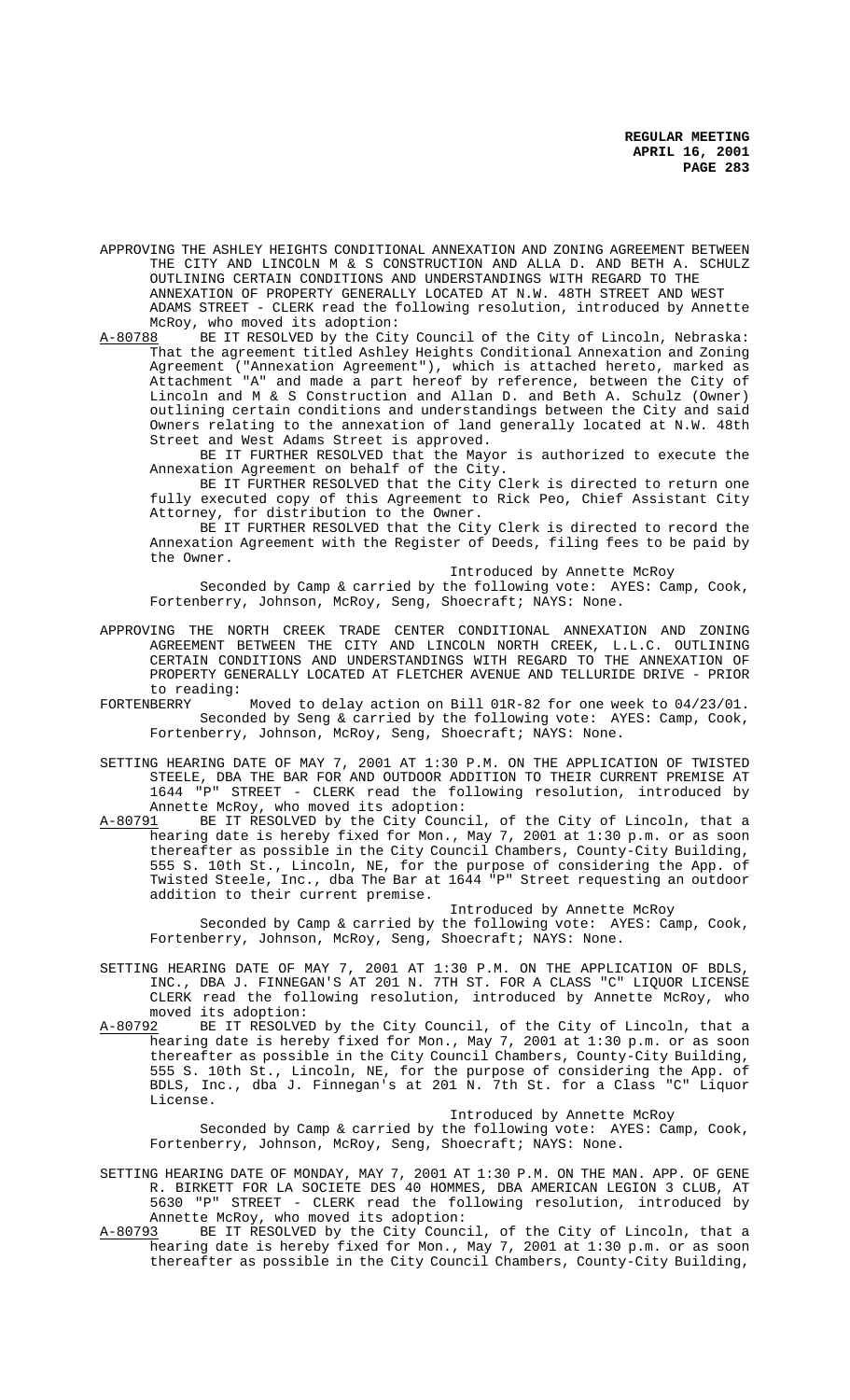> 555 S. 10th St., Lincoln, NE, for the purpose of considering the Man. App. of Gene R. Birkett for a La Societe Des 40 Hommes, dba American Legion 3 Club, 5630 "P" St.

> Introduced by Annette McRoy Seconded by Camp & carried by the following vote: AYES: Camp, Cook, Fortenberry, Johnson, McRoy, Seng, Shoecraft; NAYS: None.

# **ORDINANCES - 1ST & 2ND READING**

- AMENDING SECTION 8.32.150 OF THE LINCOLN MUNICIPAL CODE TO INCREASE THE ANNUAL OCCUPATION TAX FOR REFUSE VEHICLES WITH OR WITHOUT PACK UNITS USED TO HAUL AND COLLECT REFUSE FROM \$50. TO \$100., - CLERK read an ordinance, introduced by Annette McRoy, amending Chapter 8.32 of the Lincoln Municipal Code (Solid Wastes) by amending Section 8.32.150, Occupation Tax, to increase the annual occupation tax for refuse vehicles with or without pack units used to collect and haul refuse from \$50.00 to \$100.00, thereby establishing one fee for all refuse vehicles; and repealing Section 8.32.150 of the Lincoln Municipal Code, the first time.
- AMENDING COUNTRY MEADOWS FINAL PLAT TO REDUCE THE BUILDING SETBACK FROM 50 FEET TO 20 FEET ON LOTS ABUTTING OUTLOT F ON PROPERTY GENERALLY LOCATED AT SOUTH 66TH STREET AND PINE LIKE ROAD -CLERK read an ordinance, introduced by Annette McRoy, amending the paragraph designated as Section 2.h. of Ordinance No. 14784 passed by the City Council on November 2, 1987 which accepted and approved the final plat of Country Meadows Addition, on property generally located at South 66th Street and Pine Lake Road, the first time.
- CHANGE OF ZONE 3315 APPLICATION OF PHIL AND MARY DURST FOR A CHANGE OF ZONE FROM R-4 RESIDENTIAL TO I-1 INDUSTRIAL ON PROPERTY GENERALLY LOCATED AT SOUTH 1ST AND L STREET - CLERK read an ordinance, introduced by Annette McRoy, amending the Lincoln Zoning District Maps attached to an made a part of Title 27 of the Lincoln Municipal Code, as provided in Section 27.05.020 of the Lincoln Municipal Code, by changing the boundaries of the districts established and shown thereon, the first time.
- CHANGE OF ZONE 3316 APPLICATION OF LANCASTER COUNTY BOARD OF COMMISSIONERS FOR A CHANGE OF ZONE FROM 0-3 OFFICE PARK TO P PUBLIC USE ON PROPERTY GENERALLY LOCATED AT 601 NORTH 46TH STREET NORTH OF R STREET - CLERK read an ordinance, introduced by Annette McRoy, amending the Lincoln Zoning District Maps attached to and made a part of Title 27 of the Lincoln Municipal Code, as provided in Section 27.05.020 of the Lincoln Municipal Code, by changing the boundaries of the districts established and shown thereon, the first time.
- DECLARING PORTIONS OF THE HIGHLANDS SOUTH PARK AS SURPLUS PROPERTY, GENERALLY LOCATED AT N.W. FAIRWAY DRIVE AND W. HARVEST DRIVE - CLERK read an ordinance, introduced by Jeff Fortenberry, authorizing the sale of a surplus tract of land generally located at N.W. Fairway Drive and W. Harvest Drive and legally described in Attachment "A", for the second time.
- AMENDING THE CORPORATE LIMITS OF THE CITY BY ANNEXING APPROXIMATELY 135.27 ACRES OF PROPERTY GENERALLY LOCATED AT N.W. 48TH STREET AND WEST ADAMS STREET. (IN CONNECTION W/01-61, 01R-77, 01R-78, 01R-79, 01R-82) - PRIOR to reading:
- JOHNSON Moved to suspend Council rules for Bill 01-60 to have third reading and action on this date.

Seconded by Camp & carried by the following vote: AYES: Camp, Cook, Fortenberry, Johnson, McRoy, Seng, Shoecraft; NAYS: None.

- CLERK Read an ordinance, introduced by Cindy Johnson, amending Section 2 of Ordinance No. 8730 passed May 17, 1965, as last amended by Section 1 of Ordinance No. 17566 passed November 1, 1999, prescribing and defining the corporate limits of the City of Lincoln and repealing said Section 2 of Ordinance No. 8730 passed May 17, 1965, as last amended by Section 1 of Ordinance No. 17566 passed November 1, 1999, as hitherto existing the third time. **(See Further Council Action under "ORDINANCES- 3RD READING".)**
- CHANGE OF ZONE 3248 APPLICATION OF M & S CONSTRUCTION FOR A CHANGE OF ZONE FROM I-2 INDUSTRIAL TO H-4 GENERAL COMMERCIAL, B-2 PLANNED NEIGHBORHOOD BUSINESS AND R-3 RESIDENTIAL ON PROPERTY GENERALLY LOCATED AT N.W. 48TH

STREET AND WEST ADAMS STREET. (IN CONNECTION W/01-60, 01R-77, 01R-78, 01R-